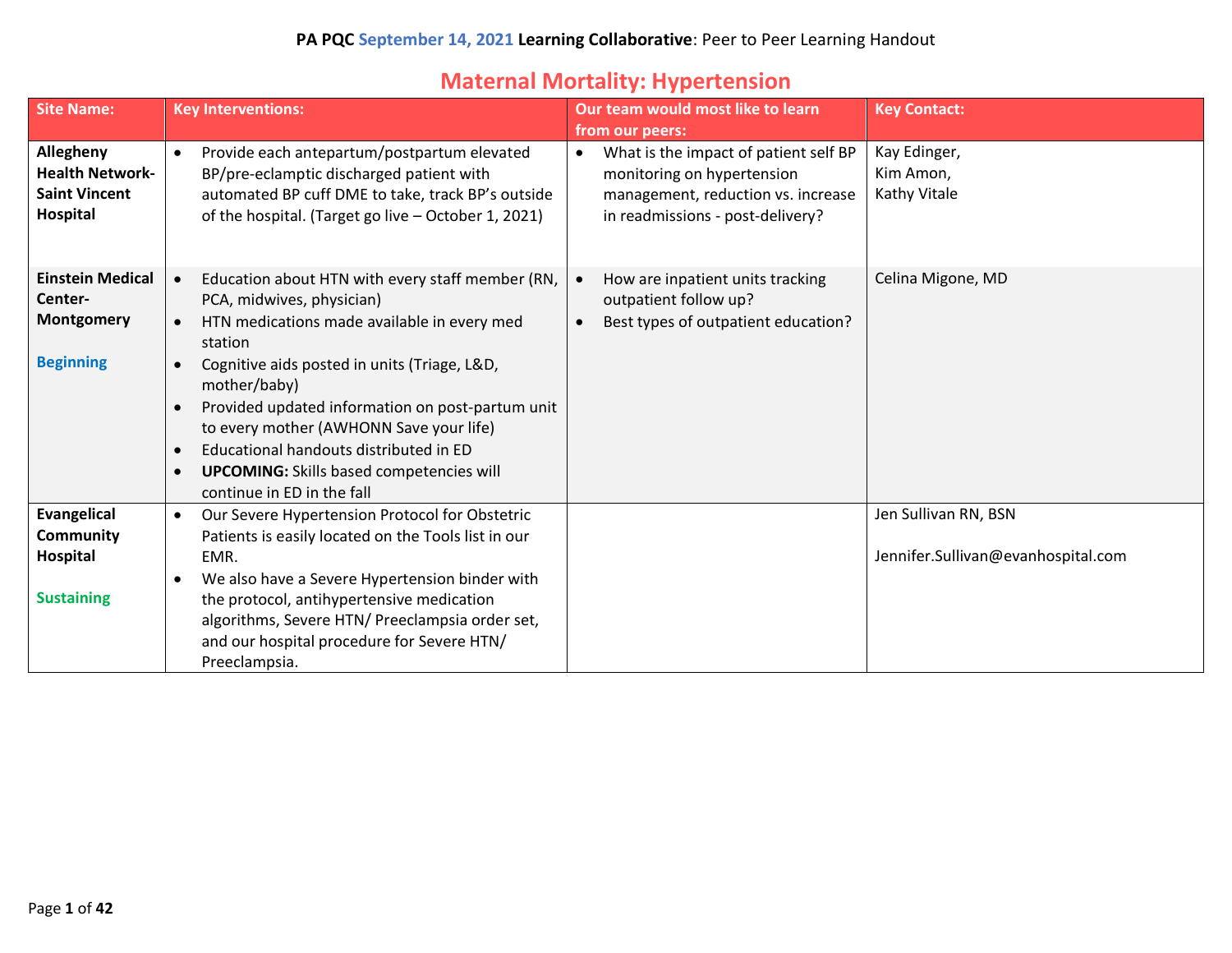| <b>Site Name:</b>                                        | <b>Key Interventions:</b>                                                                                                                                                                                                                                                                                                                                                                                                                                                                                                                                                                                                                                                                                                 | Our team would most like to learn                                                                                                                                                                                                                                                                                                                                                      | <b>Key Contact:</b>                       |
|----------------------------------------------------------|---------------------------------------------------------------------------------------------------------------------------------------------------------------------------------------------------------------------------------------------------------------------------------------------------------------------------------------------------------------------------------------------------------------------------------------------------------------------------------------------------------------------------------------------------------------------------------------------------------------------------------------------------------------------------------------------------------------------------|----------------------------------------------------------------------------------------------------------------------------------------------------------------------------------------------------------------------------------------------------------------------------------------------------------------------------------------------------------------------------------------|-------------------------------------------|
|                                                          |                                                                                                                                                                                                                                                                                                                                                                                                                                                                                                                                                                                                                                                                                                                           | from our peers:                                                                                                                                                                                                                                                                                                                                                                        |                                           |
| Geisinger<br><b>Ongoing</b>                              | <b>AIM Bundle</b><br>Implementing checklist for HTN Crisis<br>$\bullet$<br>Providing simulation & drills for education<br>$\bullet$<br>Reviewing medication access<br>$\bullet$<br>Created order set to avoid unnecessary clinical<br>$\bullet$<br>variation<br>Instituted home BP monitoring for patients with a<br>$\bullet$<br>diagnosis of CHTN, GHTN or Pre-<br>Eclampsia/Eclampsia prenatally and postpartum<br>(GHP patients only).<br>Comprehensive reviews of each non-compliant<br>$\bullet$<br>case to understand our gaps in care and whether<br>or not they are justified.                                                                                                                                   | Do any hospitals utilize a nurse<br>driven protocol, where the order is<br>part of the admission orders, so that<br>nurses can administer rescue<br>medications without requiring<br>provider sign off?<br>How do hospitals leverage the<br>emergency department so that they<br>provide the same care to immediate<br>postpartum women when they<br>return to the ED with HTN crisis? | Elissa Concini<br>emconcini@geisinger.edu |
| <b>Lehigh Valley</b><br><b>Health Network-</b><br>Pocono | All providers and nursing staff were educated with<br>a Hypertension Disorders in Pregnancy module<br>through GNOSIS<br>Clinical Practice Guidelines (CPG) related to<br>$\bullet$<br>perinatal hypertension reviewed with all OB<br>providers and OB nursing staff with ED providers<br>being educated in the near future<br>Daily interdisciplinary team rounding with<br>$\bullet$<br>reference to CPG's on HTN patients<br>Submitted a Grant proposal collaboratively with<br>$\bullet$<br>ESU to have the nursing students provide blood<br>pressure equipment and education to hypertensive<br>pregnant patients in their home. Patients will<br>proactively self-monitor & report blood pressures<br>to OB office. | Any suggestions would be appreciated                                                                                                                                                                                                                                                                                                                                                   |                                           |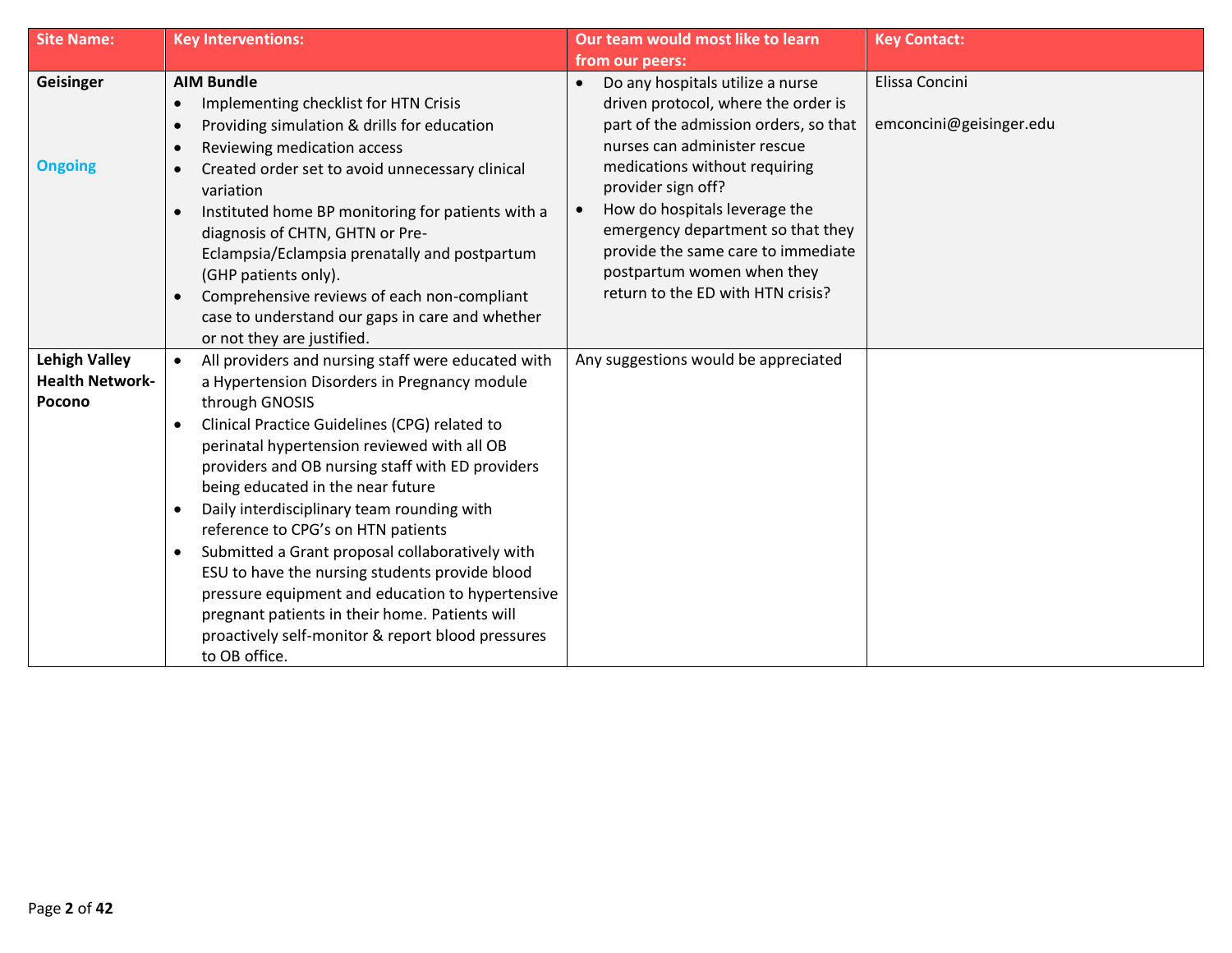| <b>Site Name:</b>                                          | <b>Key Interventions:</b>                                                                                                                                                                                                                                                                                                                                                                                                                                                                                                                                                                                                                                                                                                                                                                                                                                                                                                                                                                                                                                                                                                                                         | Our team would most like to learn                                                                                                                                                                                                                                                                                                                      | <b>Key Contact:</b> |
|------------------------------------------------------------|-------------------------------------------------------------------------------------------------------------------------------------------------------------------------------------------------------------------------------------------------------------------------------------------------------------------------------------------------------------------------------------------------------------------------------------------------------------------------------------------------------------------------------------------------------------------------------------------------------------------------------------------------------------------------------------------------------------------------------------------------------------------------------------------------------------------------------------------------------------------------------------------------------------------------------------------------------------------------------------------------------------------------------------------------------------------------------------------------------------------------------------------------------------------|--------------------------------------------------------------------------------------------------------------------------------------------------------------------------------------------------------------------------------------------------------------------------------------------------------------------------------------------------------|---------------------|
|                                                            |                                                                                                                                                                                                                                                                                                                                                                                                                                                                                                                                                                                                                                                                                                                                                                                                                                                                                                                                                                                                                                                                                                                                                                   | from our peers:                                                                                                                                                                                                                                                                                                                                        |                     |
| <b>Moses Taylor</b><br>Hospital<br><b>Ongoing</b>          | Development of a Hypertensive emergencies in<br>$\bullet$<br>OB- Severe Pre-eclampsia- Critical Event Checklist.<br>Development of a Hypertensive emergencies in<br>OB-Seizures/eclampsia- Critical Event Checklist.<br>Development of a Hypertension Emergency card<br>that can be worn with ID badges.<br>Development of a Hypertensive Emergency<br>competency which includes the appropriate way to<br>obtain a blood pressure. Competency is completed<br>yearly.<br>Education to all ED staff and ICU staff on<br>management of hypertension in the OB<br>population.<br>Departmental tabletop drills/ discussion<br>$\bullet$<br>concerning the management of patients with<br>hypertension.<br>Completion of a Blood Pressure/ Hypertensive<br>$\bullet$<br>Monitor to help with the identification of severe<br>range blood pressures and time hypertensive<br>medications were administered.<br>Implementation of Perigen software to monitor<br>$\bullet$<br>and alarm with out-of-range EFM strips and<br>maternal vital signs.<br>Implementation of the AWHONN Post-Birth<br>$\bullet$<br>Warning Signs as discharge instructions for going<br>home. | How everyone is able to get other<br>$\bullet$<br>department (ICU and ED) with<br>treating severe range pressures of<br>160/110?<br>Other possible educational avenues<br>$\bullet$<br>used for education on this topic.<br>What other hospitals are doing for<br>$\bullet$<br>blood pressure management of<br>postpartum patients after<br>discharge? |                     |
| <b>Penn Medicine-</b><br><b>Chester County</b><br>Hospital | Preeclampsia Pathway<br>$\bullet$<br>Hypertensive Management Pathway<br>$\bullet$<br>Postpartum Hypertension Pathway<br>$\bullet$<br>Adoption of Heart Safe Motherhood<br>$\bullet$                                                                                                                                                                                                                                                                                                                                                                                                                                                                                                                                                                                                                                                                                                                                                                                                                                                                                                                                                                               | How were you able to sustain<br>improvements made with managing<br>hypertensive disorders?                                                                                                                                                                                                                                                             |                     |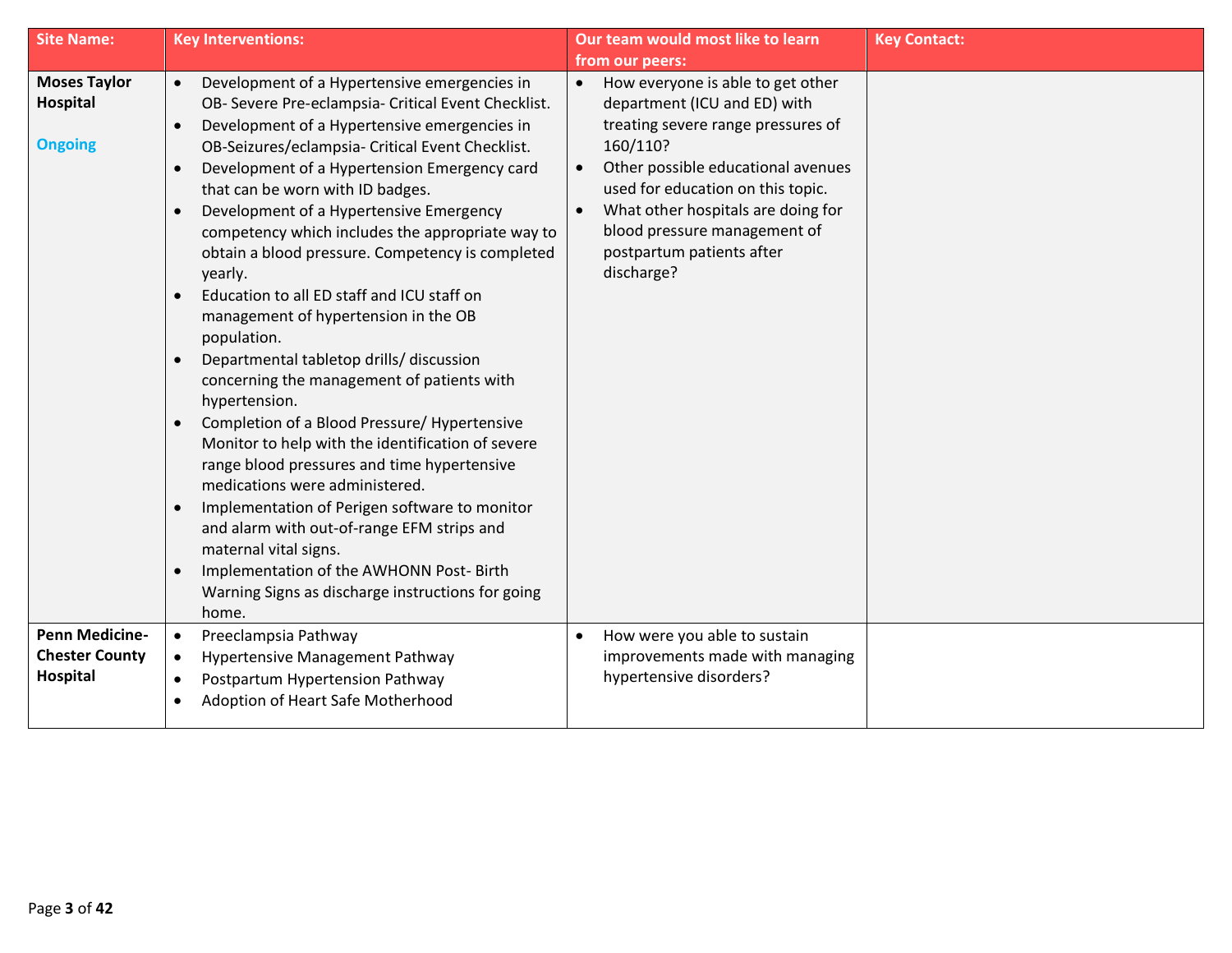| <b>Site Name:</b>                                                                   | <b>Key Interventions:</b>                                                                                                                                                                                                                                                                                                                                                                                                                                                                                                                                                                                                                                                                                                                                                                                                                         | Our team would most like to learn                                                                                                                                                                                                                                                                                                                      | <b>Key Contact:</b>                                                                    |
|-------------------------------------------------------------------------------------|---------------------------------------------------------------------------------------------------------------------------------------------------------------------------------------------------------------------------------------------------------------------------------------------------------------------------------------------------------------------------------------------------------------------------------------------------------------------------------------------------------------------------------------------------------------------------------------------------------------------------------------------------------------------------------------------------------------------------------------------------------------------------------------------------------------------------------------------------|--------------------------------------------------------------------------------------------------------------------------------------------------------------------------------------------------------------------------------------------------------------------------------------------------------------------------------------------------------|----------------------------------------------------------------------------------------|
|                                                                                     |                                                                                                                                                                                                                                                                                                                                                                                                                                                                                                                                                                                                                                                                                                                                                                                                                                                   | from our peers:                                                                                                                                                                                                                                                                                                                                        |                                                                                        |
| <b>Penn Medicine-</b><br>Lancaster<br>General/Women<br>and Babies<br><b>Ongoing</b> | Identified physician and unit-based champions to<br>$\bullet$<br>participate in sub-committee of care management<br>team<br>Completed assessment of current state with<br>$\circ$<br>champions and identified areas of opportunity<br>to improve standardization and care.<br>Established a target condition to further<br>$\circ$<br>identify stakeholders and develop an action<br>plan<br>Developed provider and nursing education - Jan<br>2021<br>Updated order sets to assist with antihypertensive<br>medication ordering - Jan 2021<br>Refined EMR best practice alerts for preeclampsia<br>$\bullet$<br>to better target treatment of severe range<br>hypertension - June 2021<br>Established a method for reporting and<br>determining baseline data<br>o Validated current preeclampsia pathway<br>report provides correct information | We would like to hear from other<br>hospitals who have leveraged their<br>EMR to assist with identification and<br>treatment of patients with severe<br>range BP's.                                                                                                                                                                                    | Janay DiBerardino, Perinatal Safety Nurse,<br>Janay.DiBerardino@pennmedicine.upenn.edu |
| <b>Penn Medicine-</b><br>Pennsylvania<br>Hospital                                   | Facility wide standard protocol<br>$\bullet$<br>Checklists and escalation algorithms<br>$\circ$<br>Interdisciplinary approach including all areas<br>$\circ$<br>where pregnant patients receive care<br>Standard approach to educating prenatal and<br>postpartum women:<br>Evaluating options through Cipher Health or<br>$\circ$<br>MyPennMedicine<br>Including family in education across the<br>$\circ$<br>continuum<br>Severe hypertension simulations:<br>$\bullet$<br>Incorporating hypertension drills into<br>$\circ$<br>existing in-situ simulation program                                                                                                                                                                                                                                                                             | What strategies have you used to<br>$\bullet$<br>engage community members in<br>quality improvement?<br>We have fully integrated the Heart<br>$\bullet$<br>Safe Motherhood program into our<br>care of patients with hypertension.<br>What proactive approaches have<br>others taken to educate women on<br>hypertension before they are<br>diagnosed? |                                                                                        |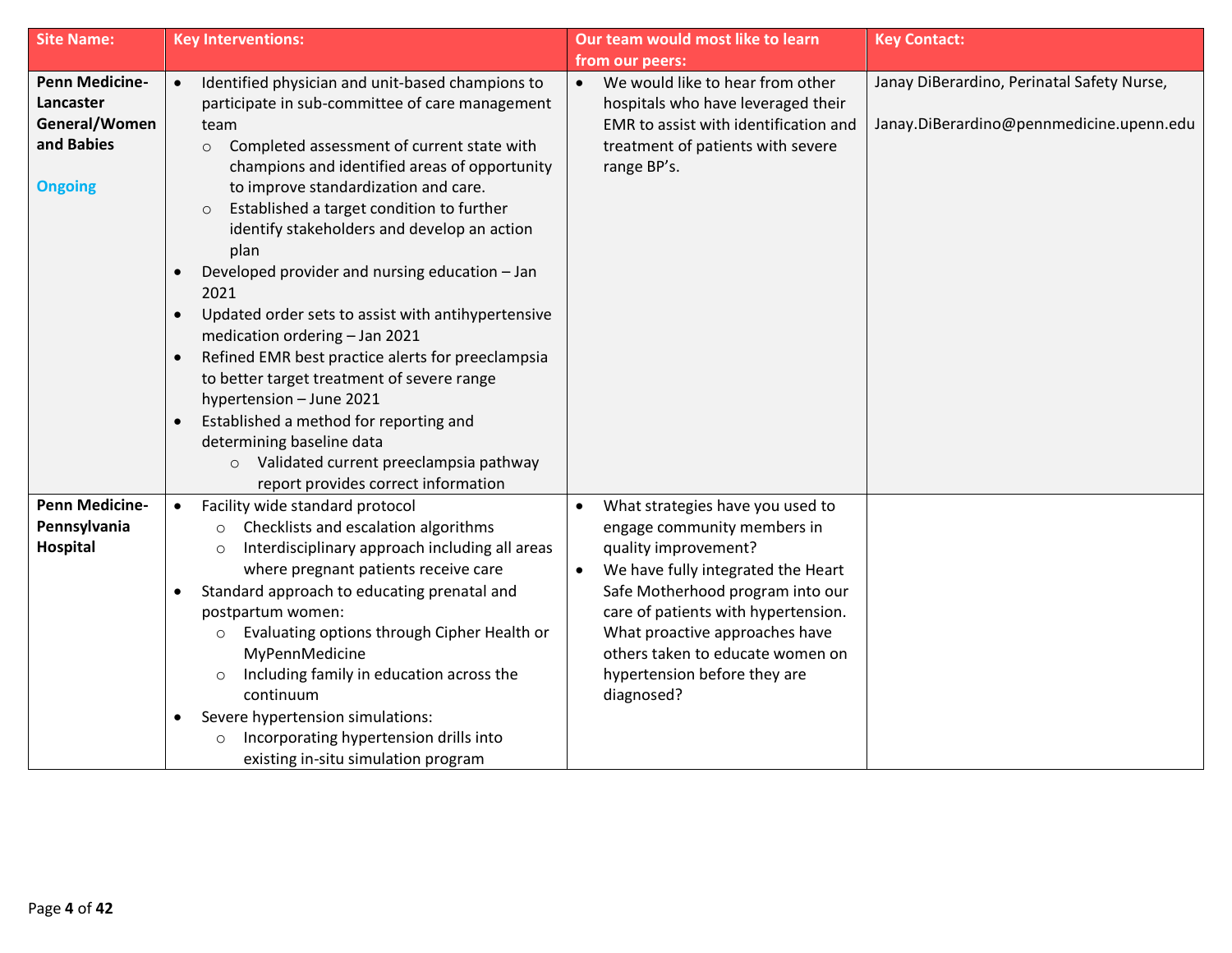| <b>Site Name:</b>                                                                                                          | <b>Key Interventions:</b>                                                                                                                                                                                                                                                                                                                                                                                                                                                                                                                                                                                                                                                                                                                                                                                                                                                                                                                                                                                                                                                                                                                                                                                                                                                                                                                                                                                                                                                                                                                                                                                      | Our team would most like to learn                                                                    | <b>Key Contact:</b> |
|----------------------------------------------------------------------------------------------------------------------------|----------------------------------------------------------------------------------------------------------------------------------------------------------------------------------------------------------------------------------------------------------------------------------------------------------------------------------------------------------------------------------------------------------------------------------------------------------------------------------------------------------------------------------------------------------------------------------------------------------------------------------------------------------------------------------------------------------------------------------------------------------------------------------------------------------------------------------------------------------------------------------------------------------------------------------------------------------------------------------------------------------------------------------------------------------------------------------------------------------------------------------------------------------------------------------------------------------------------------------------------------------------------------------------------------------------------------------------------------------------------------------------------------------------------------------------------------------------------------------------------------------------------------------------------------------------------------------------------------------------|------------------------------------------------------------------------------------------------------|---------------------|
|                                                                                                                            |                                                                                                                                                                                                                                                                                                                                                                                                                                                                                                                                                                                                                                                                                                                                                                                                                                                                                                                                                                                                                                                                                                                                                                                                                                                                                                                                                                                                                                                                                                                                                                                                                | from our peers:                                                                                      |                     |
| <b>Penn State</b><br><b>Health-Hershey</b><br><b>Medical Center</b><br>and Children's<br><b>Hospital</b><br><b>Ongoing</b> | Development of written evidence-based guidelines<br>$\bullet$<br>for management of acute hypertensive emergency<br>in pregnant and postpartum patients (completed)<br>ED, ICU, and WHU nursing staff education<br>$\bullet$<br>(completed/ongoing)<br>Availability of guidelines in the electronic<br>$\bullet$<br>manual(s) and posted on the unit (completed)<br>Development of a quick reference tool/checklist<br>$\bullet$<br>based on the written guidelines (completed)<br>Placement of medications in Mediation Pyxis<br>$\bullet$<br>machines for quick and easy access (completed)<br>OB Provider education distributed and tracked via<br>$\bullet$<br>an electronic education module (in progress)<br>Provide education on hypertensive crisis in<br>$\bullet$<br>pregnancy and postpartum to providers in other<br>related locations and specialties (ED, Anesthesia,<br>Trauma, etc.) (in progress)<br>Collaborative interdepartmental meeting(s) with<br>$\bullet$<br>WHU and ED to review treatment guidelines and<br>specific clinical opportunities (in progress)<br>Conduct team debriefs with team members caring<br>$\bullet$<br>for a patient with hypertensive emergency (coming<br>soon)<br>Complete case revies for patients who were not<br>$\bullet$<br>treated within 60 minutes, per the PA PQC<br>measure. Disseminate key findings and<br>improvement opportunities at the monthly WHU<br>interdisciplinary forum (completed/ongoing)<br>Conduct interdisciplinary simulations on<br>$\bullet$<br>hypertensive emergencies biannually or more<br>frequently (completed/ongoing) | How are you providing, and tracking<br>education completed for providers<br>outside of OB specialty? |                     |
| Punxsutawney                                                                                                               | Develop order sets for the ED for timely treatment                                                                                                                                                                                                                                                                                                                                                                                                                                                                                                                                                                                                                                                                                                                                                                                                                                                                                                                                                                                                                                                                                                                                                                                                                                                                                                                                                                                                                                                                                                                                                             | Best ways they have found to<br>$\bullet$                                                            |                     |
| Hospital                                                                                                                   | of Hypertensive pregnant/postpartum patients<br>Education of ED staff/physicians on identifying &<br>$\bullet$                                                                                                                                                                                                                                                                                                                                                                                                                                                                                                                                                                                                                                                                                                                                                                                                                                                                                                                                                                                                                                                                                                                                                                                                                                                                                                                                                                                                                                                                                                 | educate staff-online, in person in-<br>services, combination?                                        |                     |
|                                                                                                                            | treating Hypertensive pregnant/postpartum                                                                                                                                                                                                                                                                                                                                                                                                                                                                                                                                                                                                                                                                                                                                                                                                                                                                                                                                                                                                                                                                                                                                                                                                                                                                                                                                                                                                                                                                                                                                                                      |                                                                                                      |                     |
|                                                                                                                            | patient using ACOG & AIM guidelines                                                                                                                                                                                                                                                                                                                                                                                                                                                                                                                                                                                                                                                                                                                                                                                                                                                                                                                                                                                                                                                                                                                                                                                                                                                                                                                                                                                                                                                                                                                                                                            |                                                                                                      |                     |
| <b>St. Clair Hospital</b>                                                                                                  | <b>AIM Bundle</b>                                                                                                                                                                                                                                                                                                                                                                                                                                                                                                                                                                                                                                                                                                                                                                                                                                                                                                                                                                                                                                                                                                                                                                                                                                                                                                                                                                                                                                                                                                                                                                                              | Data tracking tips.<br>Discussion/debrief with families                                              | Shawndel Laughner   |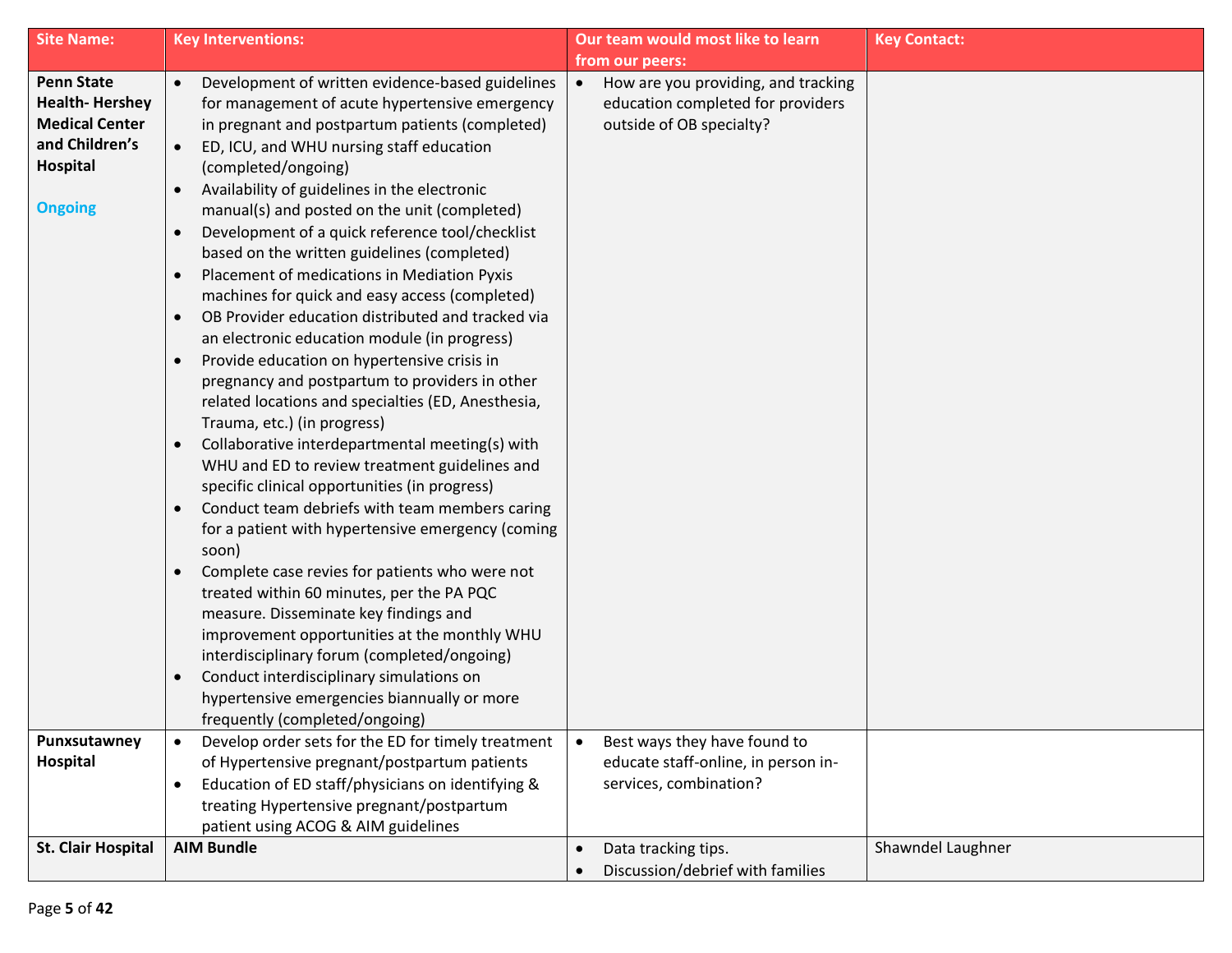| <b>Site Name:</b>                                                                                     | <b>Key Interventions:</b>                                                                                                                                                                                                                                                                                                                                                                                                                                                                                                                                                                                                   | Our team would most like to learn                                                                                                                   | <b>Key Contact:</b>                                                          |
|-------------------------------------------------------------------------------------------------------|-----------------------------------------------------------------------------------------------------------------------------------------------------------------------------------------------------------------------------------------------------------------------------------------------------------------------------------------------------------------------------------------------------------------------------------------------------------------------------------------------------------------------------------------------------------------------------------------------------------------------------|-----------------------------------------------------------------------------------------------------------------------------------------------------|------------------------------------------------------------------------------|
|                                                                                                       |                                                                                                                                                                                                                                                                                                                                                                                                                                                                                                                                                                                                                             | from our peers:                                                                                                                                     |                                                                              |
|                                                                                                       | Unit-standard, stage-based, obstetric hemorrhage<br>$\bullet$<br>emergency management plan with checklists<br>Quantification of blood loss<br>$\bullet$<br>Standards for early warning signs, diagnostic<br>$\bullet$<br>criteria, monitoring and treatment of severe<br>preeclampsia/eclampsia (include order sets and<br>algorithms)<br>Establish a culture of huddles for high-risk patients<br>and post-event debriefs to identify successes and<br>opportunities<br>Data collection started on triage patients seen for<br>hypertension and review of those records to assess<br>for timely treatment of Hypertension. | HIS/EMR Support - tips on how<br>$\bullet$<br>other organizations-built tools to<br>help collect data from the EMR                                  |                                                                              |
| St. Luke's<br><b>University</b><br><b>Health Network-</b><br><b>Allentown and</b><br><b>Bethlehem</b> | Implemented screening tool so all women 15-55<br>$\bullet$<br>y.o. are screened to determine if they are<br>currently/recently pregnant within the past 6<br>weeks<br>ED RNs check off s/s on EPIC tool that will prompt<br>the RN to facilitate more expedited follow up with<br>an ED provider who will consider OB consult                                                                                                                                                                                                                                                                                               | Has any other network attempted<br>to track this kind of screening in the<br>ED?<br>Success?<br>$\bullet$                                           |                                                                              |
| <b>Tower Health-</b><br><b>Reading</b><br>Hospital                                                    | HTN protocol in place by 7/1/20 (model after the<br>California Quality Collaborative).<br>AWHONN post birth warning signs education for<br>staff & for all post-partum patients prior to<br>discharge.                                                                                                                                                                                                                                                                                                                                                                                                                      | Implementation strategies<br>$\bullet$<br>Strategies for standardization<br>Patient and family education<br>prenatally<br>Feedback on our processes |                                                                              |
| <b>UPMC Womens</b><br><b>Health Service</b><br>Line-Hamot<br><b>Ongoing</b>                           | Collected pre-data that validated disparity<br>$\bullet$<br>Recognized an issue with blood pressure cuffs and<br>need to measure arm and ensure appropriate cuff<br>Creating badge buddy for nursing staff to display<br>$\bullet$<br>nurse-driven protocol and thresholds for action<br>Excited for recent- PAPQC innovation award for<br>$\bullet$<br>UPMC Hamot and further efforts to reduce<br>maternal morbidity and improve time to treatment                                                                                                                                                                        |                                                                                                                                                     | Vivian Petticord Director, Women's Health<br>Service Line<br>pettvm@upmc.edu |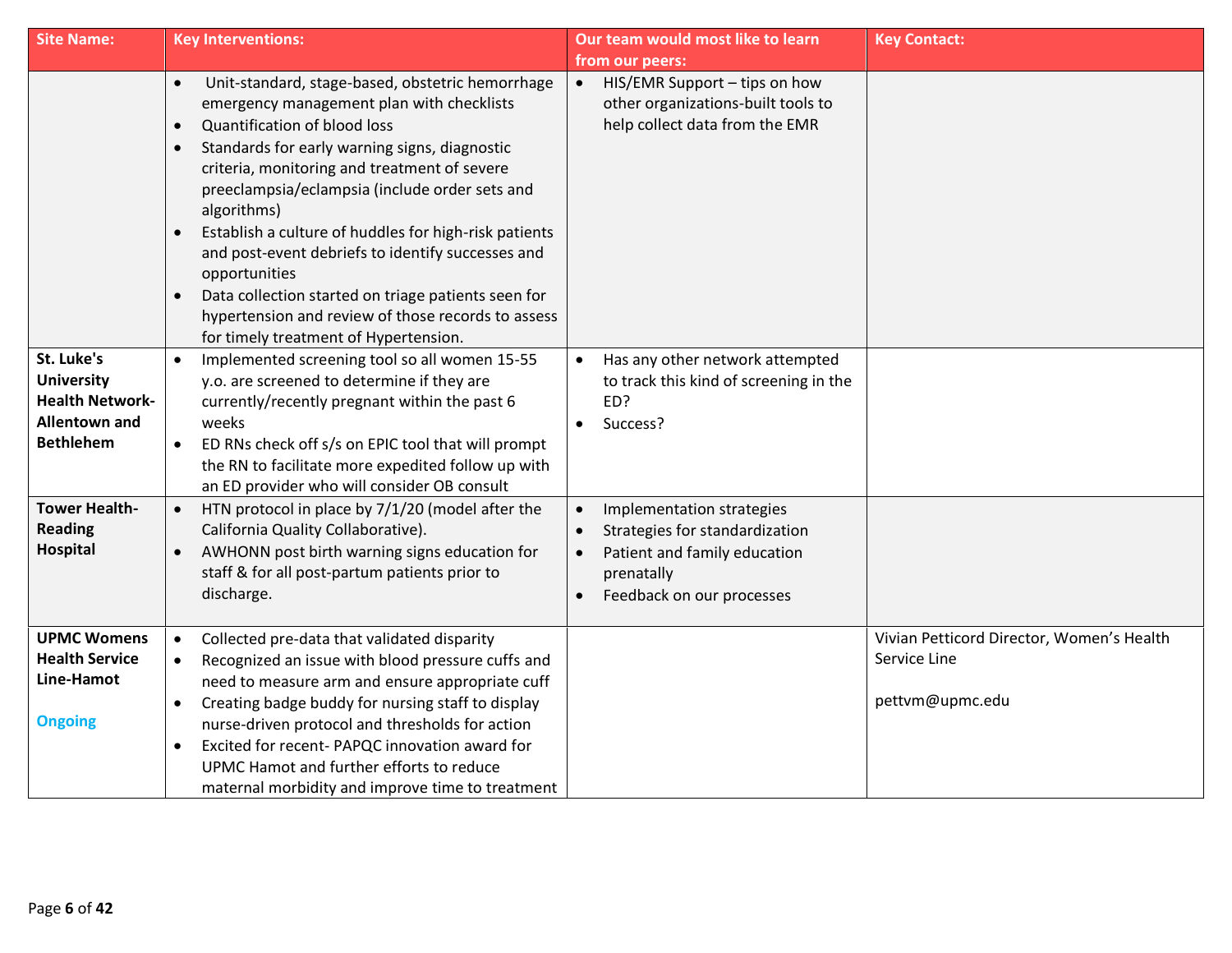| <b>Site Name:</b>      | <b>Key Interventions:</b>                                                           | Our team would most like to learn | <b>Key Contact:</b>                       |
|------------------------|-------------------------------------------------------------------------------------|-----------------------------------|-------------------------------------------|
|                        |                                                                                     | from our peers:                   |                                           |
| <b>UPMC Womens</b>     | Collected pre-data that validated disparity<br>$\bullet$                            |                                   | Vivian Petticord Director, Women's Health |
| <b>Health Service</b>  | Recognized an issue with blood pressure cuffs. And                                  |                                   | Service Line                              |
| Line-Horizon           | need to measure arm and ensure appropriate cuff                                     |                                   |                                           |
|                        | Creating badge buddy for nursing staff to display                                   |                                   | pettvm@upmc.edu                           |
| <b>Ongoing</b>         | nurse-driven protocol and thresholds for action                                     |                                   |                                           |
| <b>UPMC Womens</b>     | Collected pre-data that validated disparity<br>$\bullet$                            |                                   | Vivian Petticord Director, Women's Health |
| <b>Health Service</b>  | Recognized an issue with blood pressure cuffs. And                                  |                                   | Service Line                              |
| Line-Magee             | need to measure arm and ensure appropriate cuff                                     |                                   |                                           |
|                        | Creating badge buddy for nursing staff to display                                   |                                   | pettvm@upmc.edu                           |
| <b>Ongoing</b>         | nurse-driven protocol and thresholds for action                                     |                                   |                                           |
| <b>WellSpan Health</b> | Completed:                                                                          | Moving on to work on new topics   |                                           |
|                        | Roll out of low dose aspirin screening in epic at the                               | <b>VTE</b><br>$\bullet$           |                                           |
|                        | first OB visit                                                                      | Postpartum Depression             |                                           |
|                        | Free aspirin provided at office<br>$\bullet$                                        |                                   |                                           |
|                        | Roll out of Relias OB education-Hypertension                                        |                                   |                                           |
|                        | module complete                                                                     |                                   |                                           |
|                        | Roll out of Meds to Beds (YH) to get severe HTN<br>$\bullet$                        |                                   |                                           |
|                        | meds to patients prior to discharge.                                                |                                   |                                           |
|                        | Implemented new policy on severe hypertension<br>$\bullet$                          |                                   |                                           |
|                        | Implemented new physician guidelines on severe<br>$\bullet$                         |                                   |                                           |
|                        | hypertension                                                                        |                                   |                                           |
|                        | Implemented severe maternal morbidity reviews<br>$\bullet$                          |                                   |                                           |
|                        | Creation of an Epic grease board alert to OB team                                   |                                   |                                           |
|                        | of severe HTN and to trigger need for repeat BP                                     |                                   |                                           |
|                        | measurement in pregnant and postpartum women                                        |                                   |                                           |
|                        | with severe hypertension                                                            |                                   |                                           |
|                        | Education on SMM for all ED nurses rolled out at<br>$\bullet$<br>each entity        |                                   |                                           |
|                        | System wide ED policy approved by the ED system                                     |                                   |                                           |
|                        | workgroup                                                                           |                                   |                                           |
|                        | System wide debriefing form created and<br>approved by the WCSL Education Committee |                                   |                                           |
|                        | In process:                                                                         |                                   |                                           |
|                        | Post-birth screen in the ED with BPA (DONE) goes                                    |                                   |                                           |
|                        | live Sept. 15th                                                                     |                                   |                                           |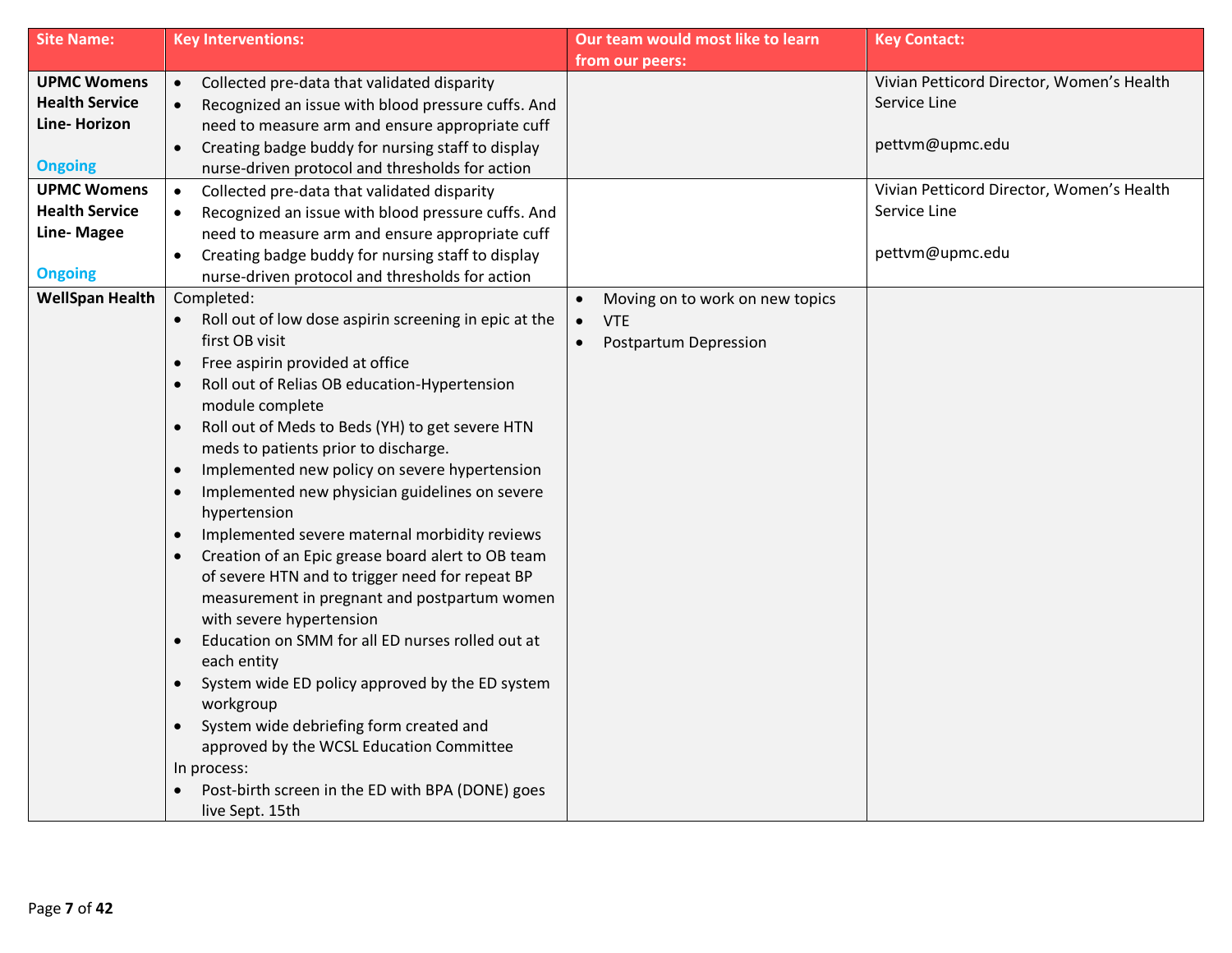# **Moving on Maternal Depression (MOMD)**

| <b>Site Name:</b>                                                    | <b>Key Interventions:</b>                                                                                                                                                                                                                                                                                                         | Our team would most like to learn from                                                                                                                                                                                                                                  | <b>Key Contact:</b>                                                                                                                     |
|----------------------------------------------------------------------|-----------------------------------------------------------------------------------------------------------------------------------------------------------------------------------------------------------------------------------------------------------------------------------------------------------------------------------|-------------------------------------------------------------------------------------------------------------------------------------------------------------------------------------------------------------------------------------------------------------------------|-----------------------------------------------------------------------------------------------------------------------------------------|
|                                                                      |                                                                                                                                                                                                                                                                                                                                   | our peers:                                                                                                                                                                                                                                                              |                                                                                                                                         |
| Geisinger<br><b>Medical Center</b><br><b>Ongoing</b>                 | Increase prenatal screening rate<br>$\bullet$<br>Increase postpartum screening rate<br>$\bullet$<br>Examine all data by race/ethnicity<br>$\bullet$<br>Address any identified disparities<br>$\circ$<br>Improve tracking of follow-up to at-risk screens<br>$\bullet$<br>Improve tracking of metrics<br>Consider screening on L&D | NICU - what is the primary role of<br>$\bullet$<br>the person screening (e.g., nurse,<br>psychologist, nursing assistant)? Is<br>screening their full-time job?<br>Peds - what do we do with the<br>positive screen immediately? What<br>are your plans/algorithm? What | Karena Moran<br>Research and Quality Project Manager<br>Northeastern PA Perinatal Quality<br>Collaborative<br>kmoran3@thehealthplan.com |
|                                                                      |                                                                                                                                                                                                                                                                                                                                   | supports do you have in place at<br>Pediatric clinics?<br>How can Pediatricians be<br>$\circ$<br>better trained to deal with<br>mothers screening positive<br>for PPD?                                                                                                  |                                                                                                                                         |
| <b>Lehigh Valley</b><br>Hospital-<br><b>Cedar Crest</b>              | Plan to replace existing phq2/9 with a different<br>$\bullet$<br>screening tool<br>Increase frequency of screening to 14, 24 and 36<br>$\bullet$<br>weeks                                                                                                                                                                         | Overcoming lack of sufficient<br>$\bullet$<br>number of counselors, mental<br>health providers<br>Increasing provider's education re:<br>$\bullet$                                                                                                                      |                                                                                                                                         |
| <b>Beginning</b>                                                     | <b>Education for Providers</b><br>$\bullet$<br><b>Education for Nurses</b>                                                                                                                                                                                                                                                        | other resources and counseling<br>techniques<br>Overcoming fear of treating mental<br>health disorders<br>Documentation help<br>$\bullet$                                                                                                                               |                                                                                                                                         |
| *Lehigh Valley<br>Hospital-<br><b>Hazleton</b>                       | Plan to replace existing phq2/9 with a different<br>$\bullet$<br>screening tool<br>Increase frequency of screening to 14, 24 and 36<br>$\bullet$<br>weeks                                                                                                                                                                         | Overcoming lack of sufficient<br>$\bullet$<br>number of counselors, mental<br>health providers<br>Increasing provider's education re:                                                                                                                                   |                                                                                                                                         |
| <b>Beginning</b>                                                     | <b>Education for Providers</b><br>$\bullet$<br><b>Education for Nurses</b><br>$\bullet$                                                                                                                                                                                                                                           | other resources and counseling<br>techniques<br>Overcoming fear of treating mental<br>$\bullet$<br>health disorders<br>Documentation help<br>$\bullet$                                                                                                                  |                                                                                                                                         |
| *Lehigh Valley<br>Hospital-<br><b>Muhlenberg</b><br><b>Beginning</b> | Plan to replace existing phq2/9 with a different<br>$\bullet$<br>screening tool<br>Increase frequency of screening to 14, 24 and 36<br>weeks<br><b>Education for Providers</b><br>$\bullet$                                                                                                                                       | Overcoming lack of sufficient<br>$\bullet$<br>number of counselors, mental<br>health providers<br>Increasing provider's education re:<br>$\bullet$<br>other resources and counseling                                                                                    |                                                                                                                                         |
|                                                                      | <b>Education for Nurses</b>                                                                                                                                                                                                                                                                                                       | techniques                                                                                                                                                                                                                                                              |                                                                                                                                         |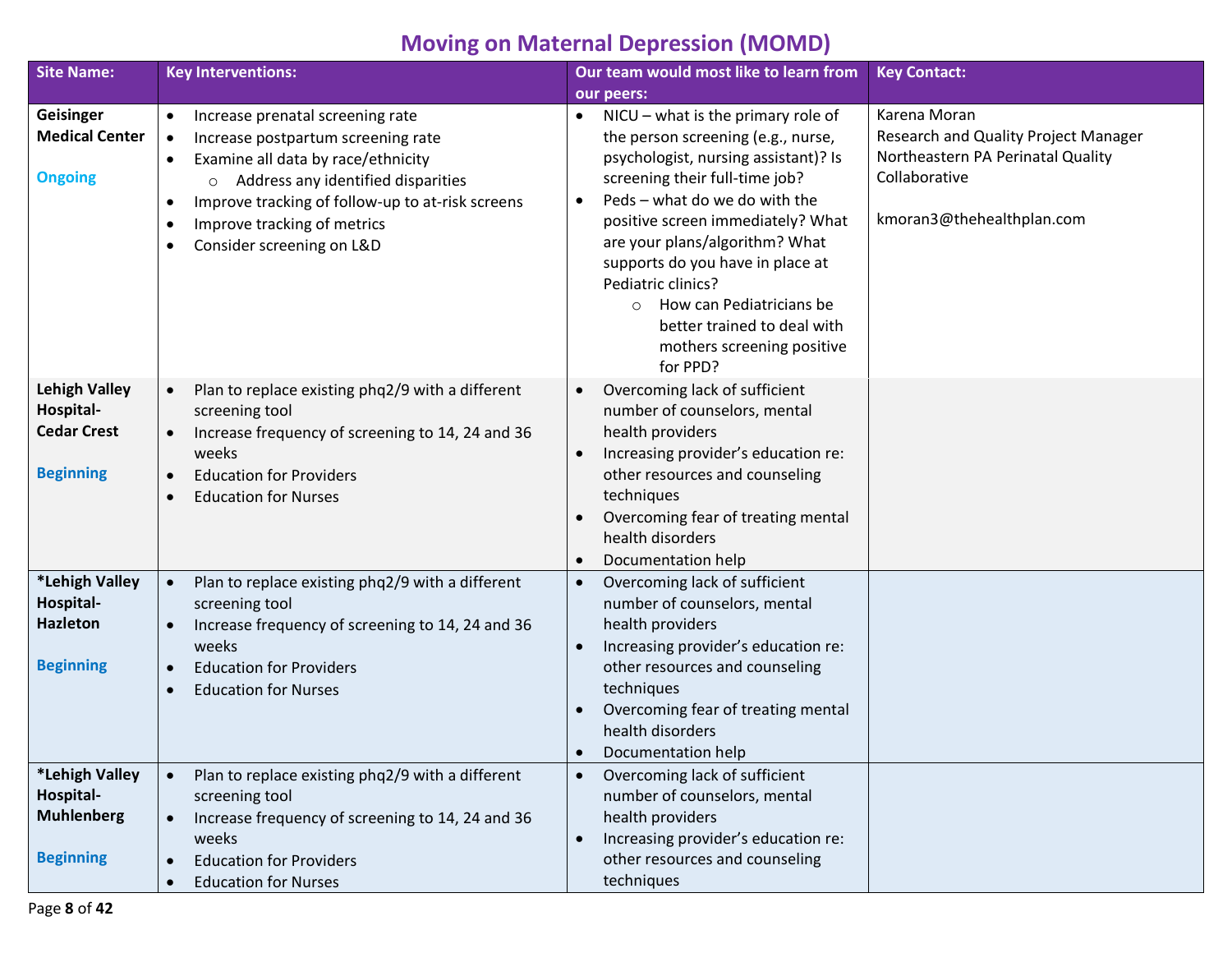|                                                               |                                                                                                                                                                                                                                         | Overcoming fear of treating mental<br>health disorders                                                                                                                                                                                                   |                   |
|---------------------------------------------------------------|-----------------------------------------------------------------------------------------------------------------------------------------------------------------------------------------------------------------------------------------|----------------------------------------------------------------------------------------------------------------------------------------------------------------------------------------------------------------------------------------------------------|-------------------|
|                                                               |                                                                                                                                                                                                                                         | Documentation help                                                                                                                                                                                                                                       |                   |
| *Lehigh Valley<br>Hospital-<br>Pocono<br><b>Beginning</b>     | Plan to replace existing phq2/9 with a different<br>$\bullet$<br>screening tool<br>Increase frequency of screening to 14, 24 and 36<br>$\bullet$<br>weeks<br><b>Education for Providers</b><br>$\bullet$<br><b>Education for Nurses</b> | Overcoming lack of sufficient<br>number of counselors, mental<br>health providers<br>Increasing provider's education re:<br>other resources and counseling<br>techniques<br>Overcoming fear of treating mental<br>health disorders<br>Documentation help |                   |
| *Lehigh Valley<br>Hospital-<br>Schuylkill<br><b>Beginning</b> | Plan to replace existing phq2/9 with a different<br>$\bullet$<br>screening tool<br>Increase frequency of screening to 14, 24 and 36<br>$\bullet$<br>weeks<br><b>Education for Providers</b><br>$\bullet$<br><b>Education for Nurses</b> | Overcoming lack of sufficient<br>number of counselors, mental<br>health providers<br>Increasing provider's education re:<br>other resources and counseling<br>techniques<br>Overcoming fear of treating mental<br>health disorders<br>Documentation help |                   |
| Penn Medicine-                                                | Assess need and develop processes for EPDS.<br>$\bullet$                                                                                                                                                                                | Identifying internal resources based                                                                                                                                                                                                                     |                   |
| <b>Hospital of the</b>                                        | Identify stakeholders.<br>$\bullet$                                                                                                                                                                                                     | on Race/Ethnicity                                                                                                                                                                                                                                        |                   |
| University of                                                 | Build multidiscipline team.<br>$\bullet$                                                                                                                                                                                                | Process formation and                                                                                                                                                                                                                                    |                   |
| Pennsylvania                                                  | Assess obstacles.<br>$\bullet$                                                                                                                                                                                                          | implementation                                                                                                                                                                                                                                           |                   |
|                                                               | Implement EPDS at HUP.<br>٠                                                                                                                                                                                                             | Identifying community resources                                                                                                                                                                                                                          |                   |
| <b>Ongoing</b>                                                | Reassess obstacles.<br>$\bullet$                                                                                                                                                                                                        | Identify other metric points to                                                                                                                                                                                                                          |                   |
|                                                               | Collect and review metrics.                                                                                                                                                                                                             | gather: zip code, practice, etc.                                                                                                                                                                                                                         |                   |
|                                                               |                                                                                                                                                                                                                                         | Assessing anxiety<br>screening/limitations from other                                                                                                                                                                                                    |                   |
|                                                               |                                                                                                                                                                                                                                         | sites                                                                                                                                                                                                                                                    |                   |
|                                                               |                                                                                                                                                                                                                                         | <b>Patient and Staff Obstacles</b>                                                                                                                                                                                                                       |                   |
| St. Clair                                                     | To date we hold a Postpartum support group for                                                                                                                                                                                          | Data collection tactics                                                                                                                                                                                                                                  | Shawndel Laughner |
| <b>Hospital</b>                                               | women with perinatal mood changes.                                                                                                                                                                                                      | Screening tools used                                                                                                                                                                                                                                     |                   |
|                                                               | Reach out to OB offices - assess the screening tool<br>$\bullet$                                                                                                                                                                        | Postpartum follow up                                                                                                                                                                                                                                     |                   |
| <b>Beginning</b>                                              | Look at the in-hospital screening tool<br>$\bullet$                                                                                                                                                                                     | Community resources used                                                                                                                                                                                                                                 |                   |
|                                                               | Plan QI project<br>$\bullet$                                                                                                                                                                                                            |                                                                                                                                                                                                                                                          |                   |
|                                                               | Addressing depression using the PHQ-2 tool in<br>$\bullet$                                                                                                                                                                              |                                                                                                                                                                                                                                                          |                   |
|                                                               | triage for all patients.                                                                                                                                                                                                                |                                                                                                                                                                                                                                                          |                   |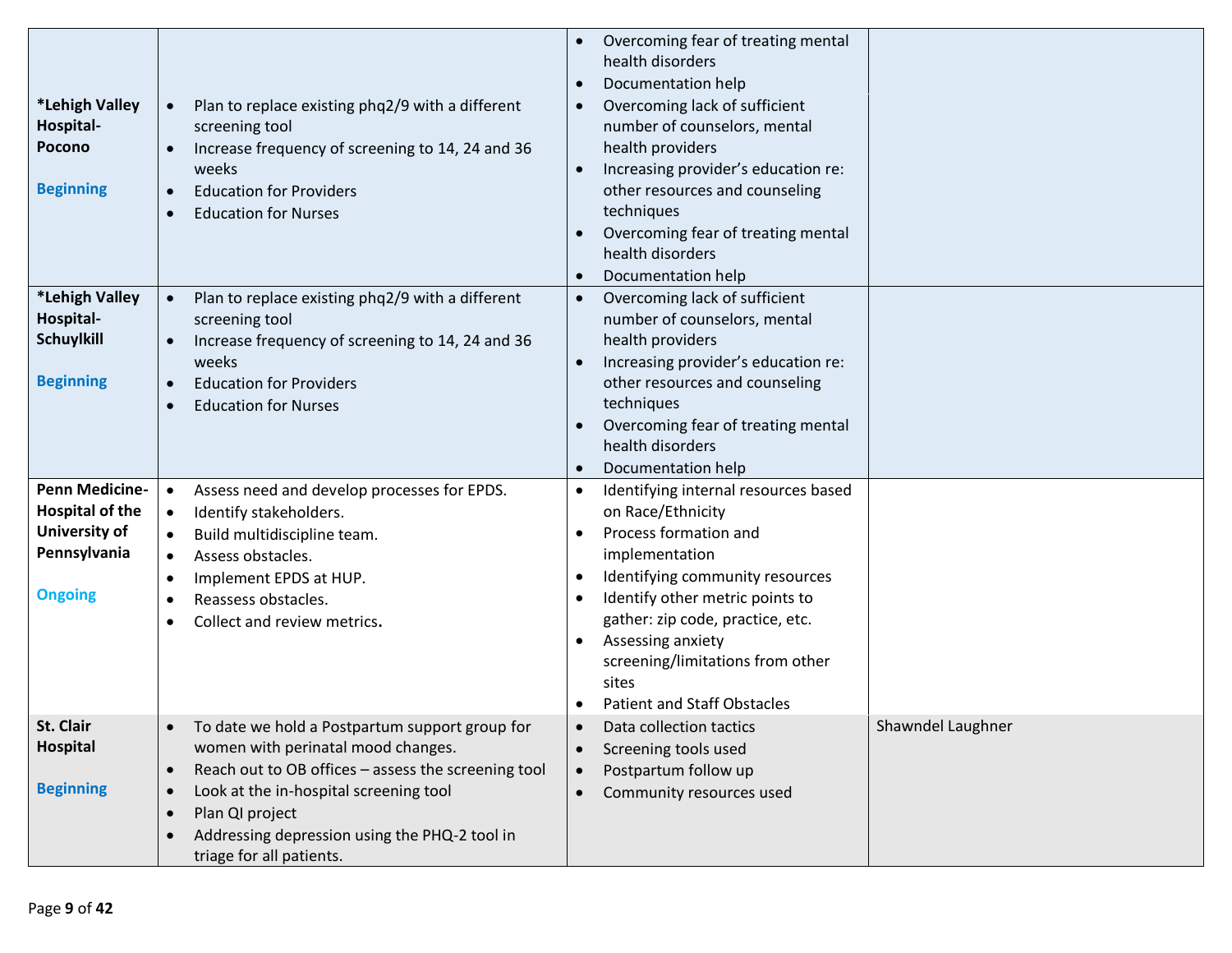|                                            | PHQ-2 approved and added to the triage pack of                                            |                                                |                                           |
|--------------------------------------------|-------------------------------------------------------------------------------------------|------------------------------------------------|-------------------------------------------|
|                                            | consents.                                                                                 |                                                |                                           |
| *St. Luke's<br><b>University</b>           | Patient education video developed by internal<br>$\bullet$                                | Process at other facilities to ensure          |                                           |
| <b>Health</b>                              | medical staff (residents)<br>Ed. video built to be delivered to patients via<br>$\bullet$ | no delay of discharge                          |                                           |
| Network-                                   | MyChart Bedside on educational iPads used to                                              |                                                |                                           |
| <b>Allentown and</b>                       | distribute inpatient patient ed.                                                          |                                                |                                           |
| <b>Bethlehem</b>                           | Edinburgh Depression Screening loaded on to<br>$\bullet$                                  |                                                |                                           |
|                                            | patient iPads to allow for self-reporting (decrease                                       |                                                |                                           |
|                                            | chance of bias)                                                                           |                                                |                                           |
|                                            | Patient received notification if any of their answers                                     |                                                |                                           |
|                                            | would require further evaluation by care team                                             |                                                |                                           |
| <b>Temple</b>                              | Educating nursing staff on post partum depression,<br>$\bullet$                           | How do we get patients to come in<br>$\bullet$ | <b>Temple University Hospital</b>         |
| <b>University</b>                          | provide education for patients during discharge                                           | for prenatal and postpartum care?              |                                           |
| Hospital                                   | (resources, referrals)                                                                    | How do we improves access to                   |                                           |
|                                            | Screening in the third trimester on a subpopulation<br>$\bullet$                          | mental health treatment?                       |                                           |
| <b>Beginning</b>                           | Standardized resources for the Health System                                              | How do you follow a patient that               |                                           |
|                                            | <b>Community listening sessions</b><br>٠                                                  | screens high for maternal                      |                                           |
|                                            | Piloting transition of care clinic for with BP issues<br>$\bullet$                        | depression?                                    |                                           |
| <b>UPMC Womens</b>                         | New workgroup across UPMC: UPMC Health Equity                                             | Interested to know other ways to               | Vivian Petticord Director, Women's Health |
| <b>Health Service</b><br><b>Line-Magee</b> | NOW- May 2021<br>Our Three Areas of Focus:                                                | connect with community that are<br>beneficial  | Service Line                              |
|                                            | $\bullet$<br>People- focusing on the patient, morbidity and                               | How to build trust with community?             | pettvm@upmc.edu                           |
| <b>Beginning</b>                           | $\circ$<br>mortality data, and health outcomes                                            |                                                |                                           |
|                                            | Processes-examining the day-to-day practices<br>$\circ$                                   |                                                |                                           |
|                                            | on our L&D units to improve safety for pregnant                                           |                                                |                                           |
|                                            | women                                                                                     |                                                |                                           |
|                                            | Policy- promoting legislation that supports<br>$\circ$                                    |                                                |                                           |
|                                            | overall health and wellbeing of pregnant                                                  |                                                |                                           |
|                                            | patients                                                                                  |                                                |                                           |
| WellSpan                                   | We are essentially following all of the MOMD steps.                                       | Implications for documentation in<br>$\bullet$ |                                           |
| Health                                     | Ensuring system wide follow up for women with                                             | the maternal record, how to start              |                                           |
|                                            | increased scores-increasing access to resources                                           | community conversations to address             |                                           |
| <b>Ongoing</b>                             | system wide                                                                               | this topic.                                    |                                           |
|                                            | Have postpartum case manager who will call all                                            |                                                |                                           |
|                                            | women who score high at discharge. She is also                                            |                                                |                                           |
|                                            | available for referral in the prenatal and postpartum                                     |                                                |                                           |
|                                            | setting.                                                                                  |                                                |                                           |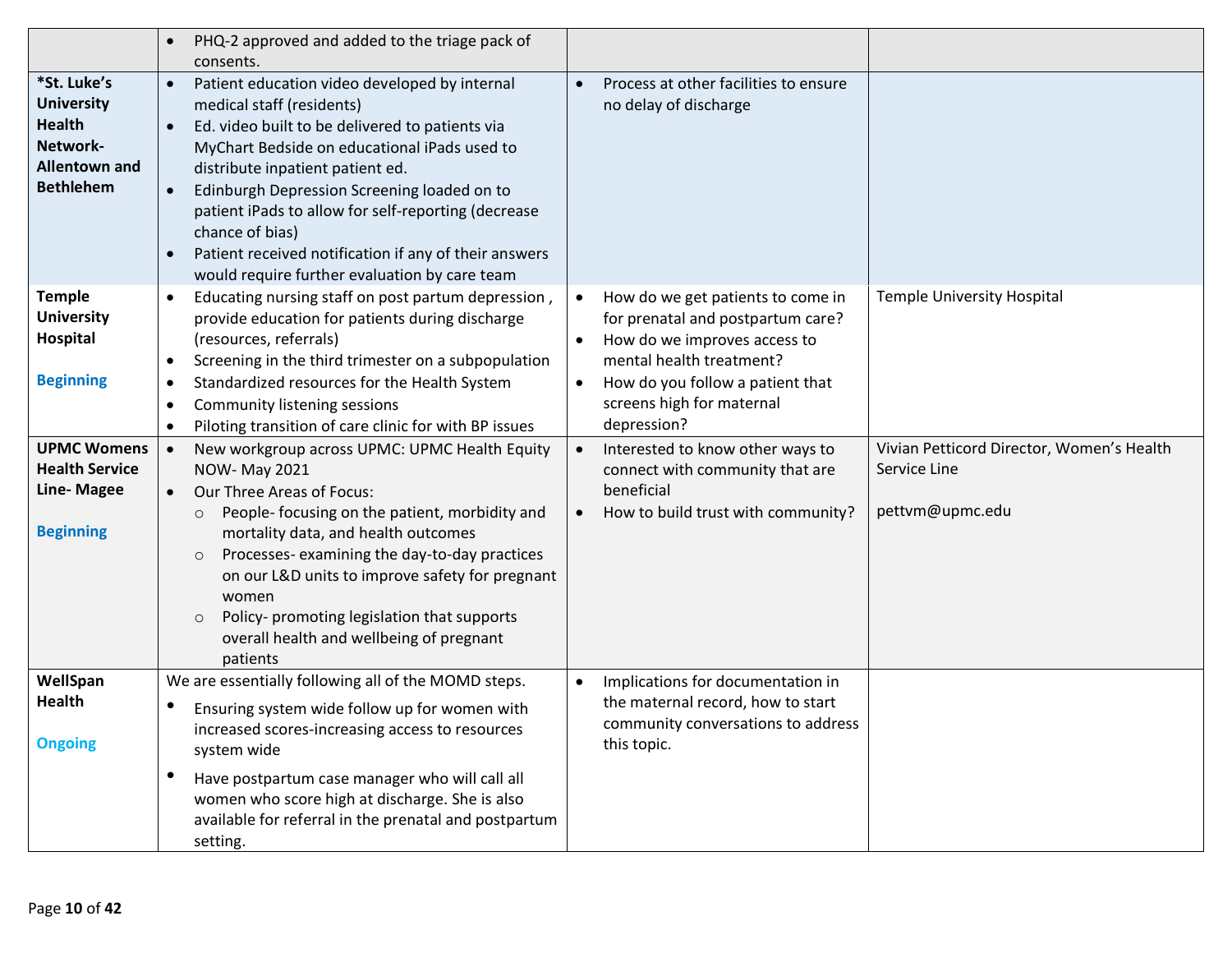| Embedding alerts and improved documentation<br>into the EHR-BPA to fire with high EPDS scores |  |
|-----------------------------------------------------------------------------------------------|--|
| Required documentation on discharge summary of<br>any patient with an increased EPDS score.   |  |
| Increasing patient education in Babyscripts on<br>mental health-including Spanish materials   |  |
| Working on developing process to screen for PPD in<br>NICU (completed)                        |  |
| Screening in the PEDS/Family practice visit-BPA<br>created                                    |  |
| Creating a data dashboard to track system wide<br>screening and follow up (completed)         |  |

## **Immediate Postpartum Long-Acting Reversible Contraception (IP LARC)**

| <b>Site Name:</b> | <b>Key Interventions:</b>                                | Our team would most like to learn | <b>Key Contact:</b>                  |
|-------------------|----------------------------------------------------------|-----------------------------------|--------------------------------------|
|                   |                                                          | from our peers:                   |                                      |
| Geisinger         | (Re)educate providers and nurses on IUD insertion        | Are you using verbal or written   | Karena Moran                         |
| <b>Medical</b>    | immediately postpartum.                                  | consent for IPLARC placement?     | Research and Quality Project Manager |
| Center (GMC)      | Clarify billing, coding, and reimbursement processes.    |                                   | Northeastern PA Perinatal Quality    |
|                   | Clarify patient eligibility for reimbursement outside of |                                   | Collaborative                        |
| <b>Sustaining</b> | the DRG.                                                 |                                   |                                      |
|                   | Improve device access on L&D (storage).                  |                                   | kmoran3@thehealthplan.com            |
|                   | Assess patient desire for IP LARC.                       |                                   |                                      |
|                   | Monitor and address expulsion rates (as applicable).     |                                   |                                      |
| Geisinger         | (Re)educate providers and nurses on IUD insertion        | Are you using verbal or written   | Karena Moran                         |
| <b>Wyoming</b>    | immediately postpartum.                                  | consent for IPLARC placement?     | Research and Quality Project Manager |
| Valley (GMV)      | Clarify billing, coding, and reimbursement processes.    |                                   | Northeastern PA Perinatal Quality    |
|                   | Clarify patient eligibility for reimbursement outside of |                                   | Collaborative                        |
| <b>Ongoing</b>    | the DRG.                                                 |                                   |                                      |
|                   | Improve device access on L&D (storage).<br>$\bullet$     |                                   | kmoran3@thehealthplan.com            |
|                   | Assess patient desire for IP LARC.                       |                                   |                                      |
|                   | Monitor and address expulsion rates (as applicable).     |                                   |                                      |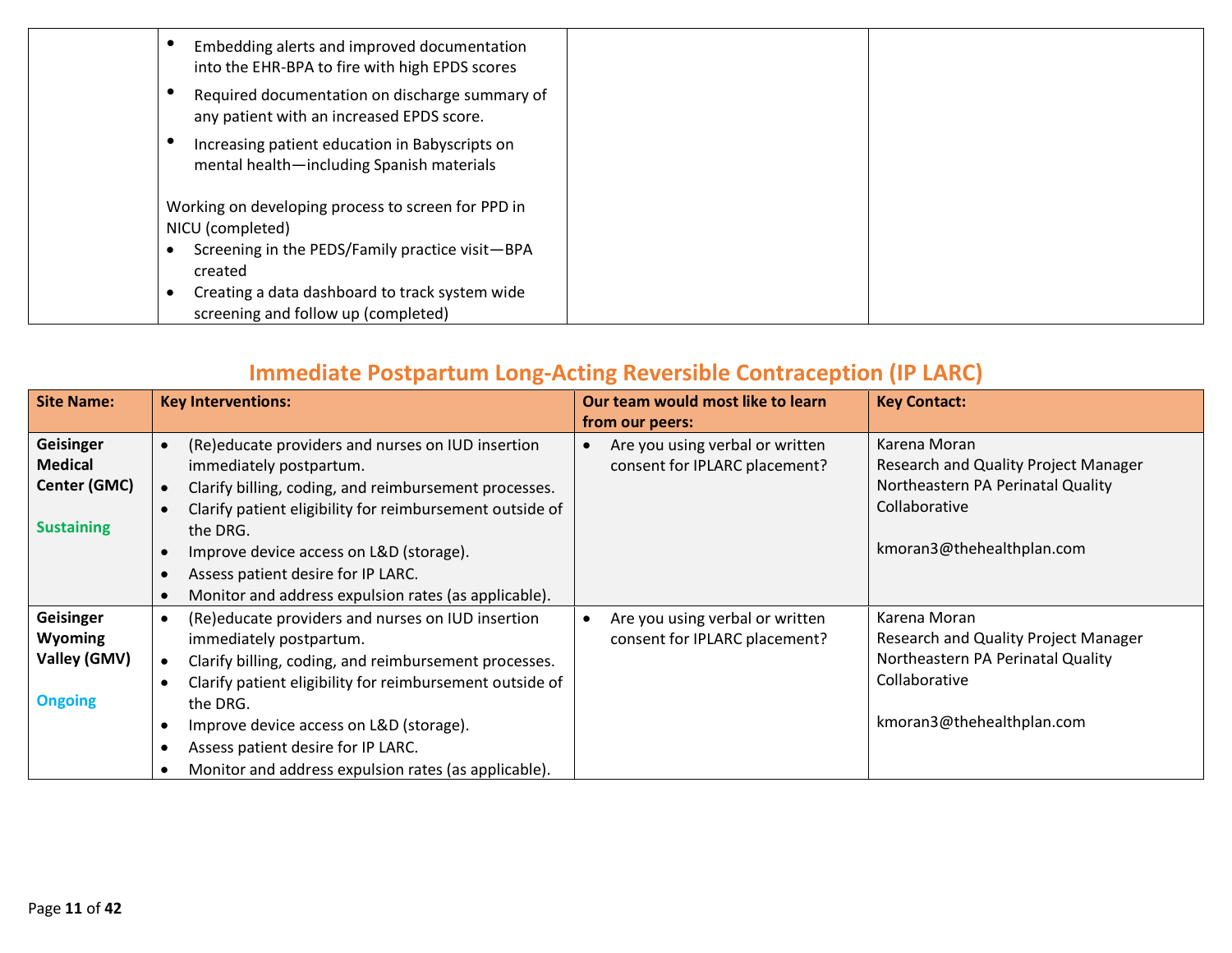| <b>Site Name:</b>                                                                            | <b>Key Interventions:</b>                                                                                                                                                                                                                                                                                                                                                                                                                                                                                                                                                                                                                   | Our team would most like to learn                                                                                                                                                                                                                                                                                                                                                                                                                                                            | <b>Key Contact:</b>                                                                                                                     |  |
|----------------------------------------------------------------------------------------------|---------------------------------------------------------------------------------------------------------------------------------------------------------------------------------------------------------------------------------------------------------------------------------------------------------------------------------------------------------------------------------------------------------------------------------------------------------------------------------------------------------------------------------------------------------------------------------------------------------------------------------------------|----------------------------------------------------------------------------------------------------------------------------------------------------------------------------------------------------------------------------------------------------------------------------------------------------------------------------------------------------------------------------------------------------------------------------------------------------------------------------------------------|-----------------------------------------------------------------------------------------------------------------------------------------|--|
|                                                                                              |                                                                                                                                                                                                                                                                                                                                                                                                                                                                                                                                                                                                                                             | from our peers:                                                                                                                                                                                                                                                                                                                                                                                                                                                                              |                                                                                                                                         |  |
| Geisinger<br>Lewistown<br><b>Hospital (GLH)</b><br><b>Beginning</b>                          | (Re)educate providers and nurses on IUD insertion<br>$\bullet$<br>immediately postpartum.<br>Clarify billing, coding, and reimbursement processes.<br>$\bullet$<br>Clarify patient eligibility for reimbursement outside of<br>the DRG.<br>Improve device access on L&D (storage).<br>$\bullet$<br>Assess patient desire for IP LARC.<br>$\bullet$<br>Monitor and address expulsion rates (as applicable).<br>$\bullet$                                                                                                                                                                                                                     | Are you using verbal or written<br>$\bullet$<br>consent for IPLARC placement?                                                                                                                                                                                                                                                                                                                                                                                                                | Karena Moran<br>Research and Quality Project Manager<br>Northeastern PA Perinatal Quality<br>Collaborative<br>kmoran3@thehealthplan.com |  |
| <b>Main Line</b><br>Health,<br>Lankenau<br><b>Medical</b><br><b>Center</b><br><b>Ongoing</b> | "Desires IPLARC" has been implemented as a field in<br>$\bullet$<br>the EMR<br>Education for providers, residents, and staff about<br>$\bullet$<br>offering and documenting LARC desire and LARC<br>placement - supply, role, etc.<br>Prenatal patients are educated about pros/cons of<br>IPLARC, and determination of interest is obtained<br>Prenatal patients are educated about pros/cons of<br>$\bullet$<br>IPLARC, and determination of interest is obtained<br><b>Prenatal counseling</b><br>$\circ$<br>Video on display in clinic<br>$\circ$<br>Patient education materials and information<br>$\circ$<br>sheets being distributed | Collecting Data on Counseled,<br>$\bullet$<br>Desired, Placed<br><b>EPIC Pregnancy Checklist</b><br>$\circ$<br>Measure initiated at Prenatal<br>Encounter<br><b>Report Generated Monthly</b><br>Counseled?<br>Plan (specific type of<br>contraception desired)<br>Postpartum follow-up by Chart<br>$\bullet$<br>Review<br><b>Monthly Chart Review</b><br>$\circ$<br>LARC Placed (Type)?<br>Postpartum follow-up (7-10<br>days, 3 month)<br>Occurred?<br>Continuation of<br>LARC/alternative? | Main Line Health PP LARC Interdisciplinary<br>Team                                                                                      |  |
| St. Clair<br>Hospital<br><b>Beginning</b>                                                    | To date we formed a team:<br>$\bullet$<br>Key physician lead<br>$\circ$<br>Pharmacy contact<br>$\circ$<br>Social Work/Case Management<br>$\circ$<br><b>Clinical Integration Specialist</b><br>$\circ$<br>Director W&C Services<br>$\circ$<br>Develop the supporting structure, processes, team<br>roles, and skills to offer contraceptive counseling and<br>access, including IPLARC                                                                                                                                                                                                                                                       | How you were able to implement<br>$\bullet$<br>the structures and processes to<br>routinely counsel, offer, and<br>provide IPLARC?<br>Did you meet any resistance on<br>offering IPLAC in the hospital<br>setting?<br>Did you find a large need/desire<br>from patients for IPLARC?                                                                                                                                                                                                          | Shawndel Laughner                                                                                                                       |  |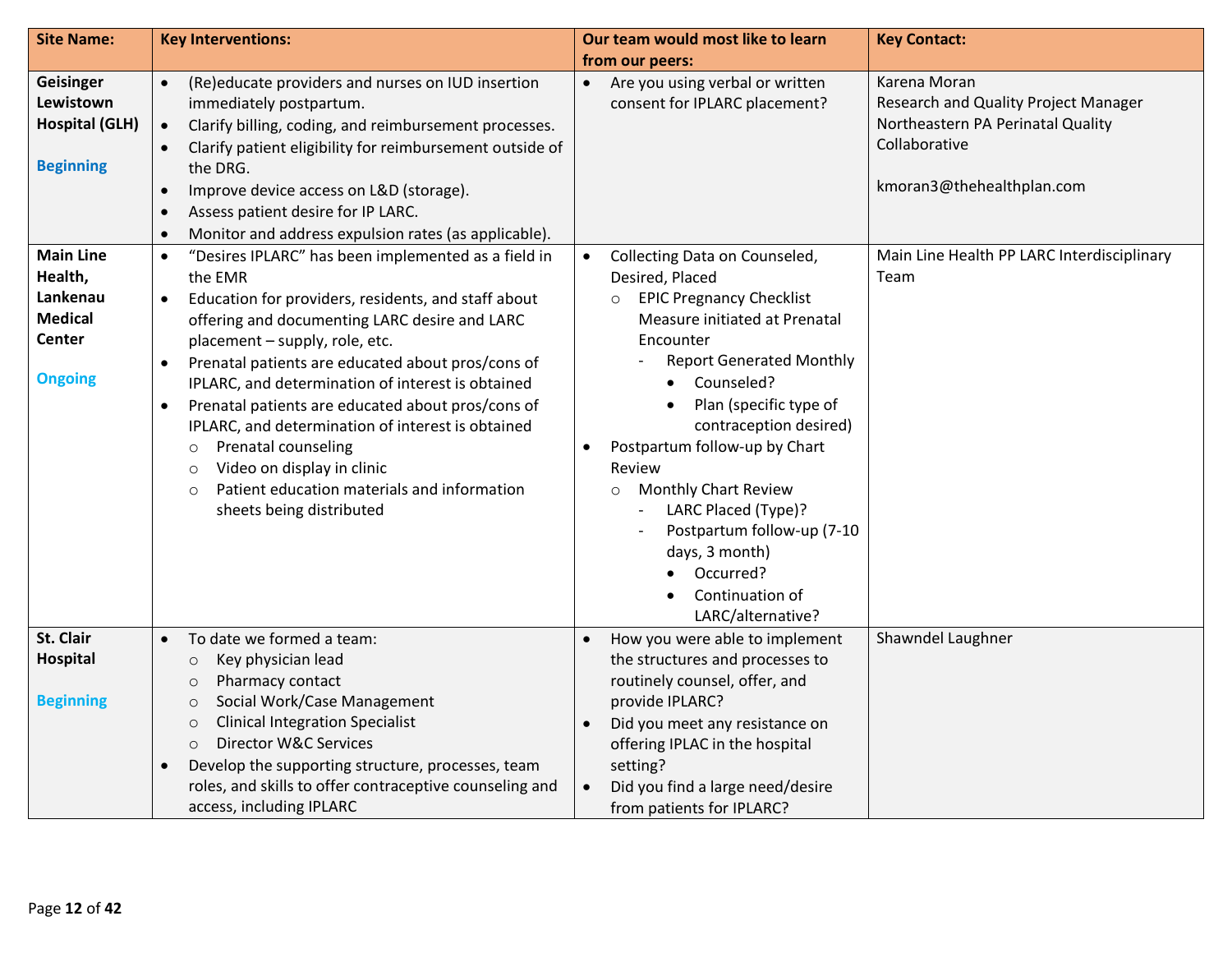| <b>Site Name:</b>                                                                               | <b>Key Interventions:</b>                                                         | Our team would most like to learn<br>from our peers:                                                                                                                                   | <b>Key Contact:</b>                                |
|-------------------------------------------------------------------------------------------------|-----------------------------------------------------------------------------------|----------------------------------------------------------------------------------------------------------------------------------------------------------------------------------------|----------------------------------------------------|
| St. Luke's<br><b>University</b><br>Hospital-<br>Anderson<br>campus<br><b>Sustaining</b>         | Use EMR to identify patients who desire and receive<br>$\bullet$<br><b>IPLARC</b> | Methods for tracking which<br>patients desire IPLARC to more<br>accurately follow PA PQC metrics<br>How to overcome insurance<br>barriers to make IPLARC available<br>for all patients | Danielle Johnson, DO<br>Danielle.johnson@sluhn.org |
| St. Luke's<br><b>University</b><br>Hospital-<br><b>Allentown</b><br>campus<br><b>Sustaining</b> | Use EMR to identify patients who desire and receive<br>$\bullet$<br><b>IPLARC</b> | Methods for tracking which<br>patients desire IPLARC to more<br>accurately follow PA PQC metrics<br>How to overcome insurance<br>barriers to make IPLARC available<br>for all patients | Danielle Johnson, DO<br>Danielle.johnson@sluhn.org |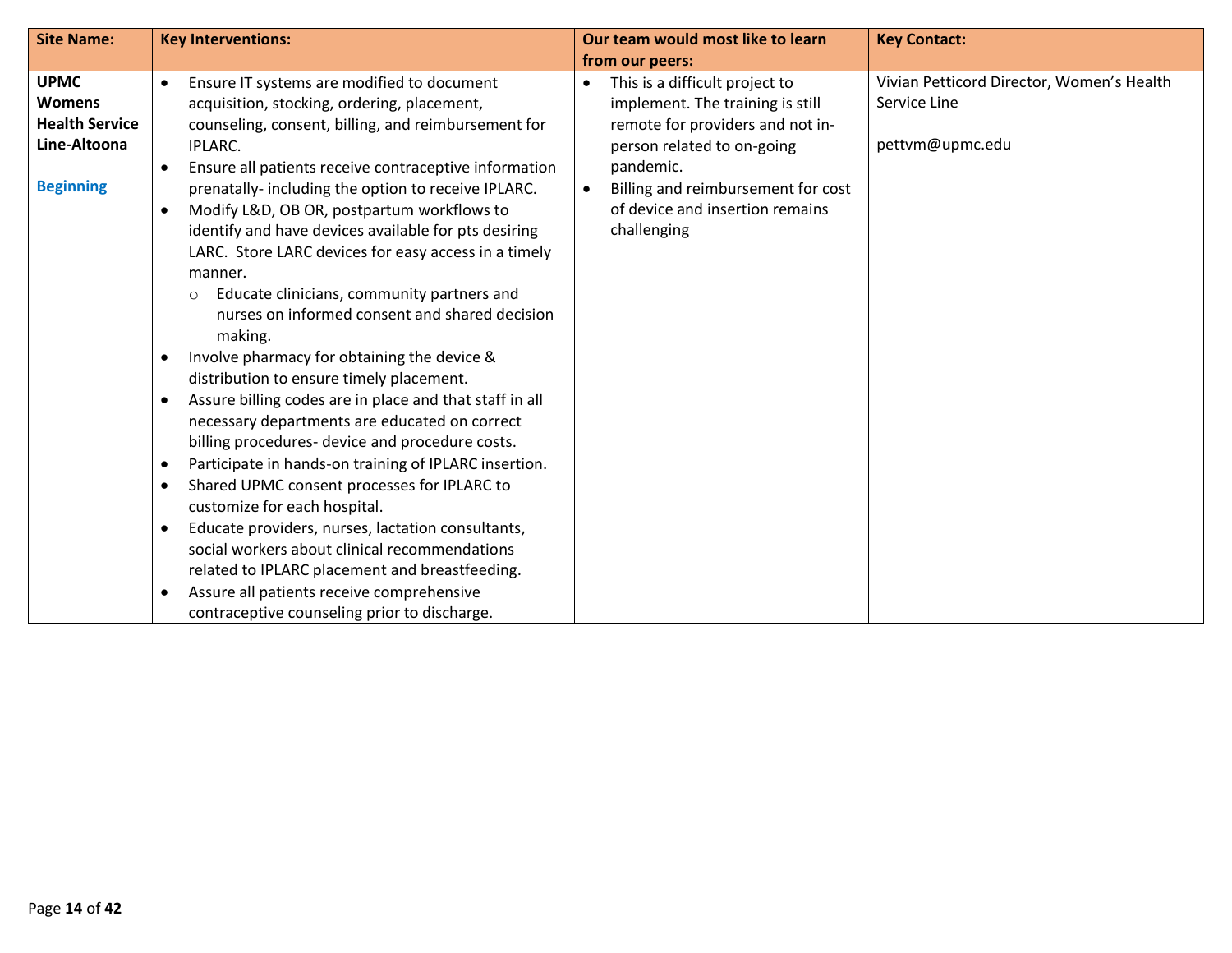| <b>Site Name:</b>                                                                                       | <b>Key Interventions:</b>                                                                                                                                                                                                                                                                                                                                                                                                                                                                                                                                                                                                                                                                                                                                                                                                                                                                                                                                                                                                                                                                                                                                                                                                                                                            | Our team would most like to learn                                                                                                                                                                                                                      | <b>Key Contact:</b>                                                          |  |
|---------------------------------------------------------------------------------------------------------|--------------------------------------------------------------------------------------------------------------------------------------------------------------------------------------------------------------------------------------------------------------------------------------------------------------------------------------------------------------------------------------------------------------------------------------------------------------------------------------------------------------------------------------------------------------------------------------------------------------------------------------------------------------------------------------------------------------------------------------------------------------------------------------------------------------------------------------------------------------------------------------------------------------------------------------------------------------------------------------------------------------------------------------------------------------------------------------------------------------------------------------------------------------------------------------------------------------------------------------------------------------------------------------|--------------------------------------------------------------------------------------------------------------------------------------------------------------------------------------------------------------------------------------------------------|------------------------------------------------------------------------------|--|
|                                                                                                         |                                                                                                                                                                                                                                                                                                                                                                                                                                                                                                                                                                                                                                                                                                                                                                                                                                                                                                                                                                                                                                                                                                                                                                                                                                                                                      | from our peers:                                                                                                                                                                                                                                        |                                                                              |  |
| <b>UPMC</b><br><b>Womens</b><br><b>Health Service</b><br>Line-Hamot<br><b>Beginning</b>                 | Ensure IT systems are modified to document<br>$\bullet$<br>acquisition, stocking, ordering, placement,<br>counseling, consent, billing and reimbursement for<br>IPLARC.<br>Ensure all patients receive contraceptive information<br>$\bullet$<br>prenatally- including the option to receive IPLARC.<br>Modify L&D, OB OR, postpartum workflows to<br>$\bullet$<br>identify and have devices available for pts desiring<br>LARC. Store LARC devices for easy access in a timely<br>manner.<br>Educate clinicians, community partners and<br>$\circ$<br>nurses on informed consent and shared decision<br>making.<br>Involve pharmacy for obtaining the device &<br>distribution to ensure timely placement.<br>Assure billing codes are in place and that staff in all<br>necessary departments are educated on correct<br>billing procedures- device and procedure costs.<br>Participate in hands-on training of IPLARC insertion.<br>Shared UPMC consent processes for IPLARC to<br>$\bullet$<br>customize for each hospital.<br>Educate providers, nurses, lactation consultants,<br>social workers about clinical recommendations<br>related to IPLARC placement and breastfeeding.<br>Assure all patients receive comprehensive<br>contraceptive counseling prior to discharge. | This is a difficult project to<br>implement. The training is still<br>remote for providers and not in-<br>person related to on-going<br>pandemic.<br>Billing and reimbursement for cost<br>of device and insertion remains<br>challenging              | Vivian Petticord Director, Women's Health<br>Service Line<br>pettvm@upmc.edu |  |
| <b>UPMC</b><br><b>Womens</b><br><b>Health Service</b><br>Line-<br><b>Harrisburg</b><br><b>Beginning</b> | Ensure IT systems are modified to document<br>$\bullet$<br>acquisition, stocking, ordering, placement,<br>counseling, consent, billing, and reimbursement for<br>IPLARC.<br>Ensure all patients receive contraceptive information<br>$\bullet$<br>prenatally- including the option to receive IPLARC.<br>Modify L&D, OB OR, postpartum workflows to<br>$\bullet$<br>identify and have devices available for pts desiring<br>LARC. Store LARC devices for easy access in a timely<br>manner.                                                                                                                                                                                                                                                                                                                                                                                                                                                                                                                                                                                                                                                                                                                                                                                          | This is a difficult project to<br>$\bullet$<br>implement. The training is still<br>remote for providers and not in-<br>person related to on-going<br>pandemic.<br>Billing and reimbursement for cost<br>of device and insertion remains<br>challenging | Vivian Petticord Director, Women's Health<br>Service Line<br>pettvm@upmc.edu |  |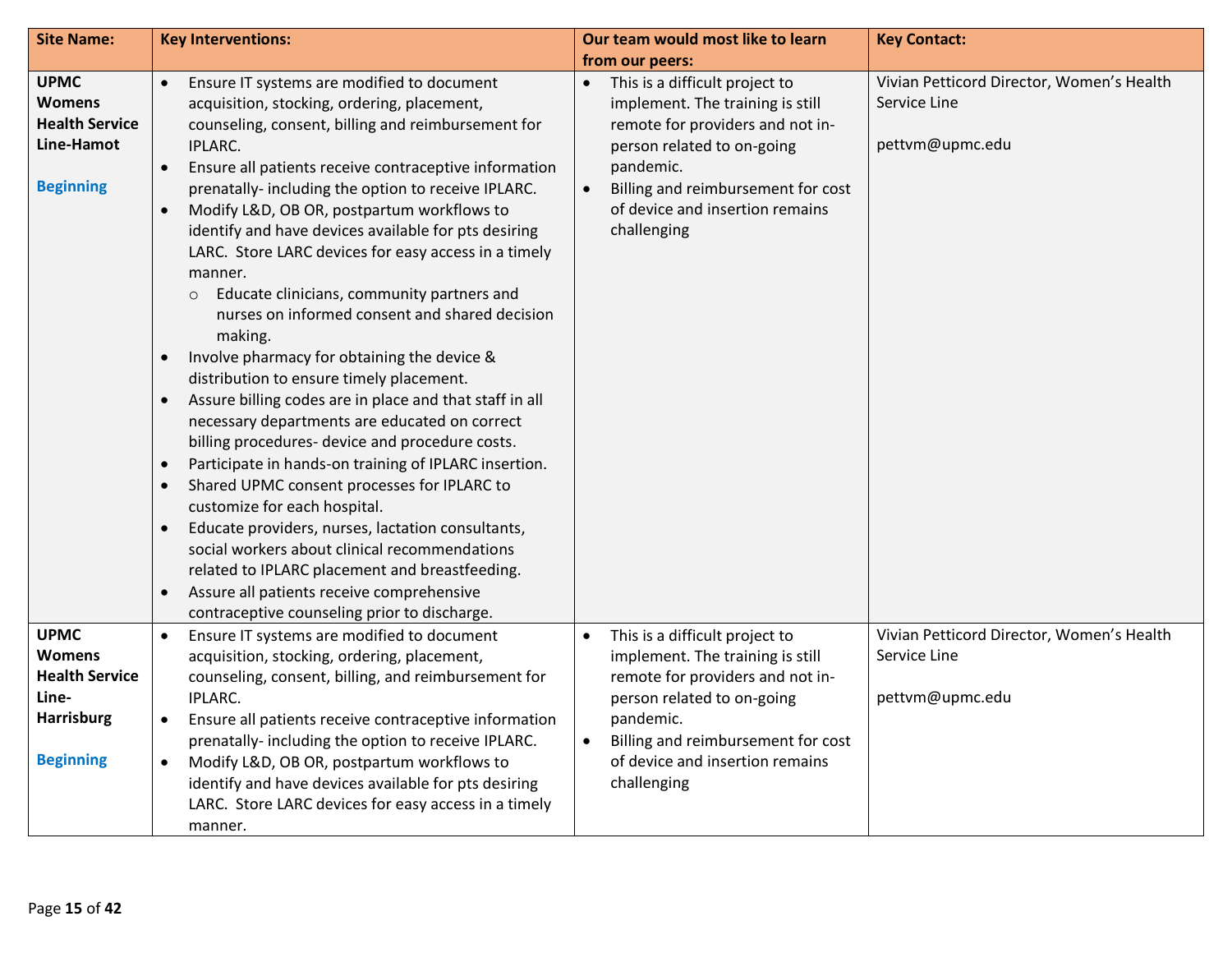| <b>Site Name:</b> | <b>Key Interventions:</b>                                                                                                                                                                                                                                                                                                                                                                                                                                                                                                                                                                                                                                                                                                                                                                                                                  | Our team would most like to learn | <b>Key Contact:</b> |
|-------------------|--------------------------------------------------------------------------------------------------------------------------------------------------------------------------------------------------------------------------------------------------------------------------------------------------------------------------------------------------------------------------------------------------------------------------------------------------------------------------------------------------------------------------------------------------------------------------------------------------------------------------------------------------------------------------------------------------------------------------------------------------------------------------------------------------------------------------------------------|-----------------------------------|---------------------|
|                   |                                                                                                                                                                                                                                                                                                                                                                                                                                                                                                                                                                                                                                                                                                                                                                                                                                            | from our peers:                   |                     |
|                   | Educate clinicians, community partners and<br>$\circ$<br>nurses on informed consent and shared decision<br>making.<br>Involve pharmacy for obtaining the device &<br>$\bullet$<br>distribution to ensure timely placement.<br>Assure billing codes are in place and that staff in all<br>$\bullet$<br>necessary departments are educated on correct<br>billing procedures- device and procedure costs.<br>Participate in hands-on training of IPLARC insertion.<br>$\bullet$<br>Shared UPMC consent processes for IPLARC to<br>customize for each hospital.<br>Educate providers, nurses, lactation consultants,<br>$\bullet$<br>social workers about clinical recommendations<br>related to IPLARC placement and breastfeeding.<br>Assure all patients receive comprehensive<br>$\bullet$<br>contraceptive counseling prior to discharge. |                                   |                     |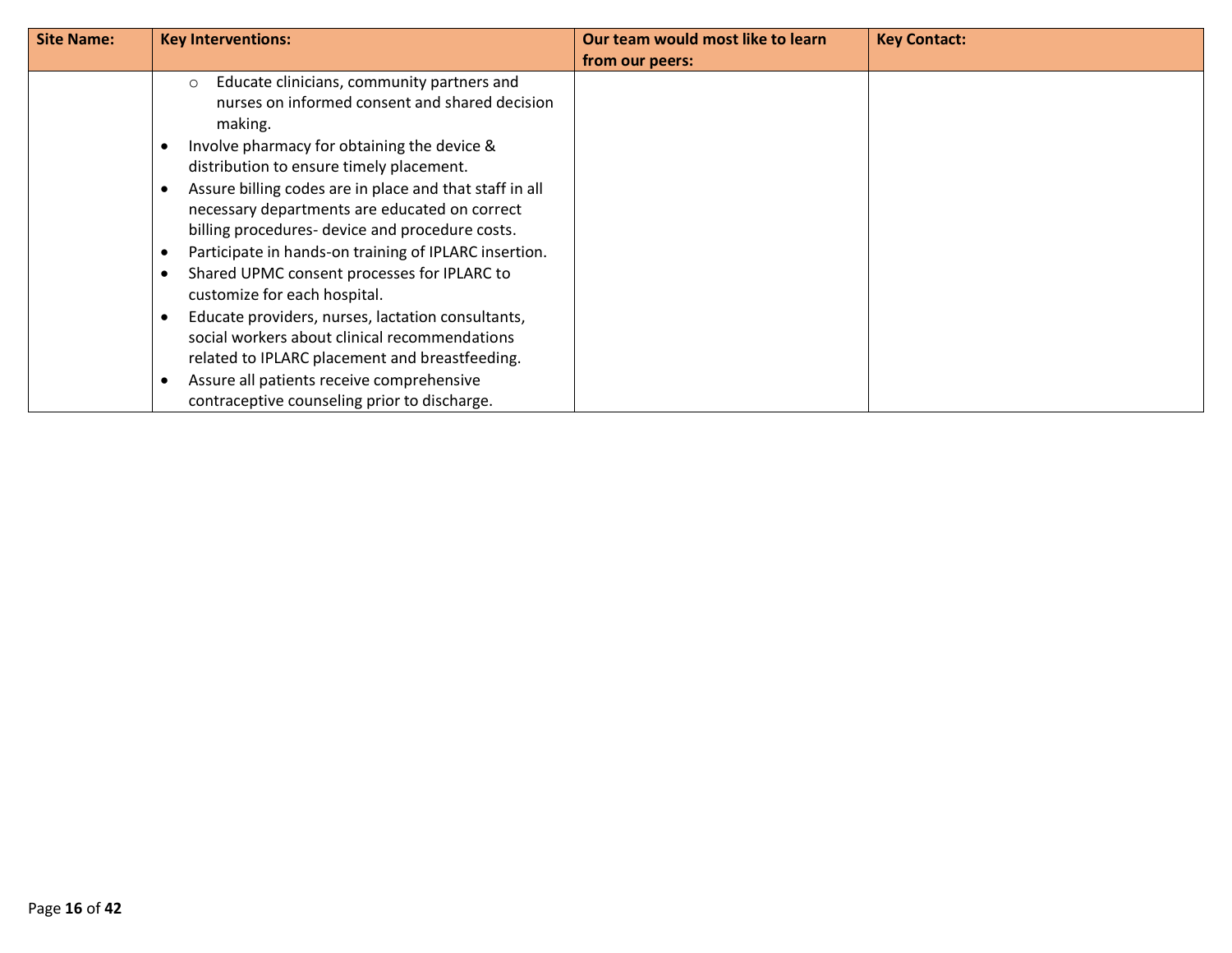| <b>Site Name:</b>                                                                                  | <b>Key Interventions:</b>                                                                                                                                                                                                                                                                                                                                                                                                                                                                                                                                                                                                                                                                                                                                                                                                                                                                                                                                                                                                                                                                                                              | Our team would most like to learn                                                                                                                                                                                                                                   | <b>Key Contact:</b>                                                          |  |
|----------------------------------------------------------------------------------------------------|----------------------------------------------------------------------------------------------------------------------------------------------------------------------------------------------------------------------------------------------------------------------------------------------------------------------------------------------------------------------------------------------------------------------------------------------------------------------------------------------------------------------------------------------------------------------------------------------------------------------------------------------------------------------------------------------------------------------------------------------------------------------------------------------------------------------------------------------------------------------------------------------------------------------------------------------------------------------------------------------------------------------------------------------------------------------------------------------------------------------------------------|---------------------------------------------------------------------------------------------------------------------------------------------------------------------------------------------------------------------------------------------------------------------|------------------------------------------------------------------------------|--|
|                                                                                                    |                                                                                                                                                                                                                                                                                                                                                                                                                                                                                                                                                                                                                                                                                                                                                                                                                                                                                                                                                                                                                                                                                                                                        | from our peers:                                                                                                                                                                                                                                                     |                                                                              |  |
| <b>UPMC</b><br><b>Womens</b><br><b>Health Service</b><br>Line-Horizon<br><b>Sustaining</b>         | Ensure IT systems are modified to document<br>$\bullet$<br>acquisition, stocking, ordering, placement,<br>counseling, consent, billing, and reimbursement for<br>IPLARC.<br>Notify prenatal offices about IPLARC. Assure patient<br>$\bullet$<br>receives comprehensive contraceptive counseling<br>prenatally.<br>Modify L&D, OB OR, postpartum workflows to<br>identify and have devices available for pts desiring<br>LARC. Store LARC devices for easy access in a timely<br>manner.<br>Educate clinicians, community partners and<br>$\circ$<br>nurses on informed consent and shared decision<br>making.<br>Involve pharmacy for obtaining the device &<br>$\bullet$<br>distribution to ensure timely placement.<br>Assure billing codes are in place and that staff in all<br>$\bullet$<br>necessary departments are educated on correct<br>billing procedures- device and procedure costs.<br>Participate in hands-on training of IPLARC insertion.<br>$\bullet$<br>Shared UPMC consent processes for IPLARC to<br>$\bullet$<br>customize for each hospital.<br>Educate providers, nurses, lactation consultants,<br>$\bullet$ | This is a difficult project to<br>$\bullet$<br>implement. The training is still<br>remote for providers and not in-<br>person related to on-going<br>pandemic.<br>Billing and reimbursement for cost<br>$\bullet$<br>of device and insertion remains<br>challenging | Vivian Petticord Director, Women's Health<br>Service Line<br>pettvm@upmc.edu |  |
|                                                                                                    | social workers about clinical recommendations<br>related to IPLARC placement and breastfeeding.<br>Connect with providers and staff at prenatal care sites<br>to ensure they are aware the hospital is providing<br>IPLARC and that education materials are available.<br>Assure patient receives comprehensive contraceptive<br>counseling prior to discharge.                                                                                                                                                                                                                                                                                                                                                                                                                                                                                                                                                                                                                                                                                                                                                                        |                                                                                                                                                                                                                                                                     |                                                                              |  |
| <b>UPMC</b><br><b>Womens</b><br><b>Health Service</b><br>Line-<br>Williamsport<br><b>Beginning</b> | Ensure IT systems are modified to document<br>$\bullet$<br>acquisition, stocking, ordering, placement,<br>counseling, consent, billing, and reimbursement for<br>IPLARC.<br>Notify prenatal offices about IPLARC. Assure patient<br>$\bullet$<br>receives comprehensive contraceptive counseling<br>prenatally.                                                                                                                                                                                                                                                                                                                                                                                                                                                                                                                                                                                                                                                                                                                                                                                                                        | This is a difficult project to<br>$\bullet$<br>implement. The training is still<br>remote for providers and not in-<br>person related to on-going<br>pandemic.<br>Billing and reimbursement for cost<br>$\bullet$<br>of device and insertion remains<br>challenging | Vivian Petticord Director, Women's Health<br>Service Line<br>pettvm@upmc.edu |  |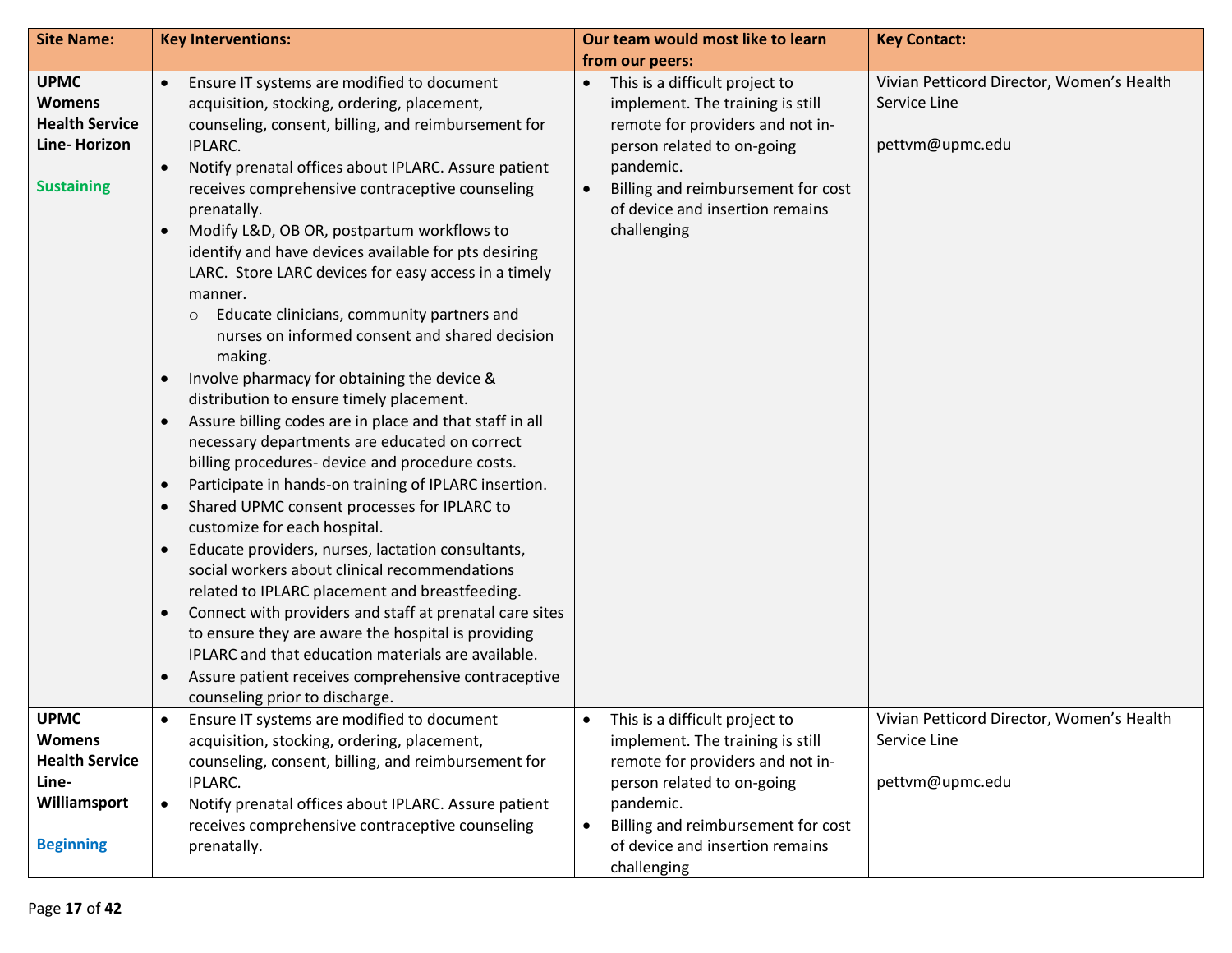| <b>Site Name:</b> | <b>Key Interventions:</b>                                                             | Our team would most like to learn            | <b>Key Contact:</b> |
|-------------------|---------------------------------------------------------------------------------------|----------------------------------------------|---------------------|
|                   |                                                                                       | from our peers:                              |                     |
|                   | Modify L&D, OB OR, postpartum workflows to<br>$\bullet$                               |                                              |                     |
|                   | identify and have devices available for pts desiring                                  |                                              |                     |
|                   | LARC. Store LARC devices for easy access in a timely                                  |                                              |                     |
|                   | manner.                                                                               |                                              |                     |
|                   | Educate clinicians, community partners and<br>$\circ$                                 |                                              |                     |
|                   | nurses on informed consent and shared decision                                        |                                              |                     |
|                   | making.                                                                               |                                              |                     |
|                   | Involve pharmacy for obtaining the device &<br>$\bullet$                              |                                              |                     |
|                   | distribution to ensure timely placement.                                              |                                              |                     |
|                   | Assure billing codes are in place and that staff in all<br>$\bullet$                  |                                              |                     |
|                   | necessary departments are educated on correct                                         |                                              |                     |
|                   | billing procedures- device and procedure costs.                                       |                                              |                     |
|                   | Participate in hands-on training of IPLARC insertion.<br>$\bullet$                    |                                              |                     |
|                   | Shared UPMC consent processes for IPLARC to<br>$\bullet$                              |                                              |                     |
|                   | customize for each hospital.                                                          |                                              |                     |
|                   | Educate providers, nurses, lactation consultants,<br>$\bullet$                        |                                              |                     |
|                   | social workers about clinical recommendations                                         |                                              |                     |
|                   | related to IPLARC placement and breastfeeding.                                        |                                              |                     |
|                   | Connect with providers and staff at prenatal care sites                               |                                              |                     |
|                   | to ensure they are aware the hospital is providing                                    |                                              |                     |
|                   | IPLARC and that education materials are available.                                    |                                              |                     |
|                   | Assure patient receives comprehensive contraceptive<br>$\bullet$                      |                                              |                     |
|                   | counseling prior to discharge.                                                        |                                              |                     |
| WellSpan          | Assess baseline data on the provision of PPTL<br>$\bullet$                            | How to handle lack of insurance<br>$\bullet$ |                     |
| <b>Health</b>     | Assessing data on cost of Nexplanon and insurance<br>$\bullet$                        | coverage outside of Medicaid                 |                     |
| <b>Beginning</b>  | coverage                                                                              | payors?                                      |                     |
|                   | Approved system wide nursing policy on IPLARC<br>$\bullet$                            |                                              |                     |
|                   | Working with pharmacy to ensure IPLARC is available<br>$\bullet$<br>at each facility. |                                              |                     |
|                   | Meetings occurring at each 3 entities (Gettysburg,<br>$\bullet$                       |                                              |                     |
|                   | Ephrata, and Chambersburg) to move forward                                            |                                              |                     |
|                   | initiative                                                                            |                                              |                     |
|                   | Working on provider guidelines<br>$\bullet$                                           |                                              |                     |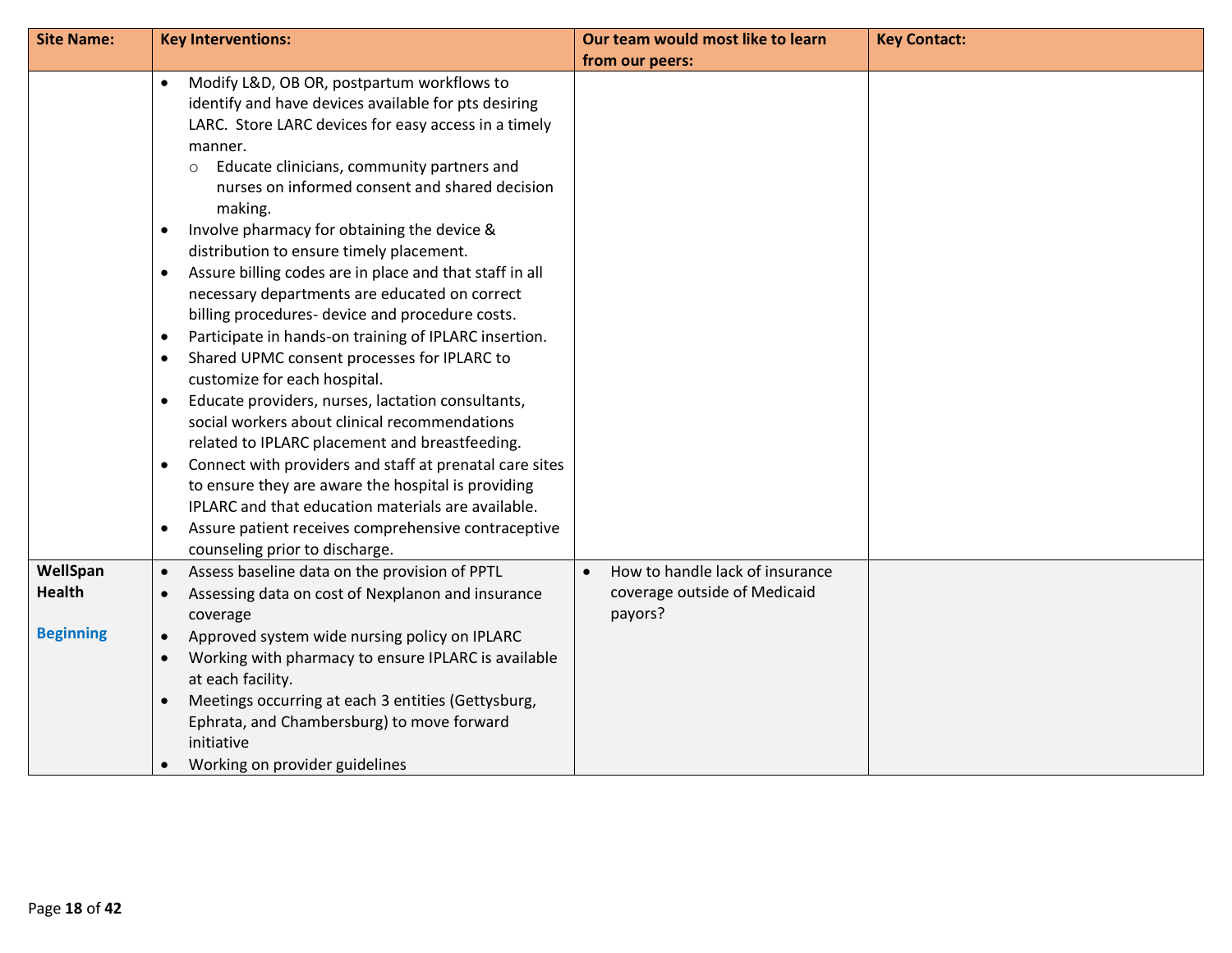#### **Maternal OUD**

| <b>Site Name:</b>                                                          | <b>Key Interventions:</b>                                                                                                                                                                                                                                                                                                                                                                                                                                                                                                                                            | Our team would most like to learn<br>from our peers:                                                                                                                                                                                                                                             | <b>Key Contact:</b>                                                              |
|----------------------------------------------------------------------------|----------------------------------------------------------------------------------------------------------------------------------------------------------------------------------------------------------------------------------------------------------------------------------------------------------------------------------------------------------------------------------------------------------------------------------------------------------------------------------------------------------------------------------------------------------------------|--------------------------------------------------------------------------------------------------------------------------------------------------------------------------------------------------------------------------------------------------------------------------------------------------|----------------------------------------------------------------------------------|
| Allegheny<br><b>Health</b><br>Network-<br><b>Forbes</b><br><b>Hospital</b> | Have OB offices send list of patients who have<br>$\bullet$<br>positive screen.<br>Social work able to initiate plan before patient even<br>$\bullet$<br>arrives for delivery.<br>Social work to reach out to other facilities to see how<br>$\bullet$<br>they are working through this.                                                                                                                                                                                                                                                                             | Make sure women are being<br>$\bullet$<br>appropriately screened and have<br>resources in place prior to<br>discharge.                                                                                                                                                                           |                                                                                  |
| Allegheny<br><b>Health</b><br>Network-<br>Jefferson<br>Hospital            | We provided staff-wide education on SUD/OUD as<br>$\bullet$<br>well as use of the 5P screening tool.<br>We began screening all pregnant people for OUD/SUD<br>$\bullet$<br>in the outpatient setting.<br>We refer appropriate patients to our Perinatal Hope<br>$\bullet$<br>Program and/or a social worker to more fully identify<br>their needs and make a plan for the remainder of<br>their pregnancy care.<br>We educated our inpatient staff and started using the<br>$\bullet$<br>5P screen inpatient on any patient without a previous<br>outpatient screen. | Their facility's urine drug testing<br>and sending of cord stats in<br>relation to implementation of a 5P<br>screen.                                                                                                                                                                             |                                                                                  |
| Allegheny<br><b>Health</b><br>Network-<br><b>Saint Vincent</b><br>Hospital | $\bullet$<br><b>Staff Education</b><br>Provider documentation education completed;<br>$\bullet$<br>Laminated tip sheets located at provider PC's<br>Incorporate information on SVH Growing Hope<br>$\bullet$<br>program and community support available for<br>addicted moms-to-be<br>Utilization of NAS informational booklet -<br>$\circ$<br>implemented, access in provider offices and<br>community locations.<br>Distribution of community agency support<br>$\circ$<br>listing - still in process<br>Re-education of ED staff for referral process<br>$\circ$  | Are chart audits completed<br>$\bullet$<br>randomly to ensure coding<br>accuracy, identification of<br>opportunities to correct coding and<br>ensure documentation reflects<br>accurate patient picture/level of<br>acuity?<br>How do you work with<br>$\bullet$<br>Independent Provider Groups? | Lani Erdman,<br>Kay Edinger,<br>Kim Amon,<br>Erika Pluta,<br><b>Kathy Vitale</b> |
| Conemaugh<br><b>Memorial</b><br><b>Medical</b><br>Center                   | Solidifying reporting process used to capture women<br>$\bullet$<br>screened for SUD and OUD.<br>Identification of standardized and universal screening<br>$\bullet$<br>tool.<br>Implementation of screening tool across all practices.<br>$\bullet$                                                                                                                                                                                                                                                                                                                 | Successes and challenges<br>$\bullet$<br>encountered from other obstetric<br>practices in implementing universal<br>screening tool.                                                                                                                                                              |                                                                                  |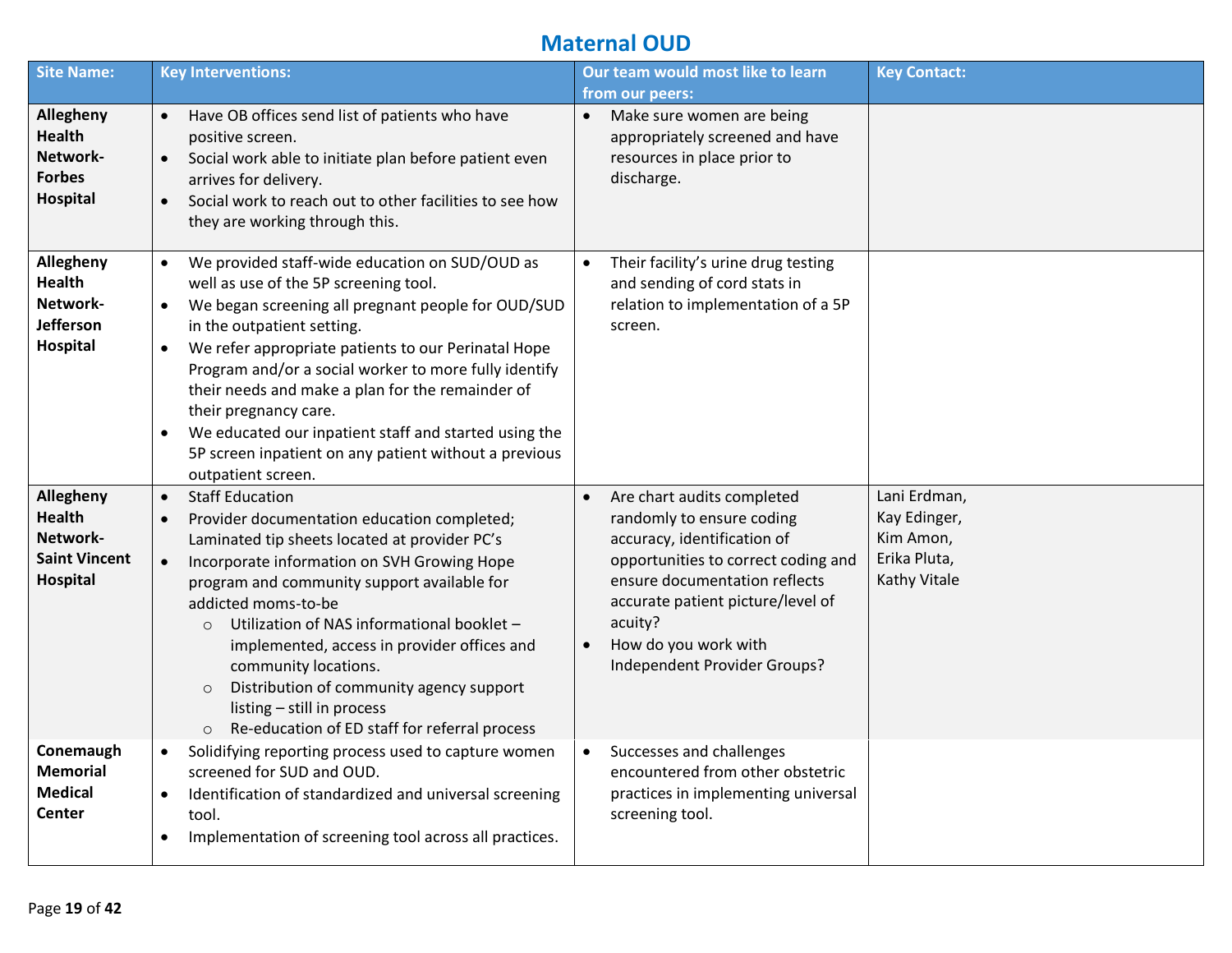| <b>Site Name:</b>                                                           | <b>Key Interventions:</b>                                                                                                                                                                                                                                                                                                                                   | Our team would most like to learn                                                                                                                                                                                                                                        | <b>Key Contact:</b>                                                                                                                     |
|-----------------------------------------------------------------------------|-------------------------------------------------------------------------------------------------------------------------------------------------------------------------------------------------------------------------------------------------------------------------------------------------------------------------------------------------------------|--------------------------------------------------------------------------------------------------------------------------------------------------------------------------------------------------------------------------------------------------------------------------|-----------------------------------------------------------------------------------------------------------------------------------------|
| <b>Einstein</b><br><b>Medical</b><br><b>Center</b><br>Philadelphia          | No workflow in current state<br>$\bullet$<br>Solution- work with current MAT program pilot to<br>$\circ$<br>determine how to perform out-patient screening<br>for OUD<br>Need standardized screening tool<br>$\bullet$<br>Solution-choose tool from ones presented at PA<br>$\circ$<br>PQC and work with MAT program pilot leaders to<br>coordinate efforts | from our peers:                                                                                                                                                                                                                                                          |                                                                                                                                         |
|                                                                             | Change in workflow for providers and MA staff<br>$\bullet$<br>Solution- develop educational plan for provider<br>$\circ$<br>and MA staff<br>Lack of provider resources for SBIRT<br>$\bullet$<br>Solution- develop multi-disciplinary team to<br>$\circ$<br>determine utilization of resources                                                              |                                                                                                                                                                                                                                                                          |                                                                                                                                         |
| <b>Evangelical</b><br>Community<br><b>Hospital</b><br><b>Beginning</b>      | Positive screening initiates a plan of care by an<br>$\bullet$<br>obstetrical provider and consult with Care<br>Management as needed.                                                                                                                                                                                                                       | Once the patient fills out the screening<br>tool, whatever that may be for your<br>hospital, is it transcribed in to the EMR<br>or do you send it down with their chart<br>to medical records in paper form?                                                             | Jen Sullivan RN, BSN<br>Jennifer.Sullivan@evanhospital.com                                                                              |
| Geisinger<br><b>Bloomsburg</b><br><b>Ongoing</b>                            | Implementing universal SUD screening in L&D and<br>$\bullet$<br>Outpatient<br>Implementing a clinical pathway for at-risk screens<br>$\bullet$<br>Re-educating on existing protocol for when to obtain<br>$\bullet$<br>a urine drug test                                                                                                                    | Process for when patient refuses to<br>$\bullet$<br>complete screening tool.<br>Or mother refuses to give urine<br>$\circ$<br>sample?<br>How to implement and track<br>$\bullet$<br>universal screening and adherence<br>to algorithm in outpatient prenatal<br>clinics? | Karena Moran<br>Research and Quality Project Manager<br>Northeastern PA Perinatal Quality<br>Collaborative<br>kmoran3@thehealthplan.com |
| Geisinger<br>Community<br><b>Medical</b><br><b>Center</b><br><b>Ongoing</b> | Implementing universal SUD screening in L&D and<br>$\bullet$<br>Outpatient<br>Implementing a clinical pathway for at-risk screens<br>$\bullet$<br>Re-educating on existing protocol for when to obtain<br>$\bullet$<br>a urine drug test                                                                                                                    | Process for when patient refuses to<br>$\bullet$<br>complete screening tool.<br>Or mother refuses to give urine<br>$\circ$<br>sample?<br>How to implement and track<br>$\bullet$<br>universal screening and adherence<br>to algorithm in outpatient prenatal<br>clinics? | Karena Moran<br>Research and Quality Project Manager<br>Northeastern PA Perinatal Quality<br>Collaborative<br>kmoran3@thehealthplan.com |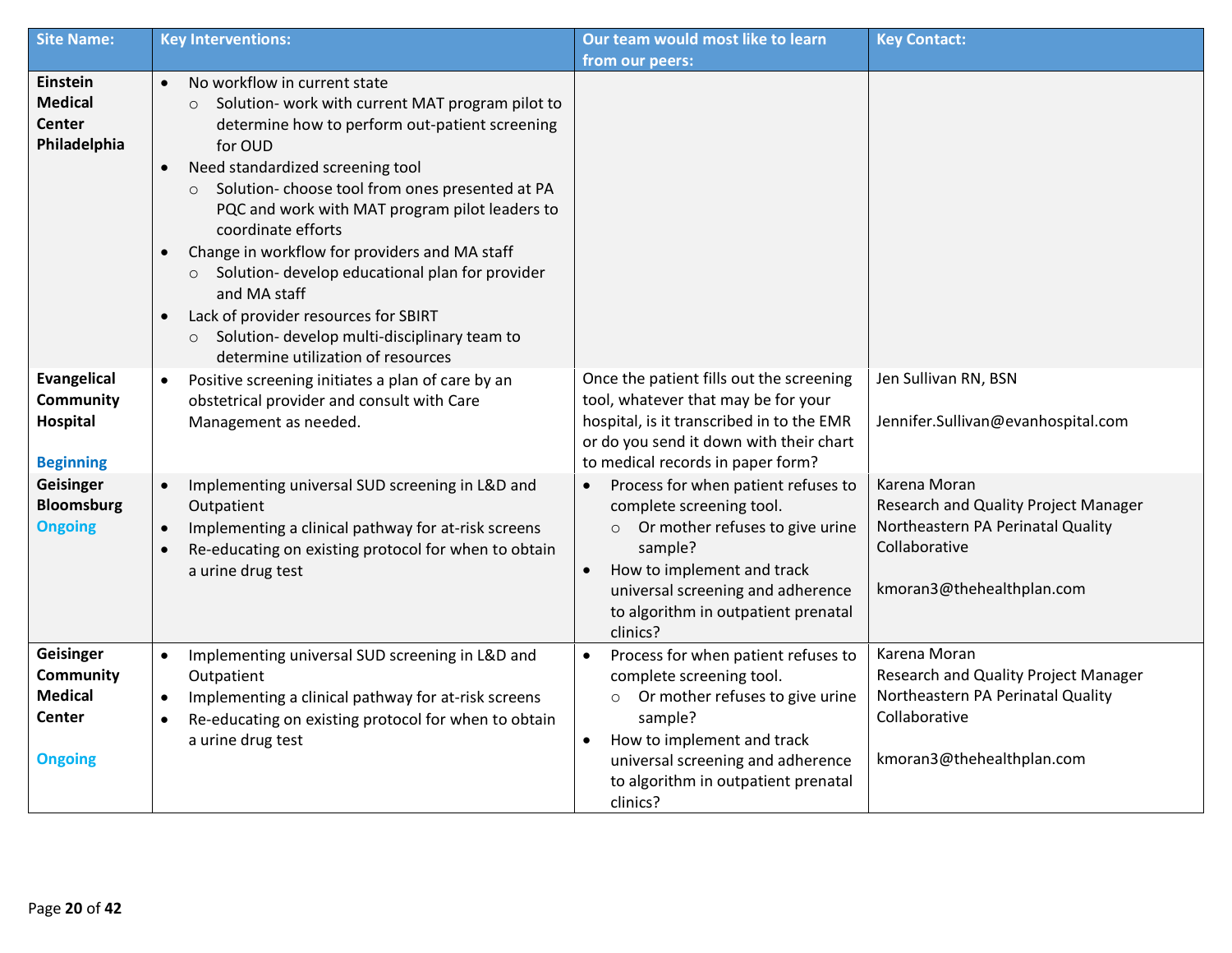| <b>Site Name:</b>                                                | <b>Key Interventions:</b>                                                                                                                                                                                                                            | Our team would most like to learn                                                                                                                                                                                                                                        | <b>Key Contact:</b>                                                                                                                     |
|------------------------------------------------------------------|------------------------------------------------------------------------------------------------------------------------------------------------------------------------------------------------------------------------------------------------------|--------------------------------------------------------------------------------------------------------------------------------------------------------------------------------------------------------------------------------------------------------------------------|-----------------------------------------------------------------------------------------------------------------------------------------|
|                                                                  |                                                                                                                                                                                                                                                      | from our peers:                                                                                                                                                                                                                                                          |                                                                                                                                         |
| <b>Geisinger</b><br>Lewistown<br><b>Ongoing</b>                  | Implementing universal SUD screening in L&D and<br>$\bullet$<br>Outpatient<br>Implementing a clinical pathway for at-risk positive<br>$\bullet$<br>screens<br>Re-educating on existing protocol for when to obtain<br>$\bullet$<br>a urine drug test | Process for when patient refuses to<br>$\bullet$<br>complete screening tool.<br>Or mother refuses to give urine<br>$\circ$<br>sample?<br>How to implement and track<br>$\bullet$<br>universal screening and adherence<br>to algorithm in outpatient prenatal<br>clinics? | Karena Moran<br>Research and Quality Project Manager<br>Northeastern PA Perinatal Quality<br>Collaborative<br>kmoran3@thehealthplan.com |
| <b>Geisinger</b><br><b>Medical</b><br>Center<br><b>Beginning</b> | Implementing universal SUD screening in L&D and<br>$\bullet$<br>Outpatient<br>Implementing a clinical pathway for at-risk positive<br>$\bullet$<br>screens<br>Re-educating on existing protocol for when to obtain<br>$\bullet$<br>a urine drug test | Process for when patient refuses to<br>$\bullet$<br>complete screening tool.<br>Or mother refuses to give urine<br>$\circ$<br>sample?<br>How to implement and track<br>$\bullet$<br>universal screening and adherence                                                    | Karena Moran<br>Research and Quality Project Manager<br>Northeastern PA Perinatal Quality<br>Collaborative<br>kmoran3@thehealthplan.com |
|                                                                  |                                                                                                                                                                                                                                                      | to algorithm in outpatient prenatal<br>clinics?                                                                                                                                                                                                                          |                                                                                                                                         |
| <b>Geisinger</b><br>Wyoming<br><b>Valley</b><br><b>Ongoing</b>   | Implementing universal SUD screening in L&D and<br>$\bullet$<br>Outpatient<br>Implementing a clinical pathway for positive screens<br>$\bullet$<br>Re-educating on protocol for when to obtain a urine<br>$\bullet$<br>drug test                     | Process for when patient refuses to<br>$\bullet$<br>complete screening tool.<br>Or mother refuses to give urine<br>$\circ$<br>sample?<br>How to implement and track<br>$\bullet$<br>universal screening and adherence<br>to algorithm in outpatient prenatal             | Karena Moran<br>Research and Quality Project Manager<br>Northeastern PA Perinatal Quality<br>Collaborative<br>kmoran3@thehealthplan.com |
|                                                                  |                                                                                                                                                                                                                                                      | clinics?                                                                                                                                                                                                                                                                 |                                                                                                                                         |
| <b>Guthrie Packer</b><br>Hospital                                | Finding a validated screening tool-chose 4P's tool<br>$\bullet$<br>Educating staff and training on chosen tool<br>$\bullet$<br>Implement screening of all pregnant women at least<br>$\bullet$<br>once during prenatal care (to start)               | Suggestions on how to gather data<br>$\bullet$<br>from Epic efficiently<br>Any trouble shooting or<br>$\bullet$<br>suggestions on how to<br>use/implement the screening tool<br>(4P's)?                                                                                  |                                                                                                                                         |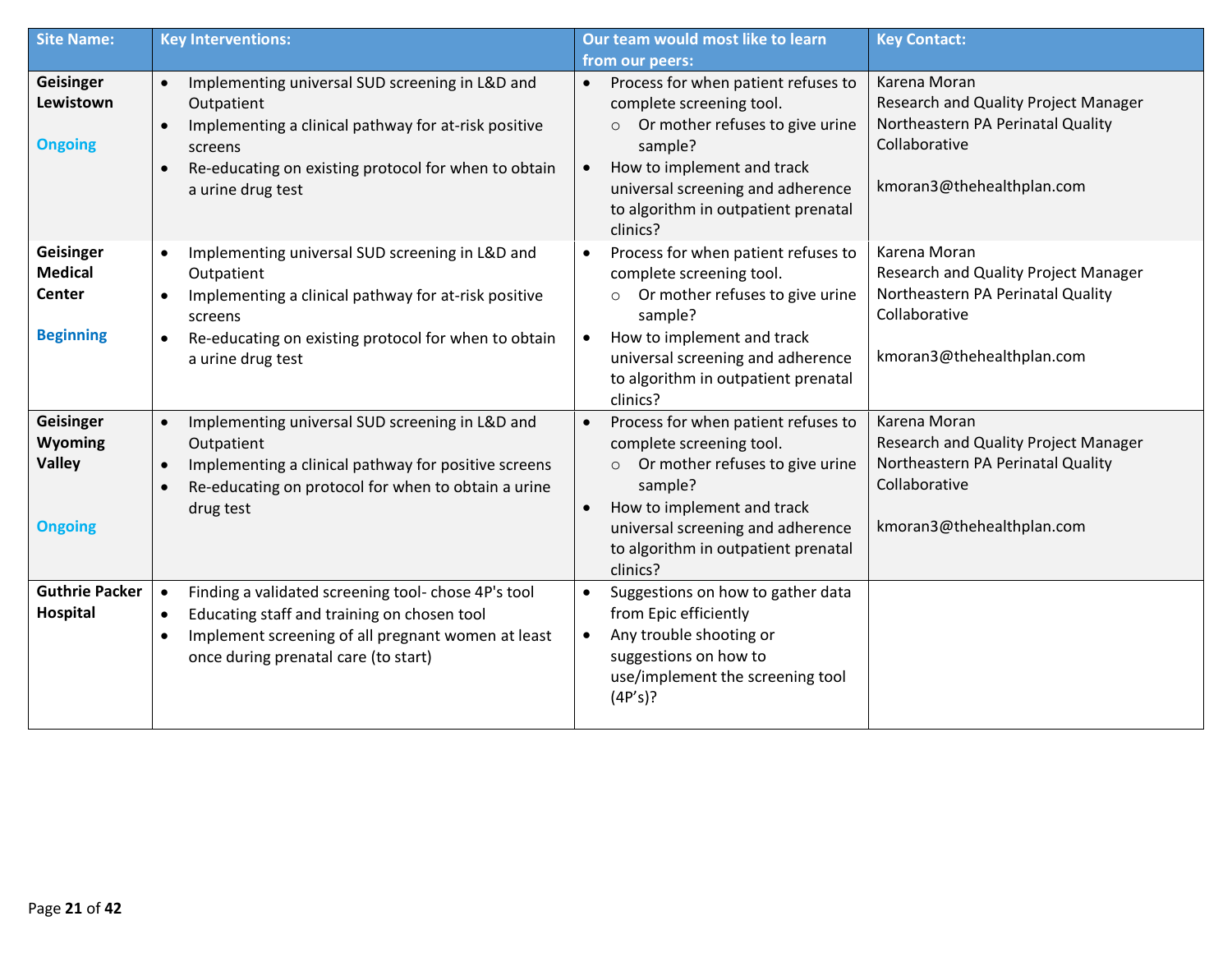| <b>Site Name:</b>                                                 | <b>Key Interventions:</b>                                                                                                                                                                                                                                                                                                                                                                                                                                                                                                    | Our team would most like to learn                                                                                                                                       | <b>Key Contact:</b>                                                                                                   |  |
|-------------------------------------------------------------------|------------------------------------------------------------------------------------------------------------------------------------------------------------------------------------------------------------------------------------------------------------------------------------------------------------------------------------------------------------------------------------------------------------------------------------------------------------------------------------------------------------------------------|-------------------------------------------------------------------------------------------------------------------------------------------------------------------------|-----------------------------------------------------------------------------------------------------------------------|--|
|                                                                   |                                                                                                                                                                                                                                                                                                                                                                                                                                                                                                                              | from our peers:                                                                                                                                                         |                                                                                                                       |  |
| Holy<br>Redeemer<br><b>Health</b>                                 | Training on 5Ps completed with providers and staff.<br>$\bullet$<br>5 offices plus inpatient side fully trained and<br>$\circ$<br>are implementing SUD screening with the<br>5Ps.                                                                                                                                                                                                                                                                                                                                            | How are referrals followed up on?<br>$\bullet$<br>Does the office follow up, if so<br>what is the process, challenges,<br>outcomes?                                     | Julie Greenfield, Director of Nursing, OB-GYN<br><b>Acute and Ambulatory Alliance</b><br>jgreenfield@holyredeemer.com |  |
| <b>Beginning</b>                                                  | Resources provided to offices for insurance carrier<br>$\bullet$<br>contacts and COEs particularly.<br>5Ps form translated into Spanish, Uzbek and Russian<br>$\bullet$<br>also to serve the communities in the area.<br>Reports built in EMR to capture validated screenings<br>$\bullet$<br>completed, and referrals made.                                                                                                                                                                                                 |                                                                                                                                                                         |                                                                                                                       |  |
| Jefferson<br>Health-<br>Abington<br>Hospital<br><b>Sustaining</b> | Implementation of Universal Screening with 5Ps tool<br>$\bullet$<br>at first prenatal visit and all triage and inpatient<br>admissions to L & D<br>Transitioned to 5Ps in Epic at 2/27 go-live. Continuing<br>$\bullet$<br>to explore options for patient-generated data for<br>screening.<br>Working with data team to enable reporting on<br>$\bullet$<br>ambulatory screening and follow-up/treatment data<br>after Epic transition. This data will help to measure<br>impact of screening and drive improvement efforts. |                                                                                                                                                                         | Susan Utterback, DNP, MSIT, RN-BC, Nursing<br>Systems Coordinator,<br>susan.Utterback@Jefferson.edu                   |  |
| <b>Lehigh Valley</b><br><b>Health</b><br>Network-<br>Pocono       | Educate all Prenatal Care Providers on the 4P's<br>$\bullet$<br>scripting<br>Educating on the referral process to the LSW<br>$\bullet$<br>Provide educational materials to pregnant women<br>$\bullet$<br>with OUD                                                                                                                                                                                                                                                                                                           |                                                                                                                                                                         |                                                                                                                       |  |
| <b>Main Line</b><br>Health<br><b>Sustaining</b>                   | Social Work Evaluation of Outpatient Resources<br>$\bullet$<br>Across 4 Hospitals & 4 Geographic Counties: Goal to<br>Optimize & Standardize<br>Develop Clinical and Psychosocial Pathways for<br>$\bullet$<br><b>OUD/SUD &amp; NAS</b><br>Coordinate early consultation with Neonatology to<br>$\bullet$<br>optimize therapies & care plan                                                                                                                                                                                  | <b>Best Practices for OUD/NAS</b><br>Pathways<br><b>Outpatient Resource Referrals</b><br><b>Overcoming Epic Documentation</b><br>$\bullet$<br>Challenges (Problem List) | Main Line Health OUD/SUD Interdisciplinary<br>Team                                                                    |  |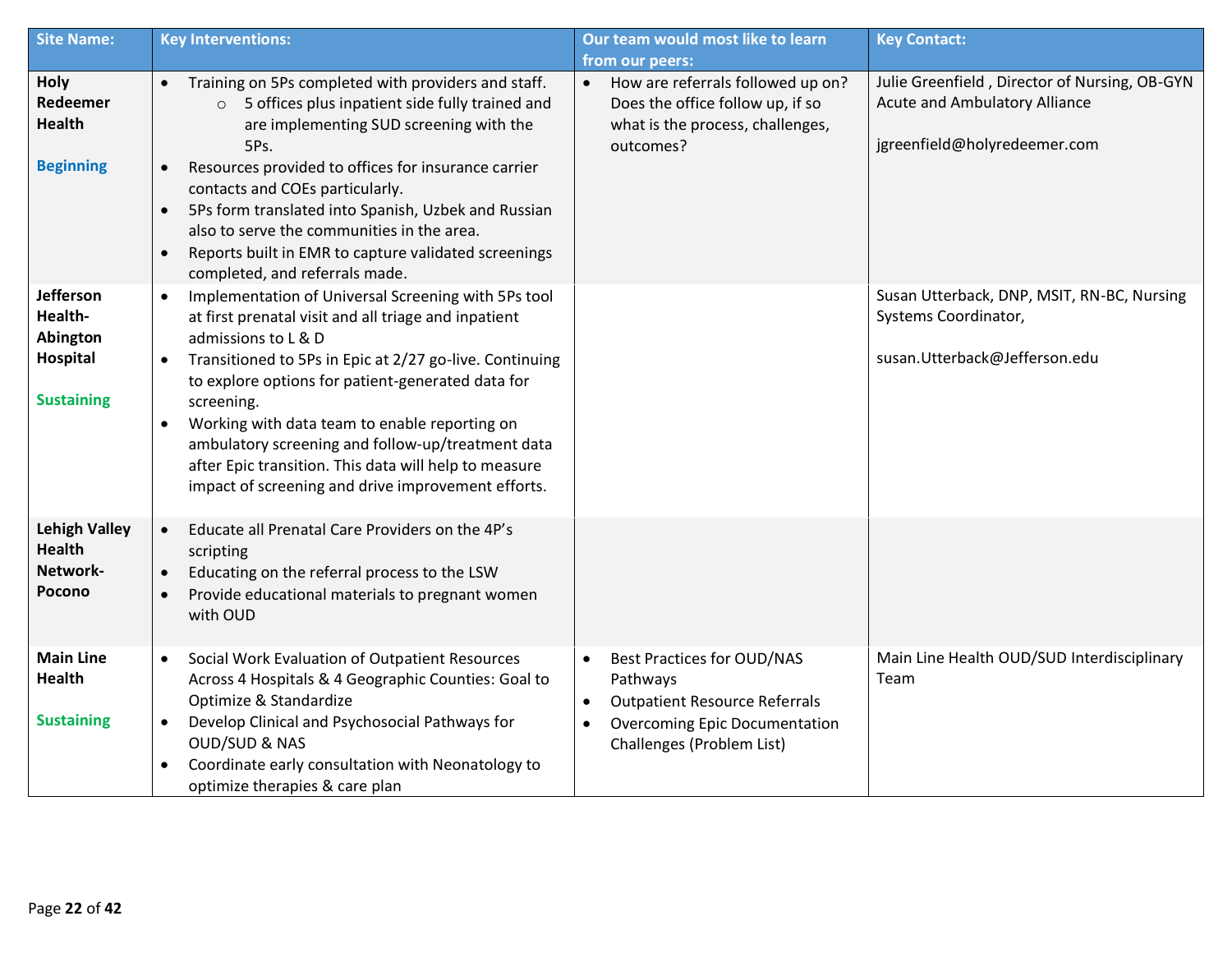| <b>Site Name:</b>   | <b>Key Interventions:</b>                |                                                     |           | Our team would most like to learn | <b>Key Contact:</b> |
|---------------------|------------------------------------------|-----------------------------------------------------|-----------|-----------------------------------|---------------------|
|                     |                                          |                                                     |           | from our peers:                   |                     |
| <b>Moses Taylor</b> | $\bullet$                                | Initiated the use of the 5 P screening tool in both | $\bullet$ | Other tools hospitals have        |                     |
| Hospital            |                                          | Labor and Delivery at MTH and Prenatal offices.     |           | developed to help with patient    |                     |
| <b>Ongoing</b>      | $\bullet$                                | Standardized LOS for newborns born to mothers born  |           | educations.                       |                     |
|                     | to with OUD.                             |                                                     |           |                                   |                     |
|                     | $\bullet$                                | Utilize the Pediatric Department to encourage       |           |                                   |                     |
|                     | bonding during increased newborn LOS.    |                                                     |           |                                   |                     |
| Penn                | $\bullet$                                | Completed process mapping, gap analysis, Affinity   | $\bullet$ | How to partner with residential   |                     |
| Medicine-           | Diagram, & brainstorming                 |                                                     |           | programs to help mothers spend    |                     |
| <b>Chester</b>      | Established working groups:<br>$\bullet$ |                                                     |           | time with their infants when      |                     |
| County              | $\circ$                                  | Development of staff and patient education          |           | admitted for NAS.                 |                     |
| Hospital            | program                                  |                                                     |           |                                   |                     |
|                     | $\circ$                                  | Implementation of Eat, Sleep, Console               |           |                                   |                     |
|                     | $\circ$                                  | Establishment of 5P's in inpatient and outpatient   |           |                                   |                     |
|                     | settings                                 |                                                     |           |                                   |                     |
| Penn                |                                          | Create standardized workflow for SUD/OUD screening  |           | How do you approach negative 5p   |                     |
| Medicine-           | and education                            |                                                     |           | screen but positive PDMP results? |                     |
| Hospital of the     |                                          | Screen all pregnant patients for SUD/OUD using a    |           |                                   |                     |
| University of       | validated screening tool                 |                                                     |           |                                   |                     |
| Pennsylvania        |                                          | Map local SUD/OUD treatment options that provide    |           |                                   |                     |
|                     |                                          | MAT and women-centered care including local         |           |                                   |                     |
|                     | resources that support recovery          |                                                     |           |                                   |                     |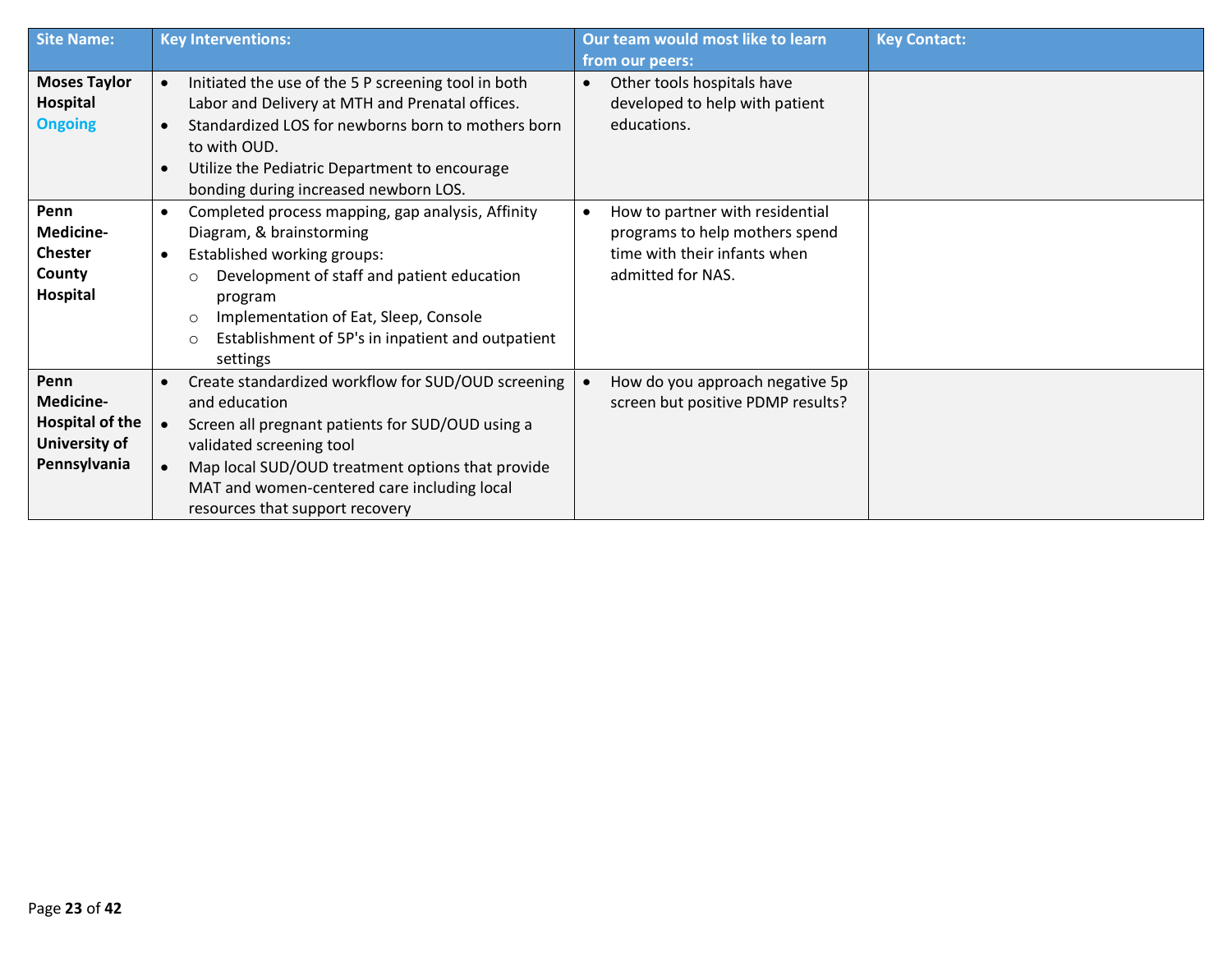| <b>Site Name:</b>                                                                                      | <b>Key Interventions:</b>                                                                                                                                                                                                                                                                                                                                                                                                                                                                                                                                                                                                                                                                                                                                                                                                                                                                                                                                                                                                                                                                         | Our team would most like to learn                                                                                                                                                                                                                                                                                                                                        | <b>Key Contact:</b> |
|--------------------------------------------------------------------------------------------------------|---------------------------------------------------------------------------------------------------------------------------------------------------------------------------------------------------------------------------------------------------------------------------------------------------------------------------------------------------------------------------------------------------------------------------------------------------------------------------------------------------------------------------------------------------------------------------------------------------------------------------------------------------------------------------------------------------------------------------------------------------------------------------------------------------------------------------------------------------------------------------------------------------------------------------------------------------------------------------------------------------------------------------------------------------------------------------------------------------|--------------------------------------------------------------------------------------------------------------------------------------------------------------------------------------------------------------------------------------------------------------------------------------------------------------------------------------------------------------------------|---------------------|
|                                                                                                        |                                                                                                                                                                                                                                                                                                                                                                                                                                                                                                                                                                                                                                                                                                                                                                                                                                                                                                                                                                                                                                                                                                   | from our peers:                                                                                                                                                                                                                                                                                                                                                          |                     |
| <b>Penn State</b><br>Health-<br>Hershey<br><b>Medical</b><br>Center &<br><b>Children's</b><br>Hospital | Gain consensus & approval on a validated screening<br>$\bullet$<br>tool to screen all pregnant women for substance use-<br>Done<br>Draft a paper patient-friendly form to screen patients<br>$\bullet$<br>at the time of the first prenatal appointment- Done<br>Develop workflow to identify: who will respond to<br>$\bullet$<br>patients who screened positive; who will refer<br>patients to treatment; and to whom can we refer our<br>patients-Done<br>Draft Substance Use Treatment Referral Reference<br>$\bullet$<br>List-Done<br>Provide unbiased non-judgmental, trauma-informed<br>$\bullet$<br>care:<br>Complete baseline attitudes measurement staff<br>$\circ$<br>survey-Done<br>Provide education/intervention-Done<br>$\circ$<br>Complete reassessment through the attitudes<br>$\circ$<br>measurement staff survey<br>Complete staff education regarding:<br>$\bullet$<br>The 5Ps tool and screening rationale- Done<br>$\circ$<br>The 5Ps screening process and SBIRT- Done<br>$\circ$<br>Spread to other practice sites within the health<br>$\bullet$<br>system- In progress | How do you collect and track data<br>$\bullet$<br>on prenatal outpatient screenings<br>and MAT initiation and continuity?<br>How do you track patients with a<br>positive OUD diagnosis? (is it in<br>your EMR? Do you run reports<br>based on diagnosis codes?)<br>What education was most<br>$\bullet$<br>beneficial for your providers?<br>(specific SBIRT training?) |                     |
| <b>Penn State</b><br><b>Health-Holy</b><br><b>Spirit Medical</b><br><b>Center</b><br><b>Ongoing</b>    | Implementing universal SUD screening: L&D,<br>$\bullet$<br>Outpatient<br>$\bullet$<br>Implementing a clinical pathway for positive screens<br>Re-educating on protocol for when to obtain a urine<br>$\bullet$<br>drug test                                                                                                                                                                                                                                                                                                                                                                                                                                                                                                                                                                                                                                                                                                                                                                                                                                                                       | Process for when patient refuses to<br>$\bullet$<br>complete screening tool.<br>Or mother refuses to give urine<br>$\circ$<br>sample?<br>How to implement and track<br>$\bullet$<br>universal screening and adherence<br>to algorithm in outpatient prenatal<br>clinics?                                                                                                 |                     |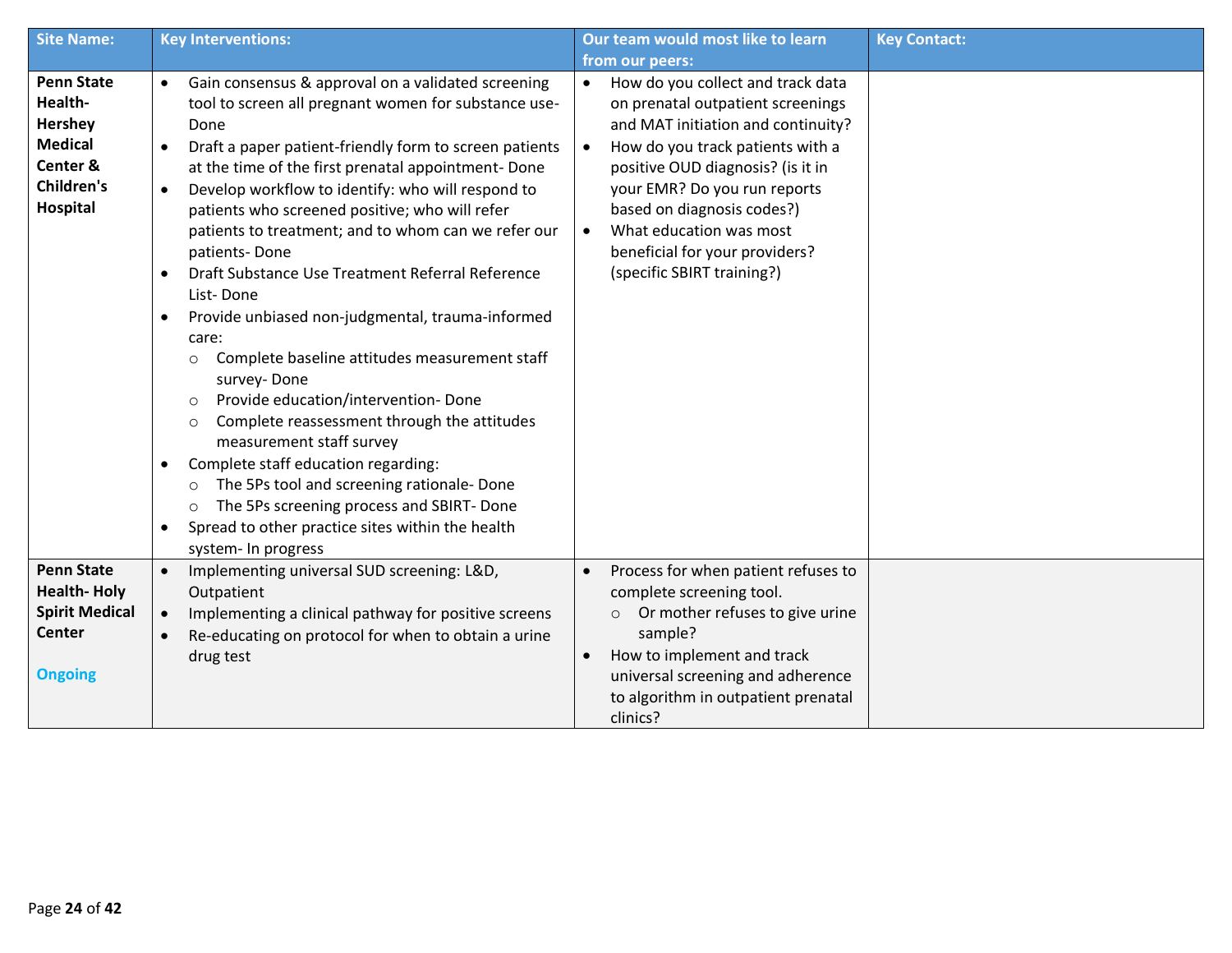| <b>Site Name:</b>                                  | <b>Key Interventions:</b>                                                                                                                                                                                                                                                                                                                                                                                                                                                                                                                                                                                                   | Our team would most like to learn                                                          | <b>Key Contact:</b> |
|----------------------------------------------------|-----------------------------------------------------------------------------------------------------------------------------------------------------------------------------------------------------------------------------------------------------------------------------------------------------------------------------------------------------------------------------------------------------------------------------------------------------------------------------------------------------------------------------------------------------------------------------------------------------------------------------|--------------------------------------------------------------------------------------------|---------------------|
|                                                    |                                                                                                                                                                                                                                                                                                                                                                                                                                                                                                                                                                                                                             | from our peers:                                                                            |                     |
| St. Clair<br>Hospital                              | We began using the 5Ps tool for outpatient prenatal<br>$\bullet$<br>visits and inpatient admissions to our hospital in June<br>2019.<br>We coordinated with the affiliated OB offices for<br>$\bullet$                                                                                                                                                                                                                                                                                                                                                                                                                      | Growing the role of our newly<br>$\bullet$<br>created perinatal social worker<br>position. | Shawndel Laughner   |
| <b>Sustaining</b>                                  | them to utilize this tool for screening their pregnant<br>patients in the office setting, starting with the 1st<br>prenatal visit and then again in the 2nd and 3rd<br>trimester.<br>We provided the OB offices with referral forms to be<br>$\bullet$<br>faxed to our Level 2 Nursery Coordinator for follow-<br>up care. When our nursery coordinator receives a<br>referral, she reaches out to the family to discuss the<br>care they can expect when they arrive for their<br>delivery.<br>We educated inpatient nursing staff on 5Ps screening<br>$\bullet$<br>tool and implemented it to be utilized on all patients |                                                                                            |                     |
|                                                    | admitted                                                                                                                                                                                                                                                                                                                                                                                                                                                                                                                                                                                                                    |                                                                                            |                     |
| <b>Tower Health-</b><br><b>Reading</b><br>Hospital | Clinical pathway for pregnant women with OUD<br>$\bullet$<br>Screening for SUD<br>$\circ$<br>Hospital observation for MAT induction,<br>$\circ$<br>methadone and buprenorphine offered<br>Connection with methadone program in county.<br>$\circ$<br>Suboxone maintenance program at Women's<br>$\circ$<br>Health Center for pregnant women with OUD.<br>Intensive case management with the COE,<br>drug & alcohol treatment, social services,<br>prenatal development of Plan of Safe Care,<br>connection with Early Intervention, prenatal<br>parent education on NAS.                                                    |                                                                                            |                     |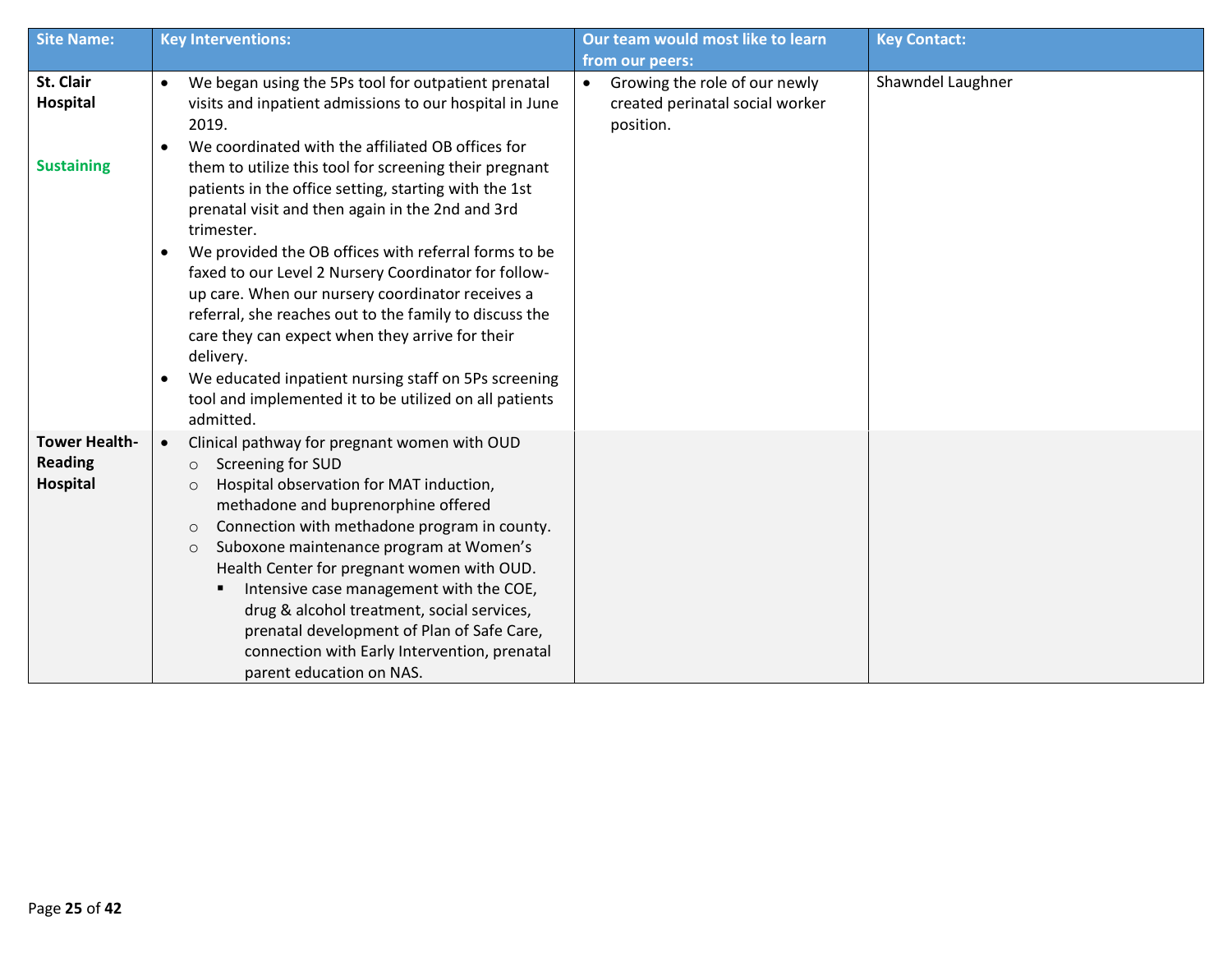| <b>Site Name:</b>                                             | <b>Key Interventions:</b>                                                                                                                                                                                                                                                                                                                                                                                                                                                                                                                                                                                                                                                                                                                                                                                                                                                                                                                                                                                                                                                                                                                                                                                                    | Our team would most like to learn                                                                                                                                       | <b>Key Contact:</b>                  |
|---------------------------------------------------------------|------------------------------------------------------------------------------------------------------------------------------------------------------------------------------------------------------------------------------------------------------------------------------------------------------------------------------------------------------------------------------------------------------------------------------------------------------------------------------------------------------------------------------------------------------------------------------------------------------------------------------------------------------------------------------------------------------------------------------------------------------------------------------------------------------------------------------------------------------------------------------------------------------------------------------------------------------------------------------------------------------------------------------------------------------------------------------------------------------------------------------------------------------------------------------------------------------------------------------|-------------------------------------------------------------------------------------------------------------------------------------------------------------------------|--------------------------------------|
|                                                               |                                                                                                                                                                                                                                                                                                                                                                                                                                                                                                                                                                                                                                                                                                                                                                                                                                                                                                                                                                                                                                                                                                                                                                                                                              | from our peers:                                                                                                                                                         |                                      |
| <b>UPMC</b><br><b>Womens</b><br><b>Health Service</b><br>Line | Access:<br>Maternal medical support to prevent withdrawal<br>$\circ$<br>during pregnancy<br>On call service for all UPMC hospitals 24/7<br>$\circ$<br>Provide regular prenatal and other medical<br>$\circ$<br>appointments<br>4 Outreach Community Centers<br>$\circ$<br>Same day on next day within 24-hour<br>$\circ$<br>appointments<br>Prevention:<br>Community education<br>$\circ$<br>Obstetrical provider education<br>$\circ$<br>Minimize fetal exposure to Opioid substances<br>$\circ$<br>Early engage mother as a leader in her recovery<br>$\circ$<br>Narcan "to go"<br>$\circ$<br>Response:<br>Pregnancy Recovery Center (Prenatal &<br>$\circ$<br>Postpartum)<br>UPMC Healthplan engagement<br>$\circ$<br>Support programs for patients, families, staff<br>Multidisciplinary team OB, MFM, SW, Nurses,<br>$\circ$<br><b>Mental Health therapists</b><br>Methadone Conversion to buprenorphine from<br>$\circ$<br>inpatient to outpatient.<br>Outpatient buprenorphine medication treatment<br>$\circ$<br>Warm hand overs<br>$\circ$<br>ED Physician and APP trained in buprenorphine<br>$\circ$<br>treatment<br>Reporting: Centers of Excellence<br>٠<br>State, Allegheny County, UPMC Healthplan<br>$\circ$ | Thoughts on the regulatory hurdles<br>for medication assisted treatment<br>can we as a group impact?<br>Post-Partum pain management                                     |                                      |
| Wayne                                                         | Report as appropriate to various committees<br>$\circ$<br>Monitor screening rate monthly and report out at OB<br>$\bullet$                                                                                                                                                                                                                                                                                                                                                                                                                                                                                                                                                                                                                                                                                                                                                                                                                                                                                                                                                                                                                                                                                                   | Screening and UDS still are not<br>$\bullet$                                                                                                                            | Janice Pettinato pettinatoj@wmh.org  |
| <b>Memorial</b>                                               | and PI committees.                                                                                                                                                                                                                                                                                                                                                                                                                                                                                                                                                                                                                                                                                                                                                                                                                                                                                                                                                                                                                                                                                                                                                                                                           | capturing all the substances that                                                                                                                                       |                                      |
| Hospital                                                      | Monitor the follow up and referrals to MAT<br>$\bullet$                                                                                                                                                                                                                                                                                                                                                                                                                                                                                                                                                                                                                                                                                                                                                                                                                                                                                                                                                                                                                                                                                                                                                                      | patients are using. Are there new                                                                                                                                       | Mary Beth Dastalfo dastalfom@wmh.org |
| <b>Ongoing</b>                                                | Monitor patients that started MAT<br>$\bullet$                                                                                                                                                                                                                                                                                                                                                                                                                                                                                                                                                                                                                                                                                                                                                                                                                                                                                                                                                                                                                                                                                                                                                                               | drug panels out there that can<br>detect all or most substances?<br>We have since met with the Lab<br>$\bullet$<br>director and we are adding more<br>drugs to the UDS. |                                      |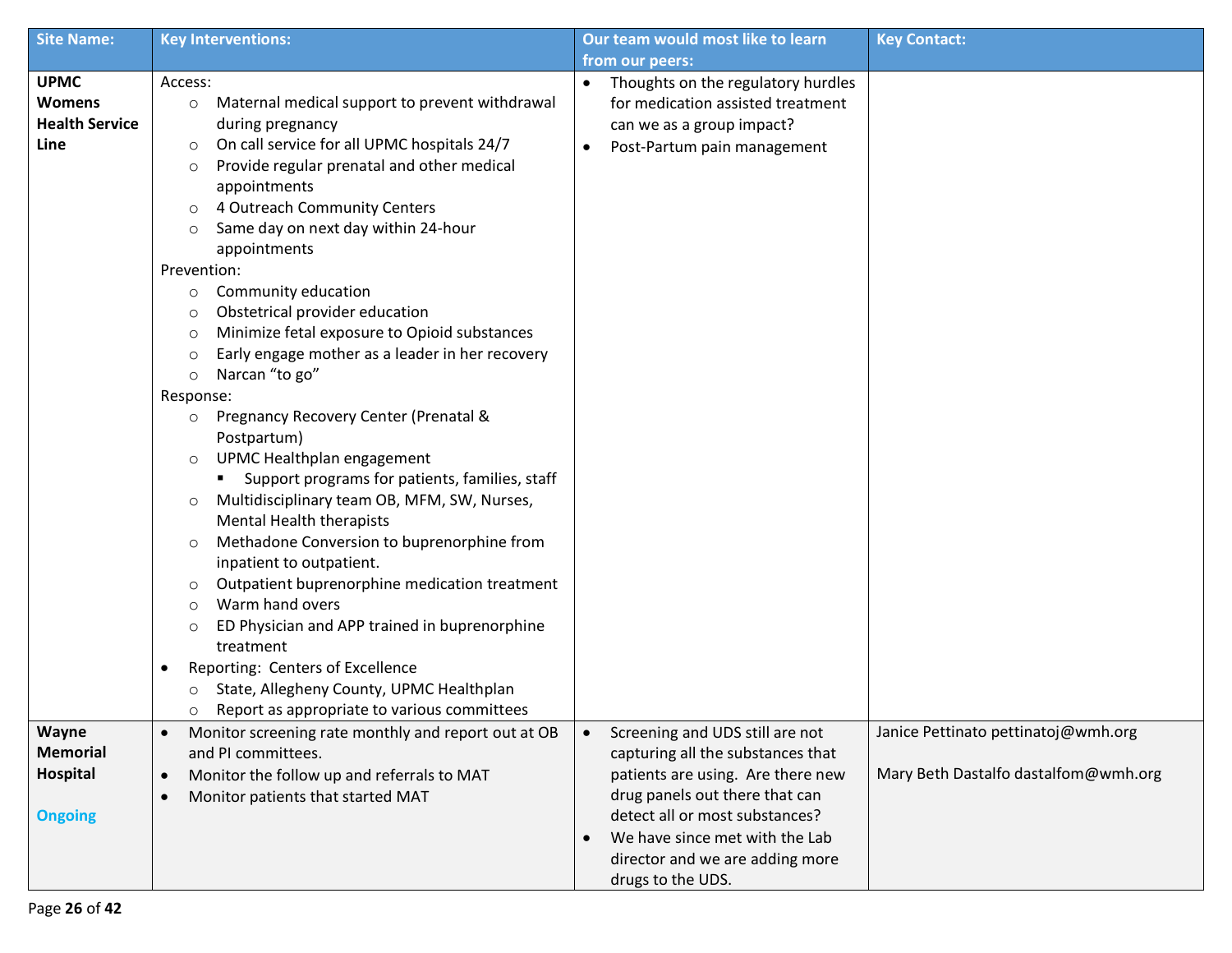# **Neonatal Abstinence Syndrome (NAS)**

| <b>Site Name:</b>      | <b>Key Interventions:</b>                             | Our team would most like to learn    | <b>Key Contact:</b>             |
|------------------------|-------------------------------------------------------|--------------------------------------|---------------------------------|
|                        |                                                       | from our peers:                      |                                 |
| Allegheny              | We provided staff-wide education on Eat, Sleep,       | I'm interested in learning how other | Ashley Preksta and Alisha Bliss |
| <b>Health Network-</b> | Console – along with algorithm to follow when         | places are reporting NAS newborns to |                                 |
| <b>Jefferson</b>       | evaluating newborns                                   | the state, when we are no longer     |                                 |
| Hospital               | Transitioning to new tool helps promote               | documenting or monitoring physical   |                                 |
|                        | parent/newborn bonding by newborn remaining in        | signs and symptoms of withdrawal     |                                 |
|                        | room                                                  |                                      |                                 |
|                        | Using non-pharmacological treatment measures to       |                                      |                                 |
|                        | care for infant                                       |                                      |                                 |
|                        | Educating parents on how to best comfort newborns     |                                      |                                 |
|                        | during their anticipated five day stay to monitor for |                                      |                                 |
|                        | symptoms of withdrawal                                |                                      |                                 |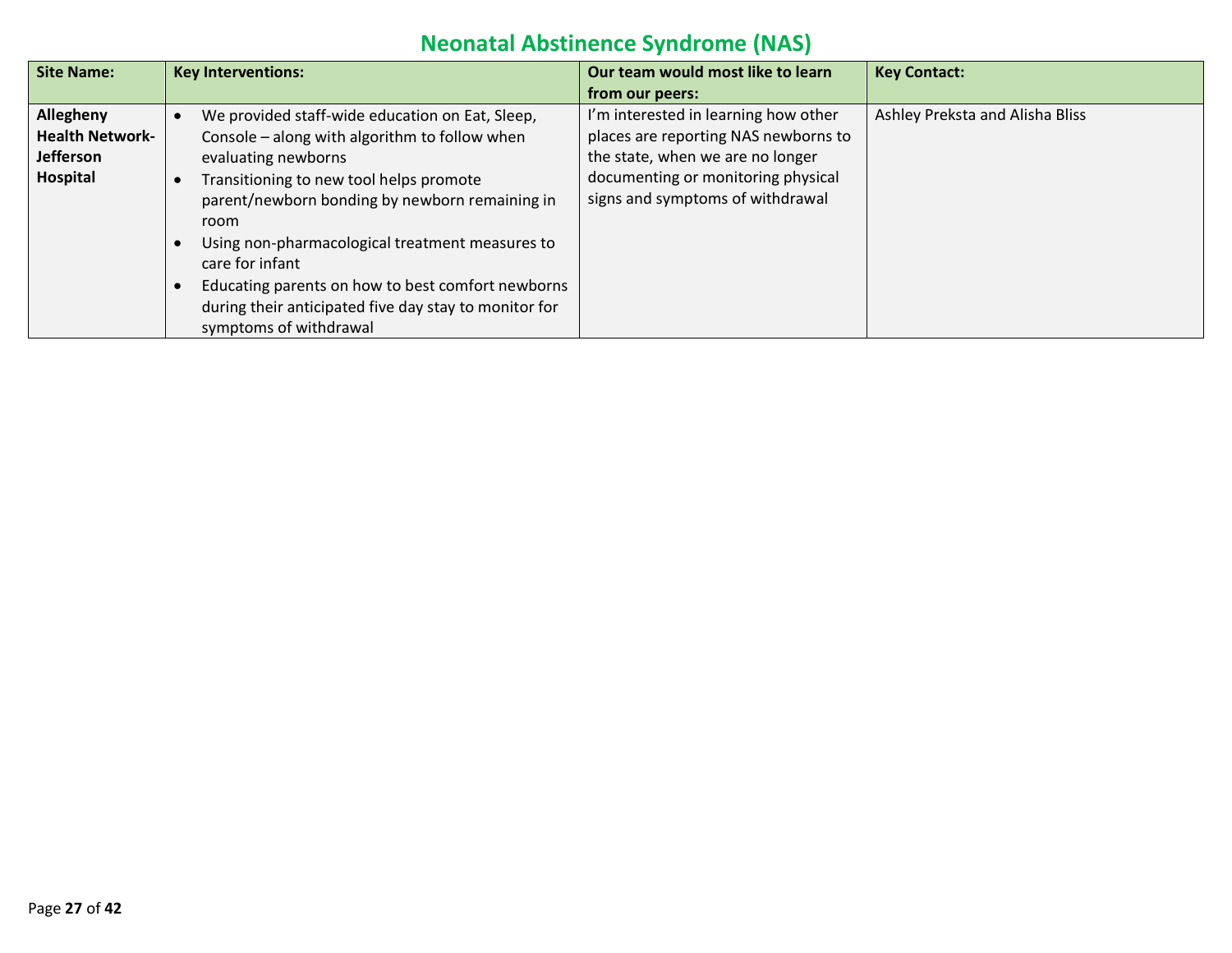| <b>Site Name:</b>                                                       | <b>Key Interventions:</b>                                                                                                                                                                                                                                                                                                                                                                                                                                                                                                                                                                                                                                                                                                                                                                                                                                                                                                                                                                                                                                                                                                                                                                                                                                                                                                                                                                                                                                                                                                                                                                                                                                                                                                                                                                                                   | Our team would most like to learn | <b>Key Contact:</b>                                                |
|-------------------------------------------------------------------------|-----------------------------------------------------------------------------------------------------------------------------------------------------------------------------------------------------------------------------------------------------------------------------------------------------------------------------------------------------------------------------------------------------------------------------------------------------------------------------------------------------------------------------------------------------------------------------------------------------------------------------------------------------------------------------------------------------------------------------------------------------------------------------------------------------------------------------------------------------------------------------------------------------------------------------------------------------------------------------------------------------------------------------------------------------------------------------------------------------------------------------------------------------------------------------------------------------------------------------------------------------------------------------------------------------------------------------------------------------------------------------------------------------------------------------------------------------------------------------------------------------------------------------------------------------------------------------------------------------------------------------------------------------------------------------------------------------------------------------------------------------------------------------------------------------------------------------|-----------------------------------|--------------------------------------------------------------------|
| Allegheny<br><b>Health Network-</b><br><b>Saint Vincent</b><br>Hospital | Met with key stakeholders (neonatologists,<br>pediatrician, pharmacy, NICU nurse manager, MCH<br>educator, two NICU nurses) re: modified Finnegan<br>assessment, pharma logical intervention, nurse<br>education/process in place to achieve a more<br>standardized approach in NAS scoring babies in the<br><b>NICU</b><br>Presented Eat, Sleep, Console (ESC) initiative to (9)<br>٠<br>Family Practice Residents plus medical students on<br>11/5/2020. Presented by: Dr. Susheel, NICU NM, and<br>NICU nurse<br>Mother-baby staff assigned to watch YouTube video<br>٠<br>titled: "Reconsidering the Standard Approach to<br>Neonatal Abstinence Syndrome" by Dr. Matthew<br>Grossman on 11/2/2020<br>Two Mother-baby nurses (as part of their Master's<br>$\bullet$<br>capstone project) spearheading (ESC) initiative on<br>Mother-baby. Started on 11/16/2020. One of the<br>nurses will focus on the mothers and their NAS<br>babies, the other nurse will focus on the other<br>mothers and their babies to prepare them to better<br>manage the Baby's Second Night and reinforce the '5<br>S's' by Dr. Harvey Karp.<br>Identified (6) super users on Mother-baby to<br>$\bullet$<br>resource mother-baby nurses re: ESC scoring<br>NICU NM working with IT re: EPIC build for ESC<br>$\bullet$<br>documentation COMPLETED<br>Developed a tracking sheet titled "NAS Admission<br>$\bullet$<br>Log" for babies admitted to NICU. Data points<br>include: patient label, baby from Mother-Baby or<br>outside transfer, Strict No Publicity, date and time of<br>NICU admission, discharge date, pharma logical<br>intervention.<br>ESC implemented on 5 N. Provider met with nurse<br>$\bullet$<br>managers, re: ESC, outcome was both ESC and<br>Modified Finnegan scoring would be completed on<br>babies on 5N. | from our peers:                   | Lani Erdman,<br>Kim Amon,<br>Anita Alloway,<br><b>Molly Soltis</b> |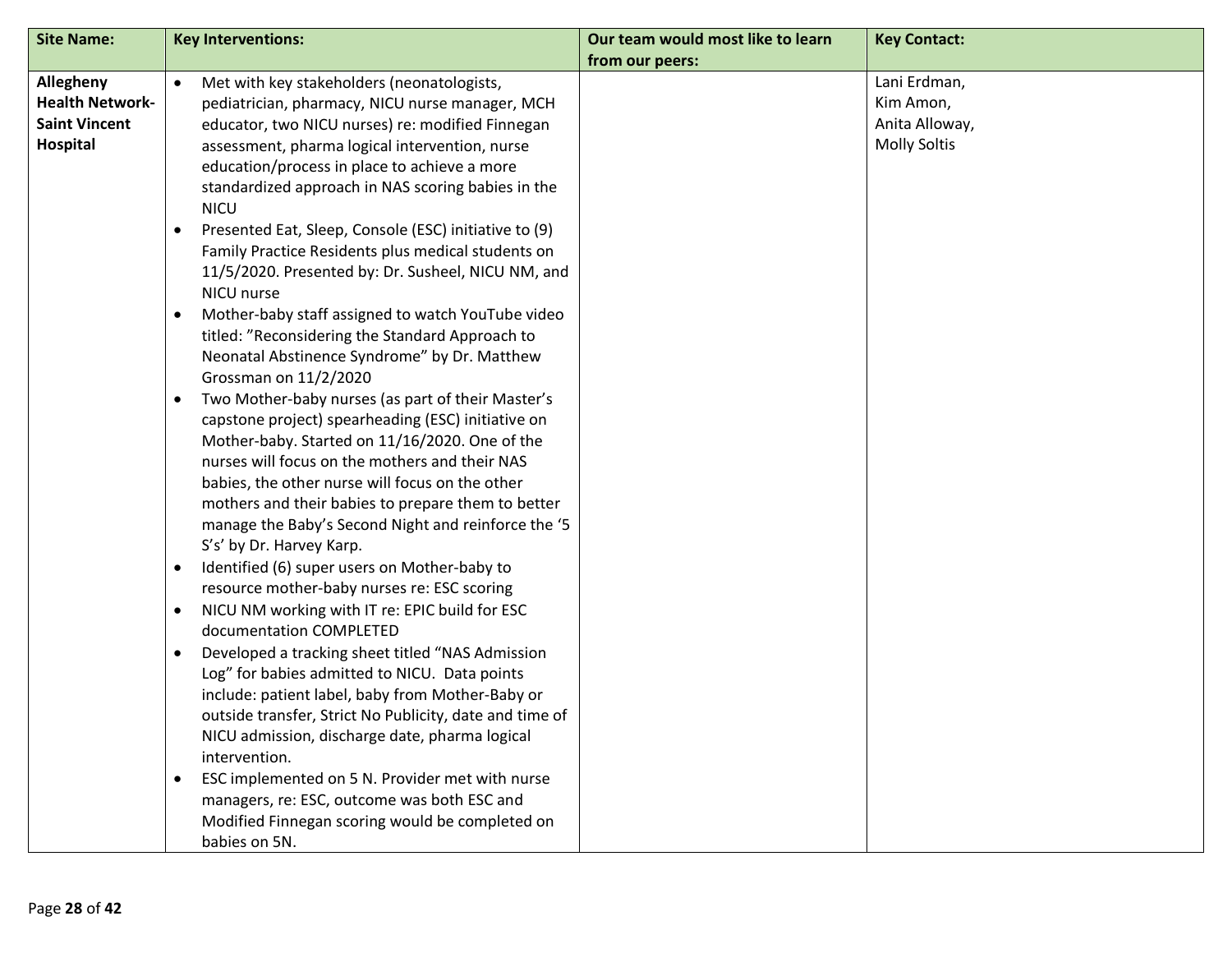| <b>Site Name:</b>                                                                 | <b>Key Interventions:</b>                                                                                                                                                                                                                                                                                                                                                                                                                                                                                                                                                                                                                                                                                                                                                                                                                                                 | Our team would most like to learn<br>from our peers:                                                                                                                                                                                                                                                                                                                                                                                                                                                   | <b>Key Contact:</b>                                              |
|-----------------------------------------------------------------------------------|---------------------------------------------------------------------------------------------------------------------------------------------------------------------------------------------------------------------------------------------------------------------------------------------------------------------------------------------------------------------------------------------------------------------------------------------------------------------------------------------------------------------------------------------------------------------------------------------------------------------------------------------------------------------------------------------------------------------------------------------------------------------------------------------------------------------------------------------------------------------------|--------------------------------------------------------------------------------------------------------------------------------------------------------------------------------------------------------------------------------------------------------------------------------------------------------------------------------------------------------------------------------------------------------------------------------------------------------------------------------------------------------|------------------------------------------------------------------|
| <b>Allegheny</b><br><b>Health Network-</b><br><b>West Penn</b><br><b>Hospital</b> | Reviewing and enforcing our process of inter-user<br>$\bullet$<br>reliability with Finnegan<br>Implementation of Eat-Sleep-Console strategy for<br>$\bullet$<br>management of NAS<br>Improve communication and provide education to<br>$\bullet$<br>referring PCP's<br>Obtain certification as NAS Center of Excellence<br>$\bullet$                                                                                                                                                                                                                                                                                                                                                                                                                                                                                                                                      | Pitfalls, mistakes, things that work,<br>unexpected obstacles                                                                                                                                                                                                                                                                                                                                                                                                                                          |                                                                  |
| Doylestown<br>Hospital<br><b>Ongoing</b>                                          | Provide family education about NAS and ESC and<br>$\bullet$<br>what to expect in prenatal period through discharge.<br>Reinforce the Neonatal Consult template and<br>$\bullet$<br>pamphlet to help families understand their hospital<br>stay from beginning to end.<br>Create a questionnaire for mother to complete prior<br>$\bullet$<br>to consult and at time of discharge to monitor<br>effectiveness of educational process.<br>Follow up phone calls 1 month after discharge<br>$\bullet$                                                                                                                                                                                                                                                                                                                                                                        | Other measures that can be<br>$\bullet$<br>monitored after discharge with<br>the follow up phone calls.<br>After May's PA PQC QI<br>Collaborative-consider collecting<br>data on % breastfeeding,<br>breastfeeding/formula, or<br>formula. Consider adding if mom<br>had post-partum follow-up                                                                                                                                                                                                         | Michelle Joseph BSN, Pediatric Clinical Lead,<br>mijoseph@dh.org |
| <b>Einstein Medical</b><br>Center-<br><b>Montgomery</b><br><b>Ongoing</b>         | Sustain:<br>$\bullet$<br>Multidisciplinary meetings targeted for every<br>$\circ$<br>two months<br>Continued distribution of information<br>$\circ$<br>antenatally (pamphlets), and updated results at<br>OB provider meetings<br>Non-pharmacologic supportive measures<br>$\circ$<br>Breastfeeding "Traffic Light"<br>$\circ$<br>$\bullet$<br>Improve:<br>Unified approach to testing infants in concert<br>$\circ$<br>with OB to develop standardized screening and<br>testing of mothers<br>Transportation and Food Vouchers for parents<br>$\circ$<br>to stay with infants (has been varied as COVID<br>restrictions and guidelines have changed)<br>Post discharge follow-up and evaluation of Plan<br>$\circ$<br>of Safe Care<br>Community Out-reach through clinics and<br>support groups<br>ESC education and pathway revisions<br>$\circ$<br>Start:<br>$\bullet$ | Changes/obstacles/solutions due<br>to COVID visitation restrictions<br>and changing hospital policies?<br>How many infants being scored<br>with ESC tool have needed a<br>second line medication?<br>Anyone able to report a<br>readmission for NAS in the 2<br>weeks following discharge when<br>using ESC tool?<br>Has anyone seen an infant<br>exposed to daily long-acting<br>benzodiazepine in the absence of<br>any opioid or opioid like<br>substance? If so, how was that<br>infant evaluated? | Celina Migone, MD                                                |
|                                                                                   | Infant massage training<br>$\circ$                                                                                                                                                                                                                                                                                                                                                                                                                                                                                                                                                                                                                                                                                                                                                                                                                                        |                                                                                                                                                                                                                                                                                                                                                                                                                                                                                                        |                                                                  |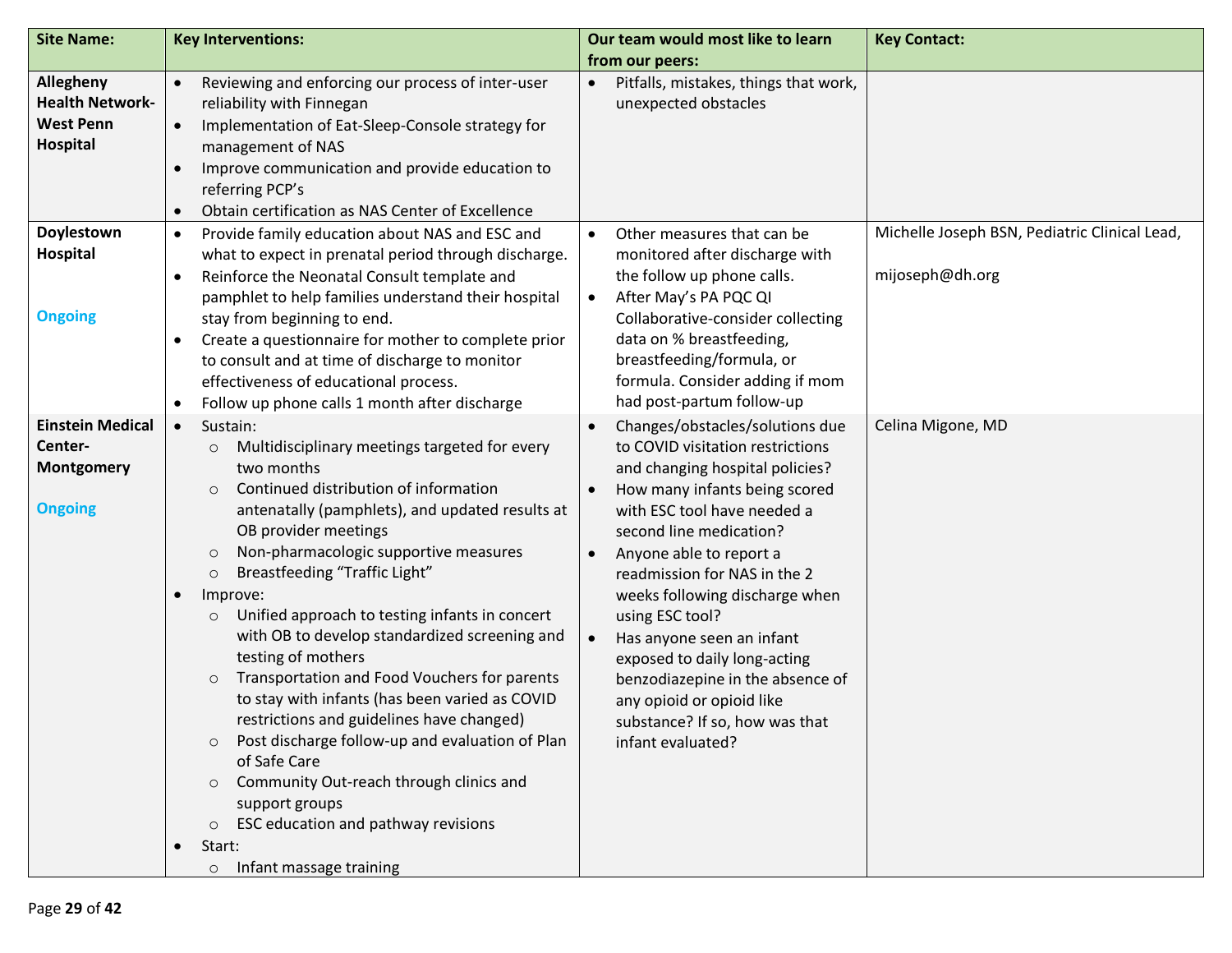| <b>Site Name:</b>                                  | <b>Key Interventions:</b>                                                                                                                                                                                                                                                                                                                                                                                                                                                                                                                                                                                                                                                                                                                                                                                                                                                                                                                                                                                                                                                                                                                                                                                                                                                                                            | Our team would most like to learn                                                                                                                                                                                                          | <b>Key Contact:</b> |
|----------------------------------------------------|----------------------------------------------------------------------------------------------------------------------------------------------------------------------------------------------------------------------------------------------------------------------------------------------------------------------------------------------------------------------------------------------------------------------------------------------------------------------------------------------------------------------------------------------------------------------------------------------------------------------------------------------------------------------------------------------------------------------------------------------------------------------------------------------------------------------------------------------------------------------------------------------------------------------------------------------------------------------------------------------------------------------------------------------------------------------------------------------------------------------------------------------------------------------------------------------------------------------------------------------------------------------------------------------------------------------|--------------------------------------------------------------------------------------------------------------------------------------------------------------------------------------------------------------------------------------------|---------------------|
|                                                    |                                                                                                                                                                                                                                                                                                                                                                                                                                                                                                                                                                                                                                                                                                                                                                                                                                                                                                                                                                                                                                                                                                                                                                                                                                                                                                                      | from our peers:                                                                                                                                                                                                                            |                     |
| <b>Einstein Medical</b><br>Center-<br>Philadelphia | <b>ESC</b> (pilot in January 2021)<br>Open baby type NICU<br>Solution - transition Care-by-Parent room to be<br>$\circ$<br>able to be used for ESC dyad<br>No current protocol in place for ESC at EMCP<br>Solution - Development of policy & procedure<br>$\circ$<br>by EMCP PA PQC team<br>No educational materials for staff re: ESC<br>$\bullet$<br>Solution - Development of HealthStream<br>$\circ$<br>educational module by EMCP PA PQC team in<br>conjunction with Nursing Education and<br>Professional Development Dept.<br>Prenatal Consults (implementation in December 2020)<br>Data collection of total opioid use mothers<br>$\bullet$<br>o Solution - place ticket for report from AeCIS<br>Lack of educational materials in outpt OB offices<br>$\bullet$<br>Solution - finish informational pamphlet for<br>$\circ$<br>mothers<br>Ensure on-going inter-rater reliability for use of the<br>MOM NAS Score in the NICU by implementing a<br>process for above by December 1, 2020<br>Standardize use of MOM NAS Scoring system at<br>EMCP by introduction and validation of system to<br>Term Nursery by December 31, 2020<br>Use of MOM NAS Score on MBU (Implementation Sept.-<br>Dec. 31, 2020)<br>Staff perception of difficulty of using MOM NAS<br>Score<br>Solution-<br>$\circ$<br>Education | Who has been able to initiative<br>$\bullet$<br>the Eat/Sleep/Console<br>methodology in an open NICU<br>floor plan and how?<br>Who has modified the<br>Eat/Sleep/Console methodology<br>to accommodate an open NICU<br>floor plan and how? |                     |
|                                                    | Score NICU infants prior to rollout on MBU                                                                                                                                                                                                                                                                                                                                                                                                                                                                                                                                                                                                                                                                                                                                                                                                                                                                                                                                                                                                                                                                                                                                                                                                                                                                           |                                                                                                                                                                                                                                            |                     |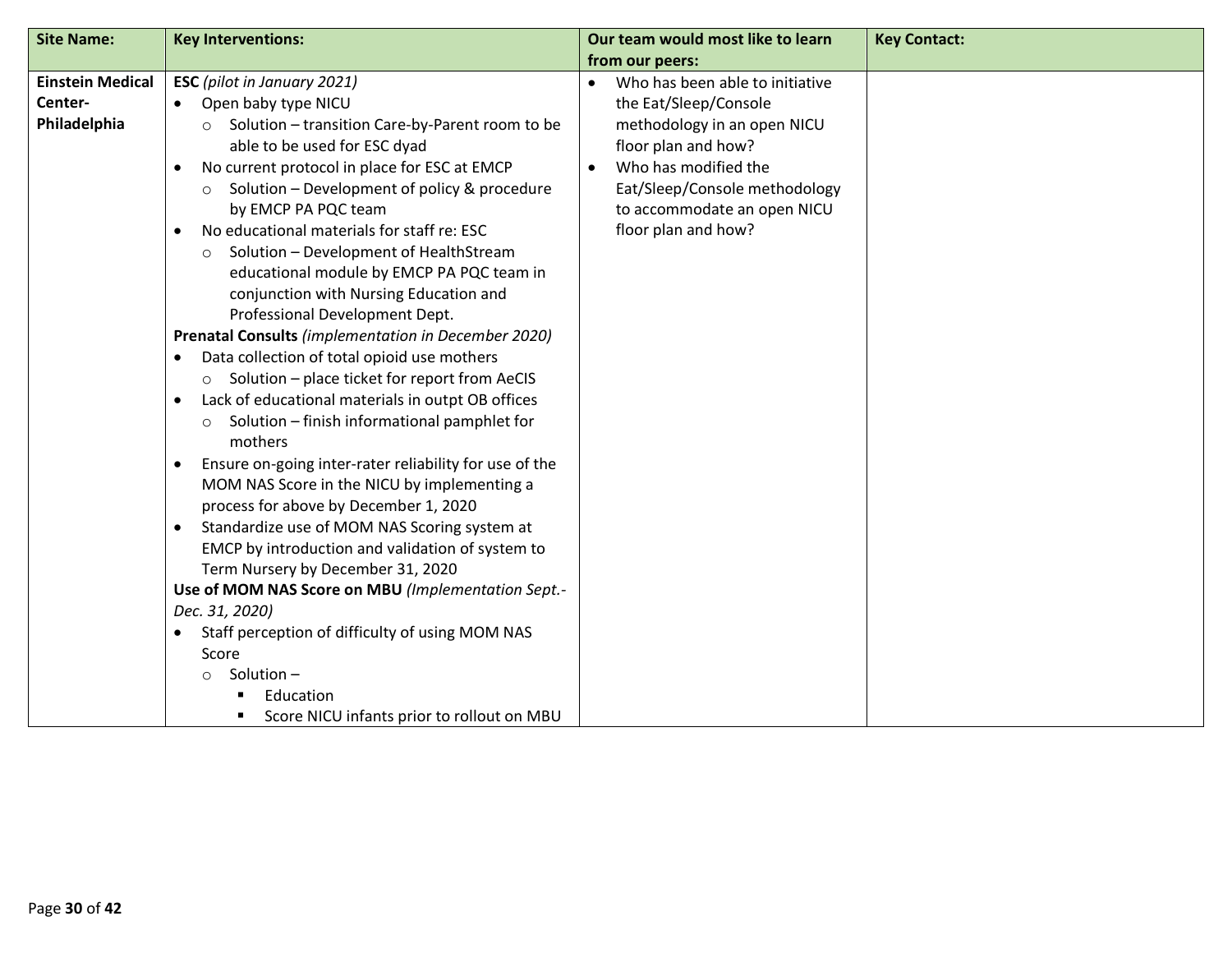| <b>Site Name:</b>                                                            | <b>Key Interventions:</b>                                                                                                                                                                                                                                                                                                                                                                                                                                                                                                                                                                                                                                        | Our team would most like to learn<br>from our peers:                                                                                                                                            | <b>Key Contact:</b>                                                                    |
|------------------------------------------------------------------------------|------------------------------------------------------------------------------------------------------------------------------------------------------------------------------------------------------------------------------------------------------------------------------------------------------------------------------------------------------------------------------------------------------------------------------------------------------------------------------------------------------------------------------------------------------------------------------------------------------------------------------------------------------------------|-------------------------------------------------------------------------------------------------------------------------------------------------------------------------------------------------|----------------------------------------------------------------------------------------|
| Geisinger<br><b>Bloomsburg</b><br><b>Hospital (GMC)</b><br><b>Sustaining</b> | Reviewed maternal risk factors<br>$\bullet$<br>Sought guidance from PQC members<br>$\bullet$<br>Evaluated equipment needs<br>$\bullet$<br>Implemented staff education<br>$\bullet$<br>Implemented Eat Sleep Console for NAS monitoring<br>$\bullet$<br>Created process to identify eligible patients<br>$\bullet$<br>Involved physicians, nurses & pharmacists in MFM,<br>$\bullet$<br>prenatal care & pediatric care<br>Involved Certified Recovery Specialists and care<br>$\bullet$<br>managers<br>Developed EMR documentation<br>$\bullet$<br>Developed education for prenatal patients<br>$\bullet$<br>Survey of patient experience in process<br>$\bullet$ | How to best identify patients for<br>prenatal consultation that receive<br>MAT from external organizations?<br>Suggestions on additional metrics<br>$\bullet$<br>to track (maternal or infant)? | Elissa Concini<br>emconcini@geisinger.edu<br>Karena Moran<br>kmoran3@thehealthplan.com |
| Geisinger<br>Lewistown<br><b>Hospital</b><br><b>Beginning</b>                | Reviewed maternal risk factors<br>$\bullet$<br>Sought guidance from PQC members<br>$\bullet$<br>Evaluated equipment needs<br>$\bullet$<br>Implemented staff education<br>$\bullet$<br>Implemented Eat Sleep Console for NAS monitoring<br>$\bullet$<br>Created process to identify eligible patients<br>$\bullet$<br>Involved physicians, nurses & pharmacists in MFM,<br>$\bullet$<br>prenatal care & pediatric care<br>Involved Certified Recovery Specialists and care<br>$\bullet$<br>managers<br>Developed EMR documentation<br>$\bullet$<br>Developed education for prenatal patients<br>$\bullet$<br>Survey of patient experience in process<br>$\bullet$ | How to best identify patients for<br>$\bullet$<br>prenatal consultation that receive<br>MAT from external organizations?<br>Suggestions on additional metrics<br>to track (maternal or infant)? | Elissa Concini<br>emconcini@geisinger.edu<br>Karena Moran<br>kmoran3@thehealthplan.com |
| Jefferson Health<br>- Abington<br><b>Hospital</b>                            | Implementation of Eat, Sleep, Console tool for NAS<br>$\bullet$<br>assessment                                                                                                                                                                                                                                                                                                                                                                                                                                                                                                                                                                                    | How to evaluate interrater<br>$\bullet$<br>reliability                                                                                                                                          |                                                                                        |
| <b>Moses Taylor</b><br>Hospital<br><b>Ongoing</b>                            | Developed a standardized opioid protocol for<br>$\bullet$<br>weaning newborns with NAS.<br>Development of an educational tool to help parents<br>understand NAS admission.                                                                                                                                                                                                                                                                                                                                                                                                                                                                                       | How to use Vermont Oxford for<br>$\bullet$<br>staff education.                                                                                                                                  |                                                                                        |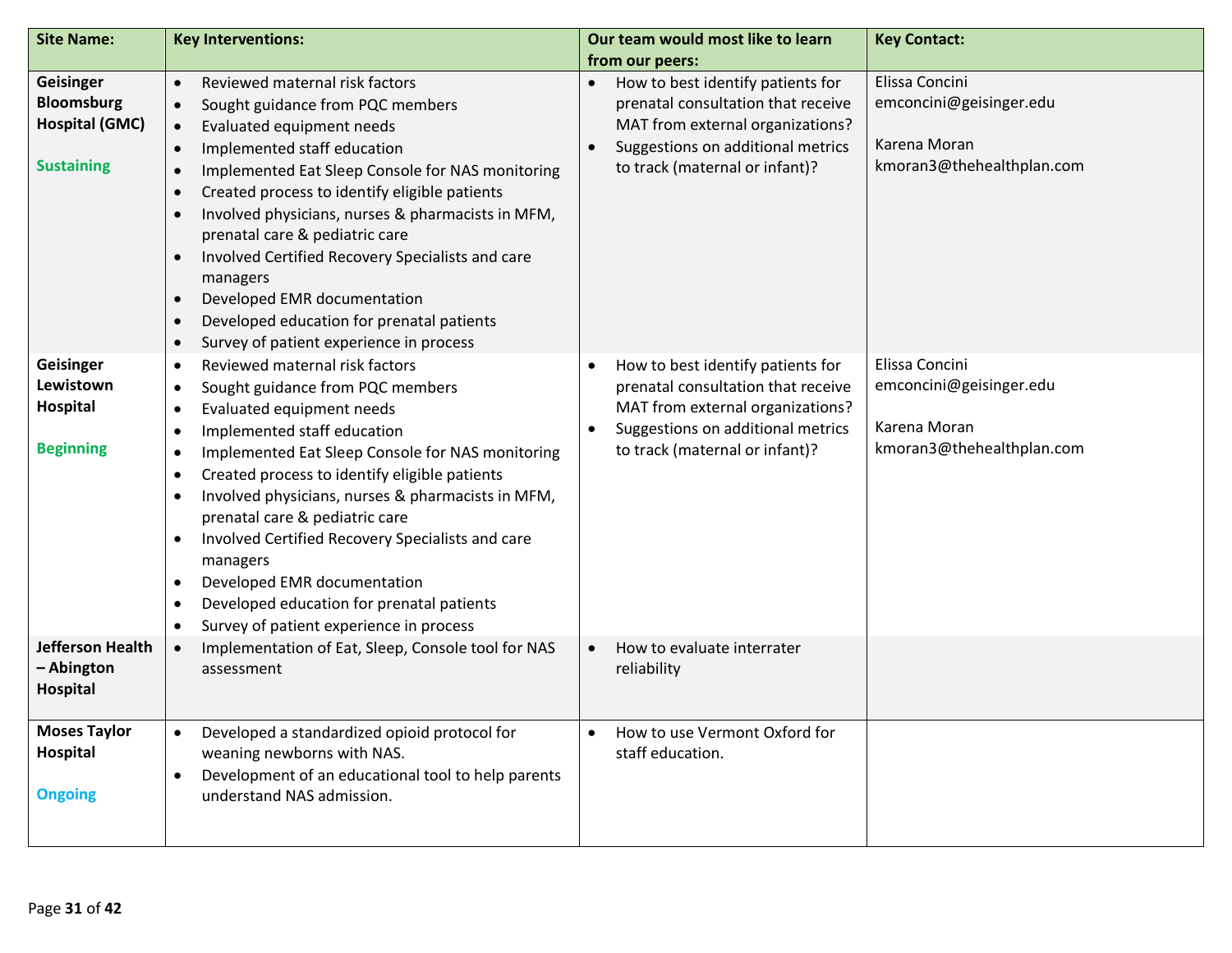| <b>Site Name:</b>                                                                                                               | <b>Key Interventions:</b>                                                                                                                                                                                                                                                                                                                                                                                                                                                                                                                                                                                                                                                                                                                                                                                               | Our team would most like to learn                                                                                                                                                                                                                                                                                                                                                                                                                                                                                                                                                                                                                                                                                                                                                                       | <b>Key Contact:</b>                                                                                                                                                                                                  |
|---------------------------------------------------------------------------------------------------------------------------------|-------------------------------------------------------------------------------------------------------------------------------------------------------------------------------------------------------------------------------------------------------------------------------------------------------------------------------------------------------------------------------------------------------------------------------------------------------------------------------------------------------------------------------------------------------------------------------------------------------------------------------------------------------------------------------------------------------------------------------------------------------------------------------------------------------------------------|---------------------------------------------------------------------------------------------------------------------------------------------------------------------------------------------------------------------------------------------------------------------------------------------------------------------------------------------------------------------------------------------------------------------------------------------------------------------------------------------------------------------------------------------------------------------------------------------------------------------------------------------------------------------------------------------------------------------------------------------------------------------------------------------------------|----------------------------------------------------------------------------------------------------------------------------------------------------------------------------------------------------------------------|
|                                                                                                                                 |                                                                                                                                                                                                                                                                                                                                                                                                                                                                                                                                                                                                                                                                                                                                                                                                                         | from our peers:                                                                                                                                                                                                                                                                                                                                                                                                                                                                                                                                                                                                                                                                                                                                                                                         |                                                                                                                                                                                                                      |
| <b>Mount Nittany</b><br><b>Health System-</b><br><b>Mount Nittany</b><br><b>Medical Center</b><br>Ongoing/<br><b>Completing</b> | Consideration of prenatal visit with pediatric<br>$\bullet$<br>hospitalist to review welcome brochure with NAS<br>mothers.<br>Staff completion of VON modules- "Center of<br>Excellence" achievement.<br>Creating a non-pharmacologic intervention<br>standardized protocol.                                                                                                                                                                                                                                                                                                                                                                                                                                                                                                                                            | What ways can we help engaged<br>$\bullet$<br>mothers get ORT while infant is<br>still admitted? ---our pharmacy<br>will not supply after mother is<br>discharged/while nesting with<br>infant, clinics closed<br>weekends/holidays (an<br>unexpected delivery on a Friday<br>leaves them without options)<br>Are you banning breastfeeding if<br>mother's admission drug screen is<br>positive?                                                                                                                                                                                                                                                                                                                                                                                                        | Rachel E. Zimmerman, D.O.<br>rezpsu@gmail.com<br>*Also available through Tigertext;<br>participating in most Hershey Medical Center<br>Project ECHO conferences this year (seeing<br>many Pa-PQC affiliations there) |
| <b>Penn Medicine-</b><br><b>Hospital of the</b><br>University of<br>Pennsylvania<br><b>Ongoing</b>                              | Centered around mother-infant dyad collaborating<br>$\bullet$<br>with newborn nursery to reduce Mom/Baby<br>separation<br>Facilitating participation in escalation huddles to<br>$\bullet$<br>maximize non-pharmacologic interventions<br>Transfer from S8 to ICN<br>$\circ$<br>Escalation in treatment in the ICN<br>$\circ$<br>*Both with discussion of non-pharm measures<br>$\circ$<br>attempted prior to escalation<br><b>Staff &amp; Family education</b><br>$\bullet$<br>Data collection and discharge phone calls to collect<br>$\bullet$<br>data and patient feedback<br><b>Prenatal Consults</b><br>$\bullet$<br>Nonpharmacologic bundle<br>$\bullet$<br>Volunteer program- on hold (COVID)<br>$\bullet$<br>Feeding policies created: breastfeeding eligibility<br>$\bullet$<br>policy, routine fortification | Strategies for getting parents to<br>$\bullet$<br>spend more time at the bedside<br>Feedback on implementation of<br>$\bullet$<br><b>ESC</b><br>Strategies for increasing<br>$\circ$<br>comfort level of the staff.<br>Strategies to engage with hospital<br>$\bullet$<br>administration/regulatory around<br>rooming in patient rooms after<br>birth parents are discharged but<br>infants remain in the hospital for<br>observation.<br>Plans of safe care: Specifically, the<br>impact ESC has on plans of safe<br>care. How are you deeming<br>infants as "affected by substance<br>use" for plans of safe care.<br>Question for other Philadelphia<br>$\bullet$<br><b>County Hospitals: What</b><br>improvement efforts have you<br>done for increasing/connecting<br>prenatal care & involvement? |                                                                                                                                                                                                                      |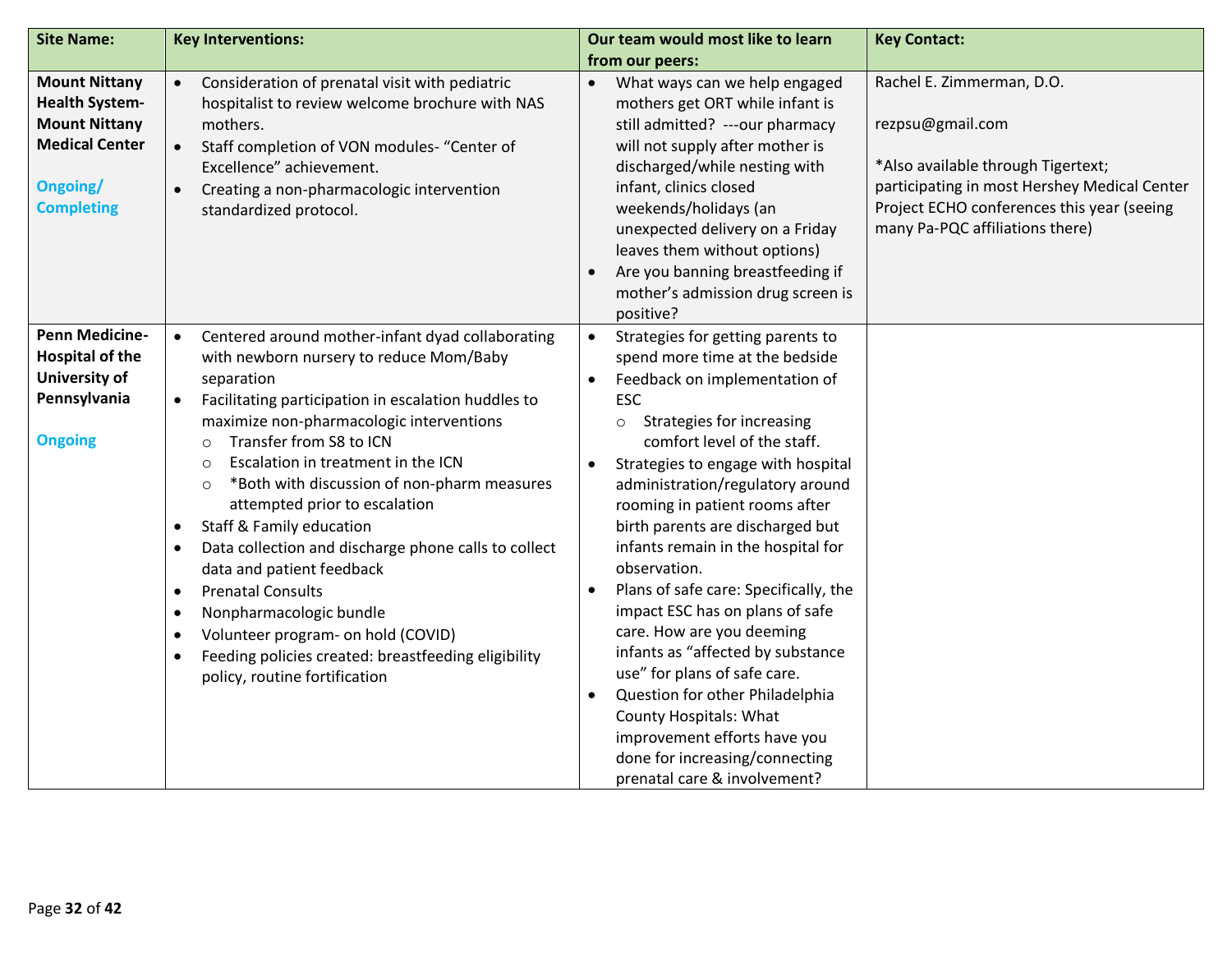| <b>Site Name:</b>     | <b>Key Interventions:</b>                                                                  | Our team would most like to learn          | <b>Key Contact:</b>                        |
|-----------------------|--------------------------------------------------------------------------------------------|--------------------------------------------|--------------------------------------------|
|                       |                                                                                            | from our peers:                            |                                            |
| <b>Penn Medicine-</b> | Identified physician and unit-based champions to<br>$\bullet$                              | If the infant is transferred to the        | Janay DiBerardino, Perinatal Safety Nurse, |
| Lancaster             | participate in Eat, Sleep, Console (ESC)                                                   | NICU, do they continue to use ESC          |                                            |
| General/Women         | implementation team                                                                        | in that setting?                           | Janay.DiBerardino@pennmedicine.upenn.edu   |
| and Babies            | Completed assessment of current state with<br>$\circ$                                      | If the infant requires a rescue dose       |                                            |
|                       | champions and identified areas of                                                          | of Morphine, is the infant                 |                                            |
|                       | opportunity to improve standardization and                                                 | transferred to the NICU for care,          |                                            |
| <b>Ongoing</b>        | care of NAS infants.                                                                       | or is there another process for a          |                                            |
|                       | Established a target condition to identify<br>$\circ$                                      | single dose treatment?                     |                                            |
|                       | stakeholders and develop an action plan                                                    |                                            |                                            |
|                       | Investigated EMR tools for OUD screening,<br>$\circ$                                       |                                            |                                            |
|                       | ESC assessment and order set changes                                                       |                                            |                                            |
|                       | Implemented ESC program for well newborn<br>$\circ$                                        |                                            |                                            |
|                       | population - Feb 2021                                                                      |                                            |                                            |
|                       | Further expand ESC for NICU population -<br>$\circ$<br>Current state and target condition  |                                            |                                            |
|                       | completed. Currently working through                                                       |                                            |                                            |
|                       | action plan. Planned go-live Dec 2021.                                                     |                                            |                                            |
|                       | Established a method for reporting and determining<br>$\bullet$                            |                                            |                                            |
|                       | baseline data                                                                              |                                            |                                            |
|                       | Validated current NAS report provides<br>$\circ$                                           |                                            |                                            |
|                       | correct information                                                                        |                                            |                                            |
|                       | % Pharmacologic treatment rates<br>$\circ$                                                 |                                            |                                            |
|                       | % 30-day readmission rates for NAS infants<br>$\circ$                                      |                                            |                                            |
| <b>Penn Medicine-</b> | Prenatal consultation:                                                                     | How to successfully implement<br>$\bullet$ |                                            |
| Pennsylvania          | Creation of an EMR template for a prenatal consult<br>$\bullet$                            | Eat Sleep Console without private          |                                            |
| Hospital,             | for pregnant women with OUD                                                                | rooms? NRN study starting soon.            |                                            |
| <b>Newborn</b>        | Consistent use of NAS pamphlet with consult<br>$\bullet$                                   |                                            |                                            |
| <b>Medicine</b>       | Educating OB staff about need for prenatal<br>$\bullet$                                    |                                            |                                            |
|                       | consultation when able                                                                     |                                            |                                            |
|                       | NAS care:                                                                                  |                                            |                                            |
|                       | PAH-specific NAS protocol (vs using CHOPs)<br>$\bullet$                                    |                                            |                                            |
|                       | Guidelines on obtaining UDS for mothers and infants<br>$\bullet$                           |                                            |                                            |
|                       | now live                                                                                   |                                            |                                            |
|                       | El referral:                                                                               |                                            |                                            |
|                       | Standardized EI referral (via EMR) by assigning<br>neonatal NP who tracks/reports all OENs |                                            |                                            |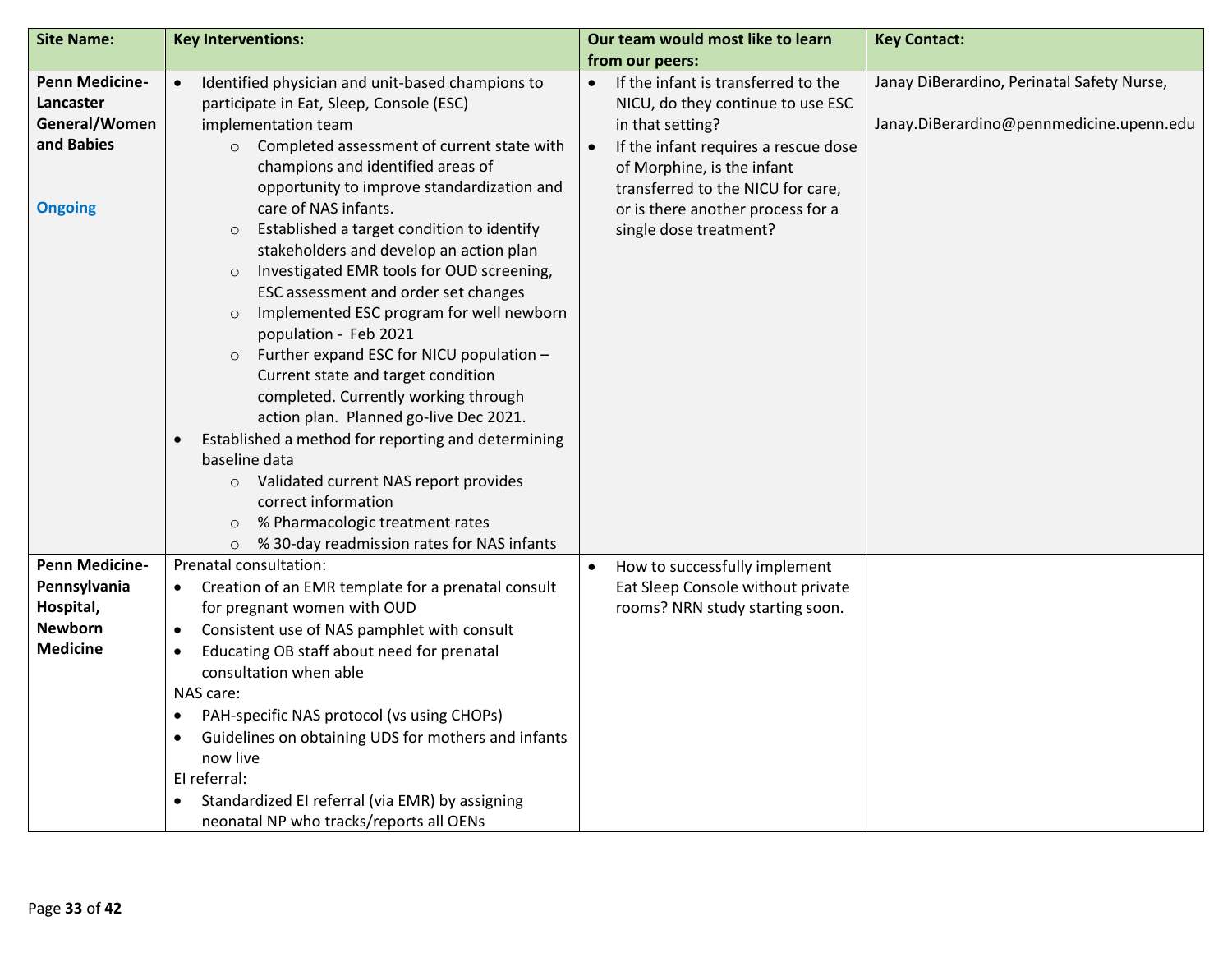| <b>Site Name:</b>                                                                                                    | <b>Key Interventions:</b>                                                                                                                                                                                                                                                                                    | Our team would most like to learn<br>from our peers:                                                                                                                           | <b>Key Contact:</b>        |
|----------------------------------------------------------------------------------------------------------------------|--------------------------------------------------------------------------------------------------------------------------------------------------------------------------------------------------------------------------------------------------------------------------------------------------------------|--------------------------------------------------------------------------------------------------------------------------------------------------------------------------------|----------------------------|
| <b>Penn State</b><br><b>Health-Hershey</b><br><b>Medical Center</b><br>& Children's<br>Hospital<br><b>Completing</b> | Universal collection of meconium at delivery or<br>$\bullet$<br>transfer<br>Cerner (EHR) order and task created<br>$\bullet$<br>Store refrigerated specimen for 7 days<br>$\bullet$<br>Collection and storage of umbilical cord tissue for<br>$\bullet$<br>preterm infants <35 weeks- In Progress            | Does your hospital use a<br>standardized screening protocol to<br>determine which babies will<br>require toxicology testing?<br>What is your screening<br>$\circ$<br>criteria? |                            |
| St. Luke's<br><b>University</b><br><b>Health Network</b>                                                             | Working with IT to create an EPIC report to<br>$\bullet$<br>accurately identify any babies with NAS & who are<br>affected by OUD<br>PA PQC core team: working on completing the<br>$\bullet$<br>required NAS education to build competence &<br>consistency within our NAS scoring throughout the<br>network | Has anyone else created an EPIC<br>report to reflect the data needed<br>for the day audits?                                                                                    |                            |
| <b>Temple</b><br><b>University</b><br>Hospital                                                                       | Education to Moms pre/post delivery<br>$\bullet$<br>Getting OUD screening into EPIC<br>$\bullet$<br>Teaching for Eat, Sleep, Console approach available<br>$\bullet$<br>on HealthStream<br><b>Created Nesting Room protocol</b><br>$\bullet$                                                                 | Finding available space for Moms<br>Gaining insight/support from<br>Social Work                                                                                                | Temple University Hospital |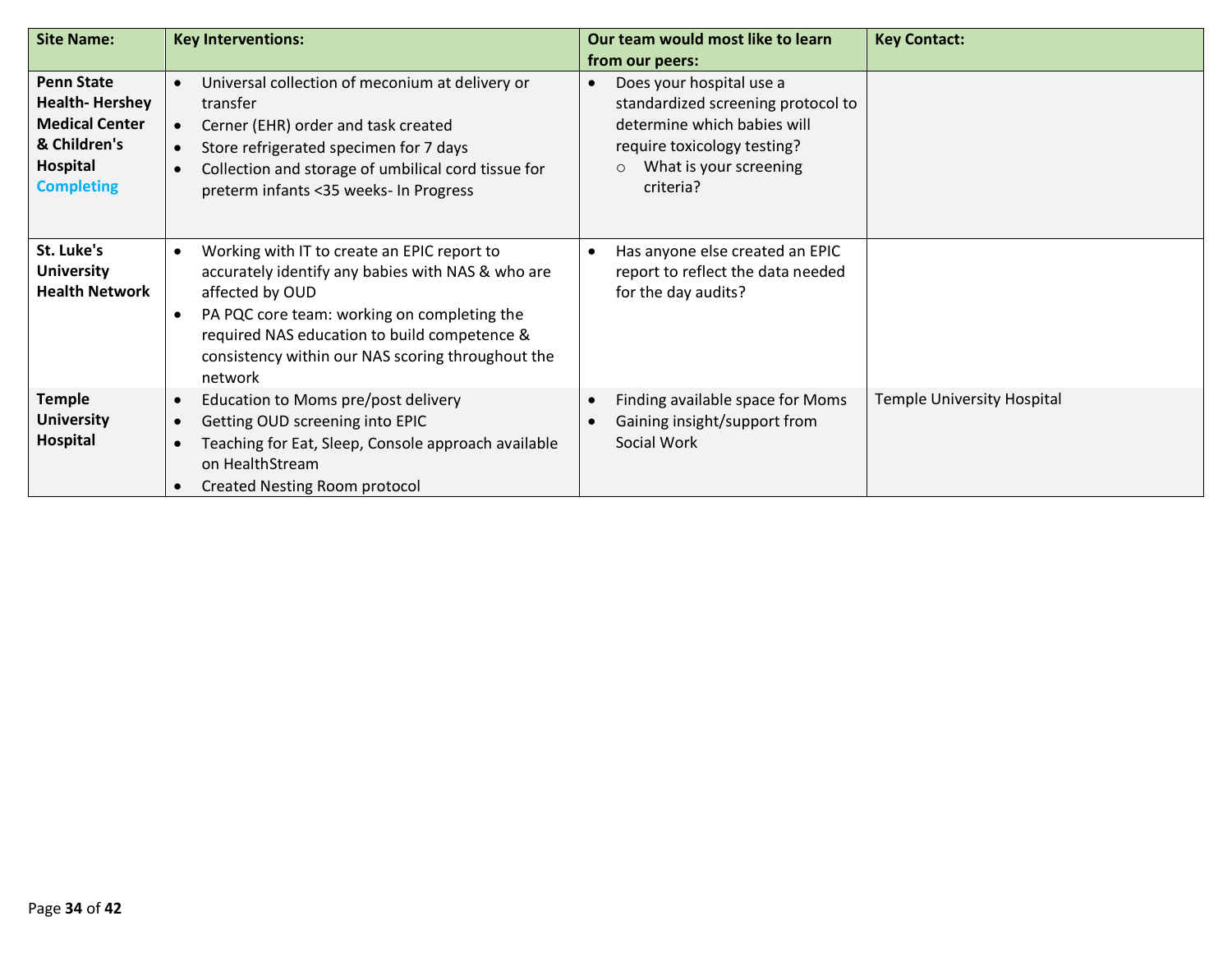| <b>Site Name:</b>                                                                                                                                           | <b>Key Interventions:</b>                                                                                                                                                                                                                                                                                                                                                                                                                                                                                                                                                                                                                                                                                                                                                                                                                                                                                                                                                                                                                                      | Our team would most like to learn                                                                                                                                                                                                                                                                                                                                                                                                                                                                                                                                                                                                                                                                                                                                                                                                                                                                                                                                                                                            | <b>Key Contact:</b> |
|-------------------------------------------------------------------------------------------------------------------------------------------------------------|----------------------------------------------------------------------------------------------------------------------------------------------------------------------------------------------------------------------------------------------------------------------------------------------------------------------------------------------------------------------------------------------------------------------------------------------------------------------------------------------------------------------------------------------------------------------------------------------------------------------------------------------------------------------------------------------------------------------------------------------------------------------------------------------------------------------------------------------------------------------------------------------------------------------------------------------------------------------------------------------------------------------------------------------------------------|------------------------------------------------------------------------------------------------------------------------------------------------------------------------------------------------------------------------------------------------------------------------------------------------------------------------------------------------------------------------------------------------------------------------------------------------------------------------------------------------------------------------------------------------------------------------------------------------------------------------------------------------------------------------------------------------------------------------------------------------------------------------------------------------------------------------------------------------------------------------------------------------------------------------------------------------------------------------------------------------------------------------------|---------------------|
|                                                                                                                                                             |                                                                                                                                                                                                                                                                                                                                                                                                                                                                                                                                                                                                                                                                                                                                                                                                                                                                                                                                                                                                                                                                | from our peers:                                                                                                                                                                                                                                                                                                                                                                                                                                                                                                                                                                                                                                                                                                                                                                                                                                                                                                                                                                                                              |                     |
| <b>Thomas</b><br><b>Jefferson</b><br><b>University</b><br><b>Hospital-Center</b><br><b>City (Intensive</b><br><b>Care Nursery</b><br>/Well Baby<br>Nursery) | Improve Parental and Staff Education<br>ICN nurses to treatment program for education<br>sessions<br>Educational materials and provider education at OB<br>$\bullet$<br>clinic<br>Breast feeding education during<br>$\bullet$<br>methadone/buprenorphine stabilization<br>hospitalization<br>Standardized prenatal neonatology consult<br>$\bullet$<br>Improve Breast Pump Access<br>Coordinating with WIC<br>$\bullet$<br>Standardized process with post-partum and case<br>$\bullet$<br>management<br>Improve Treatment Program Involvement in supporting<br>breast feeding<br>Working with new management to<br>$\bullet$<br>improve maternal access from inpatient treatment<br>$\bullet$<br>to hospital<br>Create pumping and milk storage space<br>$\bullet$<br>Support leaving sessions to pump<br>$\bullet$<br>Improve breast feeding support while in hospital<br>Improving lactation consultant access<br>$\bullet$<br>Support skin-to-skin in NICU<br>$\bullet$<br>Encourage early breast feeding in DR, upon post-<br>$\bullet$<br>partum arrival | How often to sample a percentage<br>for run chart? On average we're<br>discharge 1-2 OENs that are<br>eligible to receive breast milk each<br>month.<br>Do not have the ability to have<br>moms' room in past their post-<br>partum stay currently.<br>Any non-pharmacologic tips in<br>$\circ$<br>this situation - we have<br>cuddlers and already follow<br>most of the tips on the<br>website's suggested measures<br>Any other hospitals been<br>$\circ$<br>successful petitioning<br>administration to carve out<br>rooms/units in the hospital for<br>moms to stay and/or board<br>with their babies?<br>Even if we get rooms for<br>$\circ$<br>moms, many of our moms are<br>in treatment programs and<br>can't stay for long. Any<br>thoughts?<br>How are you handling the decision<br>$\bullet$<br>of whether to allow breast milk in<br>moms testing positive for<br>marijuana or admitting to its use.<br>Currently, most of the<br>Philadelphia hospitals are<br>restricting breast feeding in this<br>scenario. |                     |
| <b>Tower Health-</b><br><b>Reading</b><br>Hospital                                                                                                          | Implement "Eat Sleep Console" program on Specialty<br>$\bullet$<br>care unit. (Moms will room-in with newborns.)<br>Transfer family to pediatrics when mother is<br>discharged.<br>Staff education, music therapy, cuddlers, OT,<br>$\bullet$<br>patient/family education, community education                                                                                                                                                                                                                                                                                                                                                                                                                                                                                                                                                                                                                                                                                                                                                                 |                                                                                                                                                                                                                                                                                                                                                                                                                                                                                                                                                                                                                                                                                                                                                                                                                                                                                                                                                                                                                              |                     |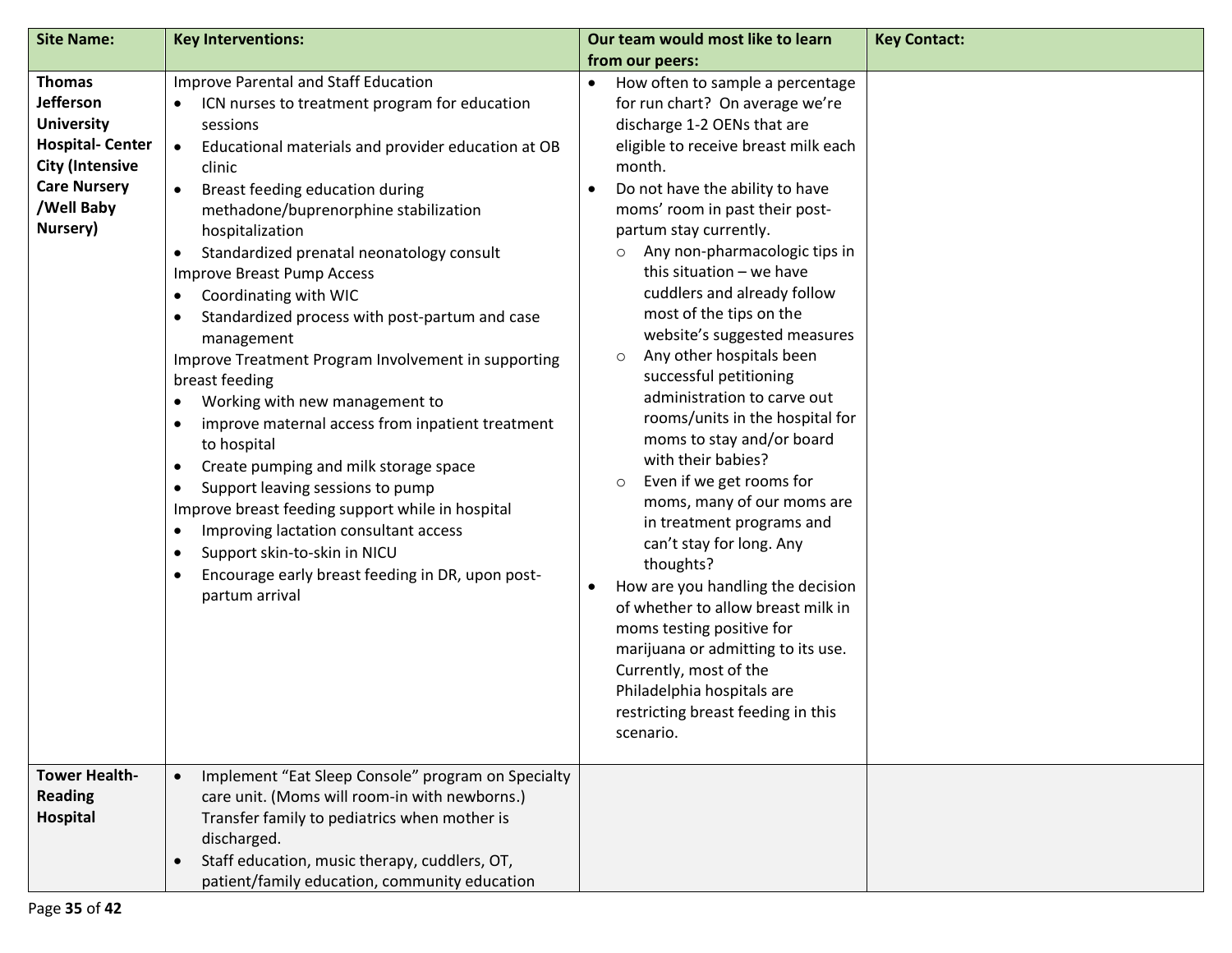| <b>Site Name:</b>                                                             | <b>Key Interventions:</b>                                                                                                                                                                                                                                                                                                                                                                                                                                                                                                                                                                                                                                                                                                                                                                                                                                                                                                                                                                                                                                                                                                                                                                                                             | Our team would most like to learn<br>from our peers:                                                                                                                                                                                           | <b>Key Contact:</b>                                                          |
|-------------------------------------------------------------------------------|---------------------------------------------------------------------------------------------------------------------------------------------------------------------------------------------------------------------------------------------------------------------------------------------------------------------------------------------------------------------------------------------------------------------------------------------------------------------------------------------------------------------------------------------------------------------------------------------------------------------------------------------------------------------------------------------------------------------------------------------------------------------------------------------------------------------------------------------------------------------------------------------------------------------------------------------------------------------------------------------------------------------------------------------------------------------------------------------------------------------------------------------------------------------------------------------------------------------------------------|------------------------------------------------------------------------------------------------------------------------------------------------------------------------------------------------------------------------------------------------|------------------------------------------------------------------------------|
| <b>UPMC Womens</b><br><b>Health Service</b><br>Line                           | Access:<br>Maternal medical support to prevent withdrawal<br>$\bullet$<br>during pregnancy<br>Provide regular prenatal and other medical<br>appointments<br>Prevention:<br>Minimize fetal exposure to illicit substances<br>$\bullet$<br>Engage mother as a leader in her recovery<br>$\bullet$<br>Response:<br>Parent Partnership Unit (PPU)<br>$\circ$<br>Eat, Sleep, Console (ESC) implemented and<br>continuing to spread across system<br>Implemented ESC and developed a PPU<br>model at Altoona<br>Developing a service line SUD Committee<br>п<br>with membership consisting of<br>representatives from each hospital for Plans<br>of Safe Care.<br>Created a NOWs Brochure for Prenatal<br>٠<br>offices and hospitals to provide patients with<br>education about the condition in effort that<br>parents are prepared to stay and provide<br>that non-pharm care to the infant.<br>Magee is expanding the PPU to 6, Level II<br>NICU beds so that babies that require<br>medication can stay with the mothers so<br>that the non-pharm care can be provided<br>without interruption by the mother.<br>Reporting:<br>$\bullet$<br>Pa DOH of all NAS occurrences<br>Internal leadership and appropriate committees<br>$\circ$ | How you can best implement Eat,<br>$\bullet$<br>Sleep, Console when baby<br>requires medication therapy?<br>Though we are working on a plan<br>for babies to receive treatment<br>while in the PPU with the addition<br>of Level II NICU beds. |                                                                              |
| <b>UPMC Womens</b><br><b>Health Service</b><br>Line-Altoona<br><b>Ongoing</b> | e.g., NICU<br>Parental Presence/Caregiver/Cuddler Presence<br>Reinforce or Increase:<br>Rooming-in<br>$\bullet$<br>Parental presence<br>$\bullet$<br>Skin to skin<br>$\bullet$<br>Holding<br>$\bullet$                                                                                                                                                                                                                                                                                                                                                                                                                                                                                                                                                                                                                                                                                                                                                                                                                                                                                                                                                                                                                                | Still remain very interested in<br>$\bullet$<br>protocols that provide<br>intermittent medication<br>treatment for symptoms versus<br>protocols that dose on a routine<br>basis.                                                               | Vivian Petticord Director, Women's Health<br>Service Line<br>pettvm@upmc.edu |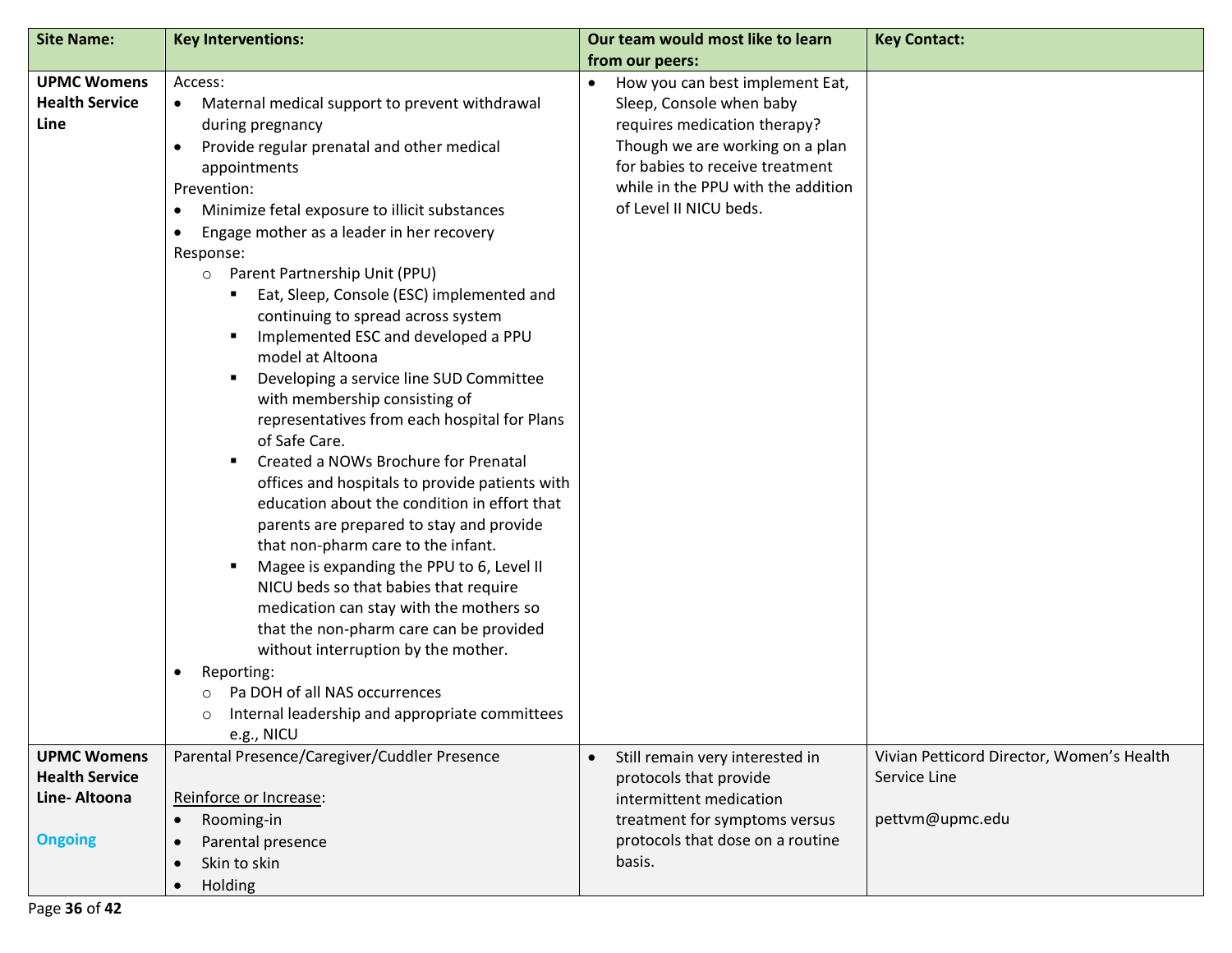| <b>Site Name:</b>                                                           | <b>Key Interventions:</b>                                                                                                                                                                                                                                                                                                                                                                                                                                                                                                                                                 | Our team would most like to learn                                                                                                                                                | <b>Key Contact:</b>                                                          |
|-----------------------------------------------------------------------------|---------------------------------------------------------------------------------------------------------------------------------------------------------------------------------------------------------------------------------------------------------------------------------------------------------------------------------------------------------------------------------------------------------------------------------------------------------------------------------------------------------------------------------------------------------------------------|----------------------------------------------------------------------------------------------------------------------------------------------------------------------------------|------------------------------------------------------------------------------|
|                                                                             |                                                                                                                                                                                                                                                                                                                                                                                                                                                                                                                                                                           | from our peers:                                                                                                                                                                  |                                                                              |
|                                                                             | Swaddling<br>$\bullet$<br><b>Optimal feeding</b><br>$\bullet$<br>Quiet environment<br>$\bullet$<br>Limit visitors<br>$\bullet$<br>Education classes on hold due to pandemic.<br>$\bullet$<br>Parents prepared to stay and administer the non-<br>$\bullet$<br>pharm care-though we recently created a nice<br>brochure for prenatal offices to provide patients so<br>that they can be prepared to stay and care for baby.<br>Shared ordering information on NOWS brochure<br>$\bullet$<br>with all prenatal offices and hospital sites at various<br>local site meetings |                                                                                                                                                                                  |                                                                              |
| <b>UPMC Womens</b><br><b>Health Service</b><br>Line-Cole<br><b>Ongoing</b>  | Parental Presence/Caregiver/Cuddler Presence<br>Reinforce or Increase:<br>Rooming-in<br>$\bullet$<br>Parental presence<br>$\bullet$<br>Skin to skin<br>$\bullet$<br>Holding<br>$\bullet$<br>Swaddling<br>$\bullet$<br>Optimal feeding<br>$\bullet$<br>Quiet environment<br>$\bullet$<br>Limit visitors<br>$\bullet$                                                                                                                                                                                                                                                       | Still remain very interested in<br>$\bullet$<br>protocols that provide<br>intermittent medication<br>treatment for symptoms versus<br>protocols that dose on a routine<br>basis. | Vivian Petticord Director, Women's Health<br>Service Line<br>pettvm@upmc.edu |
| <b>UPMC Womens</b><br><b>Health Service</b><br>Line-Hamot<br><b>Ongoing</b> | Parental Presence/Caregiver/Cuddler Presence<br>Reinforce or Increase:<br>Rooming-in<br>$\bullet$<br>Parental presence<br>$\bullet$<br>Skin to skin<br>$\bullet$<br>Holding<br>$\bullet$<br>Swaddling<br>$\bullet$<br>Optimal feeding<br>$\bullet$<br>Quiet environment<br>$\bullet$<br>Limit visitors<br>$\bullet$                                                                                                                                                                                                                                                       | Still remain very interested in<br>$\bullet$<br>protocols that provide<br>intermittent medication<br>treatment for symptoms versus<br>protocols that dose on a routine<br>basis. | Vivian Petticord Director, Women's Health<br>Service Line<br>pettvm@upmc.edu |
| <b>UPMC Womens</b><br><b>Health Service</b><br>Line-Horizon                 | Parental Presence/Caregiver/Cuddler Presence<br>Reinforce or Increase:                                                                                                                                                                                                                                                                                                                                                                                                                                                                                                    | Still remain very interested in<br>$\bullet$<br>protocols that provide<br>intermittent medication                                                                                | Vivian Petticord Director, Women's Health<br>Service Line                    |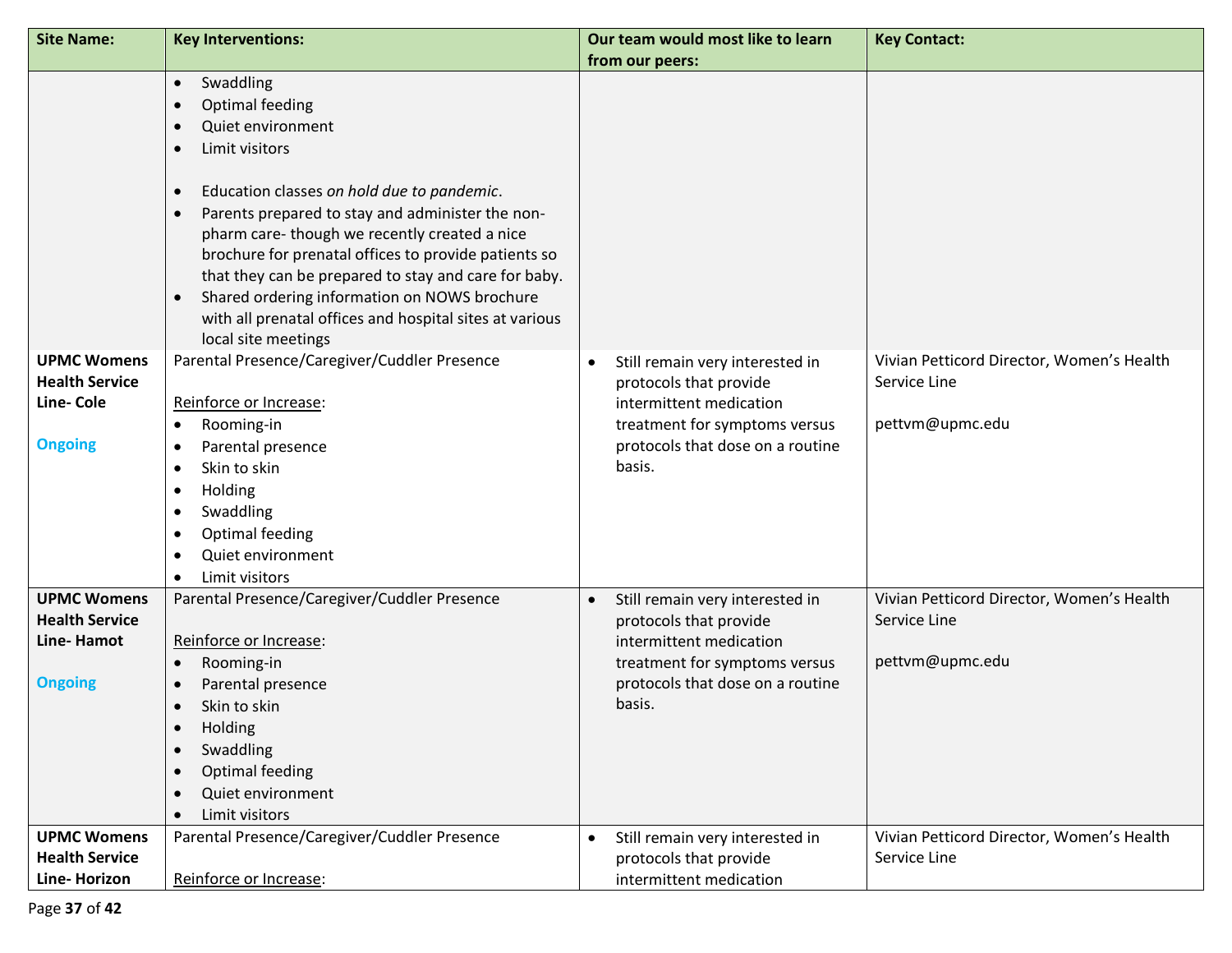| <b>Site Name:</b>     | <b>Key Interventions:</b>                                                                           | Our team would most like to learn            | <b>Key Contact:</b>                       |
|-----------------------|-----------------------------------------------------------------------------------------------------|----------------------------------------------|-------------------------------------------|
|                       |                                                                                                     | from our peers:                              |                                           |
|                       | Rooming-in<br>$\bullet$                                                                             | treatment for symptoms versus                | pettvm@upmc.edu                           |
| <b>Ongoing</b>        | Parental presence<br>$\bullet$                                                                      | protocols that dose on a routine             |                                           |
|                       | Skin to skin<br>$\bullet$                                                                           | basis.                                       |                                           |
|                       | Holding<br>$\bullet$                                                                                |                                              |                                           |
|                       | Swaddling<br>$\bullet$                                                                              |                                              |                                           |
|                       | Optimal feeding<br>$\bullet$                                                                        |                                              |                                           |
|                       | Quiet environment<br>$\bullet$                                                                      |                                              |                                           |
|                       | Limit visitors<br>$\bullet$                                                                         |                                              |                                           |
| <b>UPMC Womens</b>    | Parental Presence/Caregiver/Cuddler Presence                                                        | Still remain very interested in<br>$\bullet$ | Vivian Petticord Director, Women's Health |
| <b>Health Service</b> |                                                                                                     | protocols that provide                       | Service Line                              |
| <b>Line-Magee</b>     | Reinforce or Increase:                                                                              | intermittent medication                      |                                           |
|                       | Rooming-in<br>$\bullet$                                                                             | treatment for symptoms versus                | pettvm@upmc.edu                           |
| <b>Ongoing</b>        | Parental presence<br>$\bullet$                                                                      | protocols that dose on a routine             |                                           |
|                       | Skin to skin<br>$\bullet$                                                                           | basis.                                       |                                           |
|                       | Holding<br>$\bullet$                                                                                |                                              |                                           |
|                       | Swaddling<br>$\bullet$                                                                              |                                              |                                           |
|                       | <b>Optimal feeding</b><br>$\bullet$                                                                 |                                              |                                           |
|                       | Quiet environment<br>$\bullet$                                                                      |                                              |                                           |
|                       | Limit visitors<br>$\bullet$                                                                         |                                              |                                           |
|                       | The majority of babies diagnosed with NOWS at<br>$\bullet$                                          |                                              |                                           |
|                       | UPMC Magee-Womens Hospital are not requiring                                                        |                                              |                                           |
|                       | Pharmacologic intervention even though some                                                         |                                              |                                           |
|                       | require a NICU stay.                                                                                |                                              |                                           |
|                       | Opened the NTU (Neonatal Transitional Unit) July 12.<br>$\bullet$                                   |                                              |                                           |
|                       | This is a 6-bed unit where the parents can stay with                                                |                                              |                                           |
|                       | their infant who may require an extended stay for                                                   |                                              |                                           |
|                       | treatment of bili light therapy for jaundice,                                                       |                                              |                                           |
|                       | antibiotics for treatment of chorio. Two rooms are                                                  |                                              |                                           |
|                       | designated as Parent Partnership Unit. The benefit                                                  |                                              |                                           |
|                       | to this new unit is that previously when babies                                                     |                                              |                                           |
|                       | required treatment with morphine, they required                                                     |                                              |                                           |
|                       | transfer to the NICU and the parents could not stay<br>and continue to provide that non-pharm care. |                                              |                                           |
|                       | We also received a small grant to offer milk bank<br>$\bullet$                                      |                                              |                                           |
|                       | breast milk to infants in the PPU whose mothers are                                                 |                                              |                                           |
|                       | breastfeeding and may require supplementation as a                                                  |                                              |                                           |
|                       | means to support the mother's choice to breastfeed.                                                 |                                              |                                           |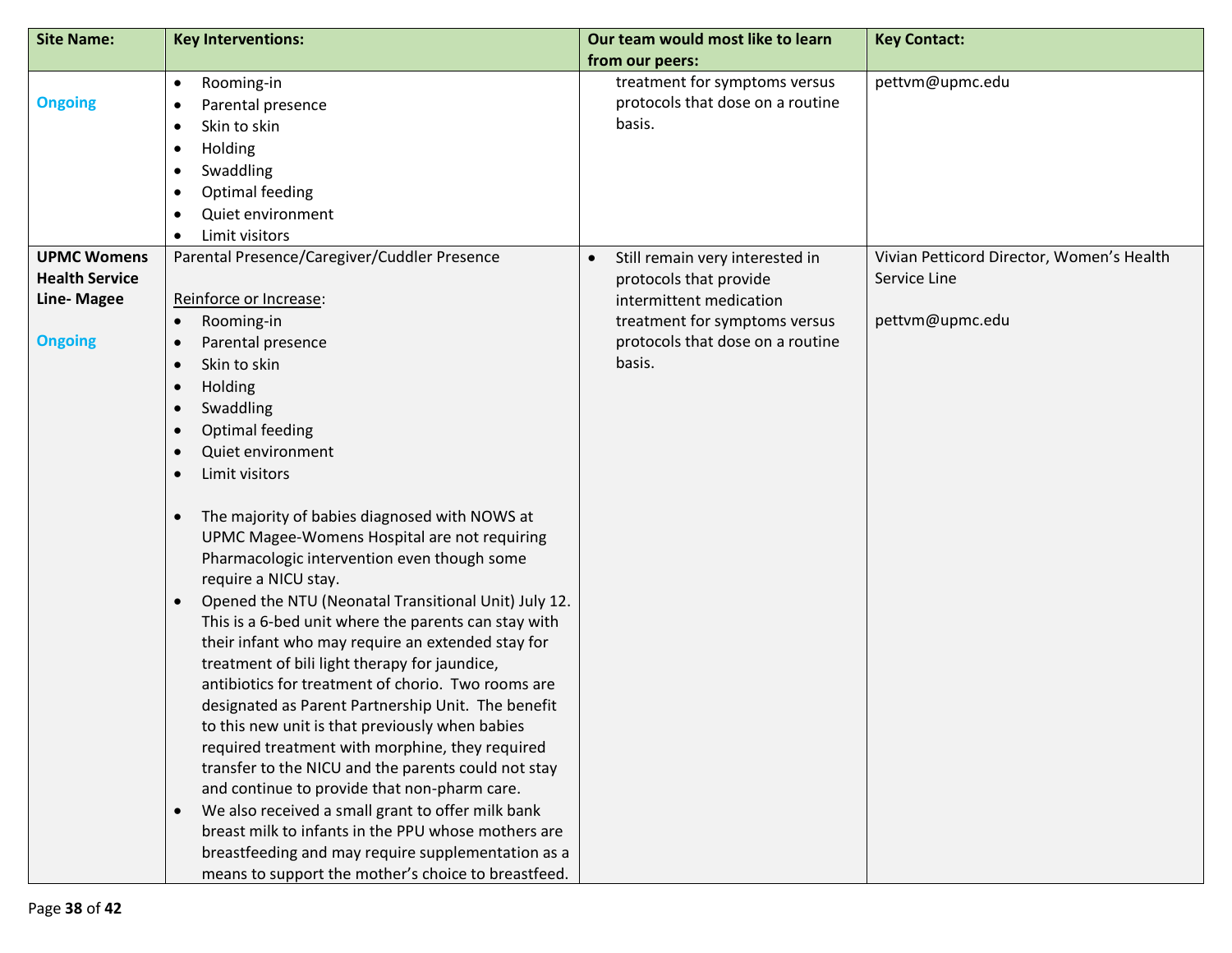| <b>Site Name:</b>     | <b>Key Interventions:</b>                                      | Our team would most like to learn | <b>Key Contact:</b>                       |
|-----------------------|----------------------------------------------------------------|-----------------------------------|-------------------------------------------|
|                       |                                                                | from our peers:                   |                                           |
| <b>UPMC Womens</b>    | Parental Presence/Caregiver/Cuddler Presence                   | Still remain very interested in   | Vivian Petticord Director, Women's Health |
| <b>Health Service</b> |                                                                | protocols that provide            | Service Line                              |
| Line- Northwest       | Reinforce or Increase:                                         | intermittent medication           |                                           |
|                       | Rooming-in<br>$\bullet$                                        | treatment for symptoms versus     | pettvm@upmc.edu                           |
| <b>Ongoing</b>        | Parental presence<br>٠                                         | protocols that dose on a routine  |                                           |
|                       | Skin to skin                                                   | basis.                            |                                           |
|                       | Holding<br>٠                                                   |                                   |                                           |
|                       | Swaddling                                                      |                                   |                                           |
|                       | Optimal feeding                                                |                                   |                                           |
|                       | Quiet environment<br>$\bullet$                                 |                                   |                                           |
|                       | Limit visitors<br>$\bullet$                                    |                                   |                                           |
| Wayne                 | We are starting to move forward with NAS. We have<br>$\bullet$ |                                   | Janice Pettinato pettinatoj@wmh.org       |
| <b>Memorial</b>       | all 5 core users fully trained in VON and have a total         |                                   |                                           |
| Hospital              | of 13 out of 20 OB staff.                                      |                                   | Mary Beth Dastalfo dastalfom@wmh.org      |
|                       |                                                                |                                   |                                           |
| <b>Beginning</b>      |                                                                |                                   |                                           |

### **Maternal Mortality: Hemorrhage**

| <b>Site Name:</b>                                                                      | <b>Key Interventions:</b>                                                                                                                                                                                                                                                                   | Our team would most like to<br>learn from our peers:                                                                 | <b>Key Contact:</b> |
|----------------------------------------------------------------------------------------|---------------------------------------------------------------------------------------------------------------------------------------------------------------------------------------------------------------------------------------------------------------------------------------------|----------------------------------------------------------------------------------------------------------------------|---------------------|
| <b>Einstein Medical</b><br>Center-<br>Philadelphia                                     | Change in workflow for providers and nursing staff<br>Solution - educational plan developed for provider and<br>nursing staff (January 2021)<br>PPH Scoring in AeCIS<br>Solution – Cerner working with CMQCC to standardize<br>scoring for risk tool based on AWHONN project (Jan.<br>2021) |                                                                                                                      |                     |
| Jefferson<br><b>Health-Thomas</b><br><b>Jefferson</b><br><b>University</b><br>Hospital | Upgrade to EMR allows PPH calculation tool to flow<br>directly into Delivery Summary<br>Collect data to determine predictability of PPH score<br>Hemorrhage supplies added to delivery cart for remote<br>deliveries (ICU)<br>Assign K2 antepartum hemorrhage module                        | How do other health systems<br>align policy and procedures<br>within their specific hospitals,<br>especially in EMR? |                     |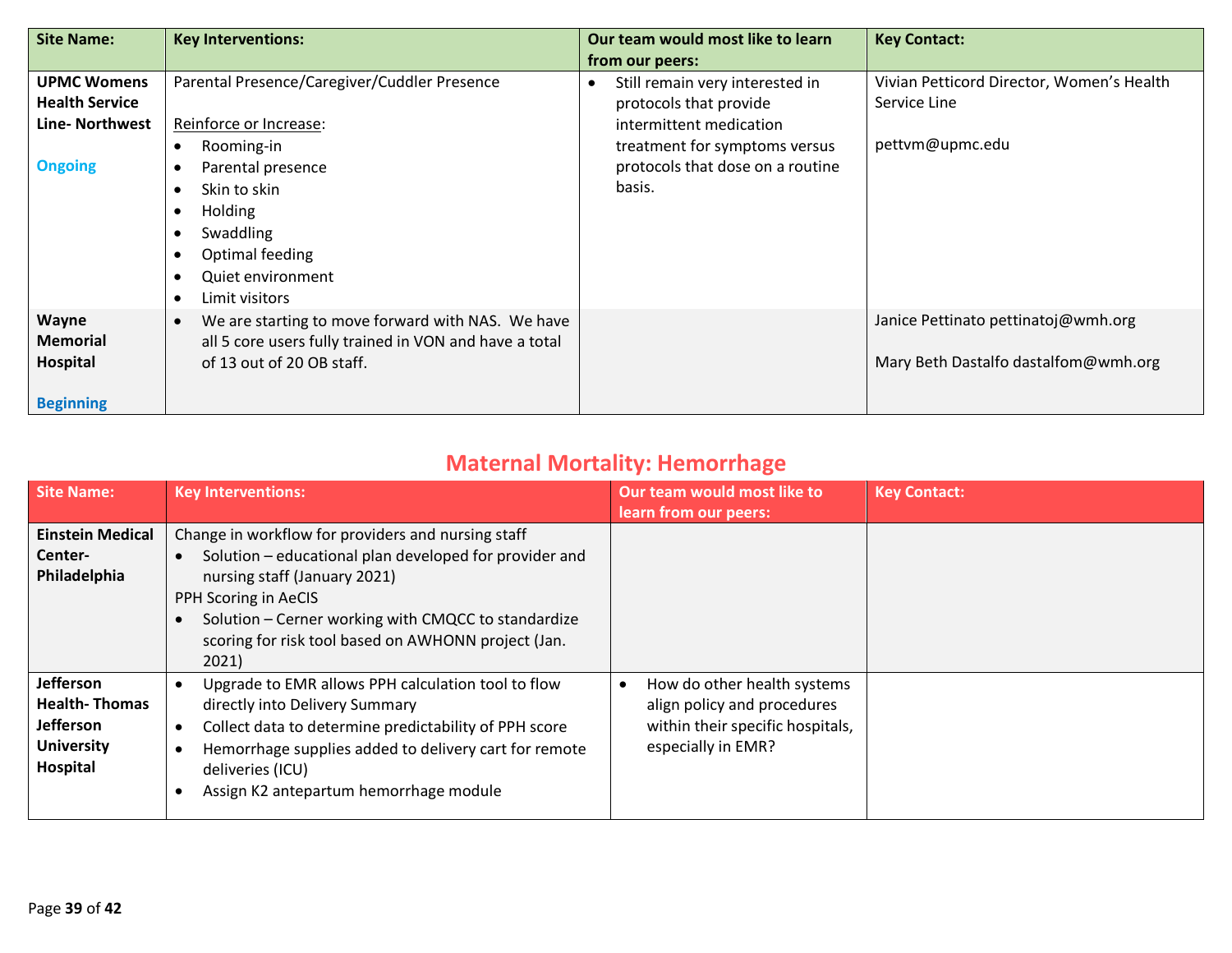| <b>Site Name:</b>                                                                                | <b>Key Interventions:</b>                                                                                                                                                                                                                                                                                                                                                                                                                                                                                                                                                                                                                                                                                                                                                                                                                                                                                                                                                                                                                                         | Our team would most like to                                                                                                                                                                                                                                                                     | <b>Key Contact:</b>                        |
|--------------------------------------------------------------------------------------------------|-------------------------------------------------------------------------------------------------------------------------------------------------------------------------------------------------------------------------------------------------------------------------------------------------------------------------------------------------------------------------------------------------------------------------------------------------------------------------------------------------------------------------------------------------------------------------------------------------------------------------------------------------------------------------------------------------------------------------------------------------------------------------------------------------------------------------------------------------------------------------------------------------------------------------------------------------------------------------------------------------------------------------------------------------------------------|-------------------------------------------------------------------------------------------------------------------------------------------------------------------------------------------------------------------------------------------------------------------------------------------------|--------------------------------------------|
| <b>Penn Medicine-</b><br><b>Chester County</b><br>Hospital<br><b>Penn Medicine-</b><br>Lancaster | Code OB Emergency Response Developed<br>$\bullet$<br>Hemorrhage Carts on Labor & Delivery and Mother/Baby<br>$\bullet$<br><b>OB Emergency Cards</b><br>$\bullet$<br><b>Interdisciplinary Simulations</b><br>$\bullet$<br>Train champions to facilitate QBL process<br>$\bullet$<br>Feedback and process recommendations for clinical                                                                                                                                                                                                                                                                                                                                                                                                                                                                                                                                                                                                                                                                                                                              | learn from our peers:<br>What strategies are being<br>$\bullet$<br>used to prevent postpartum<br>hemorrhage from occurring?<br>Have you developed standard<br>interventions for care based                                                                                                      | Janay DiBerardino, Perinatal Safety Nurse, |
| General/Women<br>and Babies<br><b>Ongoing</b>                                                    | workflow<br>Communication/Education with teams<br>$\circ$<br>Implemented EMR tool for PPH risk assessment<br>$\bullet$<br>(12/2/19)<br>Inventory tools/equipment required for QBL process<br>$\bullet$<br>O Additional scale obtained for L&D<br>Implemented QBL with EMR calculator for high-risk<br>$\bullet$<br>patients (2/12/20)<br>Expanded QBL process to all vaginal delivery patients<br>$\circ$<br>(7/27/20)<br>Expand QBL process to include cesarean deliveries<br>$\circ$<br>(1/21)<br>Current QBL process reviewed, and a new and<br>$\circ$<br>improved process was trialed by our L&D team.<br>(4/5/21)<br>Developed physician orders to include standard<br>$\circ$<br>response interventions based on QBL values.<br>(Summer 2021)<br>Order set changes approved by OBGYN Care<br>$\bullet$<br>Management team<br>Established a method for reporting and determining<br>$\bullet$<br>baseline data<br>OB Vaginal & Cesarean PPH reports built in EMR<br>$\circ$<br>Blood utilization and uterotonic usage reports<br>O<br>QBL report<br>$\circ$ | on QBL values? If so, are you<br>using a stage-based<br>approach? (Ex. Stage 1 for<br>QBL >500 mL for vaginal<br>delivery)<br>Have you successfully<br>implemented ongoing<br>cumulative QBL during<br>cesarean deliveries, rather<br>than a calculation of QBL at<br>the end of cesarean case? | Janay.DiBerardino@pennmedicine.upenn.edu   |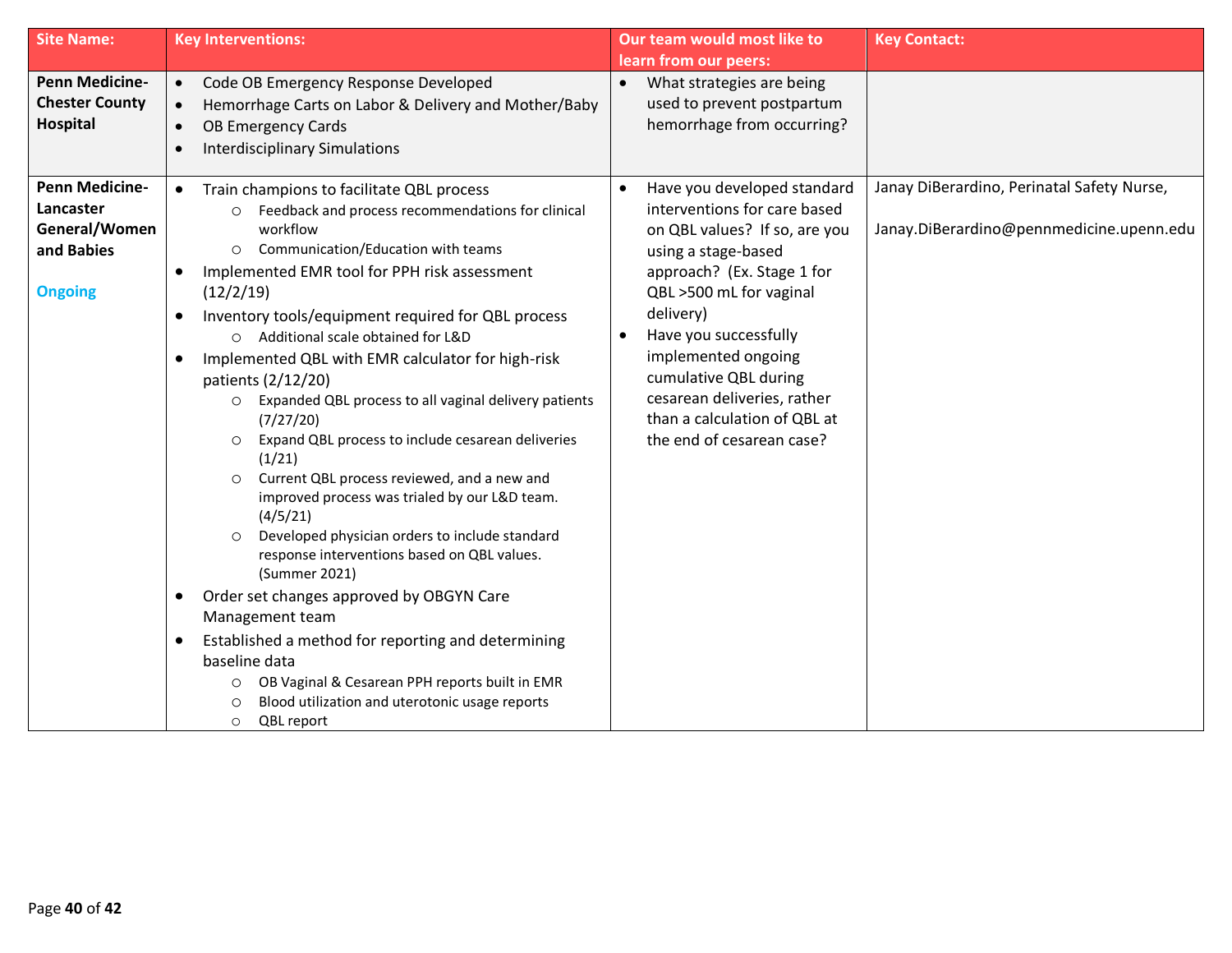| <b>Site Name:</b>                                                                               | <b>Key Interventions:</b>                                                                                                                                                                                                                                                                                                                                                                                                                                              | Our team would most like to                                                                                                                                      | <b>Key Contact:</b>               |
|-------------------------------------------------------------------------------------------------|------------------------------------------------------------------------------------------------------------------------------------------------------------------------------------------------------------------------------------------------------------------------------------------------------------------------------------------------------------------------------------------------------------------------------------------------------------------------|------------------------------------------------------------------------------------------------------------------------------------------------------------------|-----------------------------------|
|                                                                                                 |                                                                                                                                                                                                                                                                                                                                                                                                                                                                        | learn from our peers:                                                                                                                                            |                                   |
| <b>Penn Medicine-</b><br>Pennsylvania<br>Hospital                                               | We implemented a comprehensive Code Crimson policy<br>$\bullet$<br>that includes 3 levels of hemorrhage with specific<br>assessments, actions, and checklists for each.<br>We made significant improvements to our QBL calculator<br>$\bullet$<br>and created a dashboard to measure our progress.<br>We educated all nurses and providers working in L&D or<br>$\bullet$<br>Mother Baby and had drills prior to implementation. A<br>debrief occurs after each event. | Have you identified any risk<br>factors that surprised you?                                                                                                      |                                   |
| <b>Penn State</b><br><b>Health-Hershey</b><br><b>Medical Center</b><br>& Children's<br>Hospital | Assessment by provider using an evidence- based tool.<br>$\bullet$<br>Risk Assessment score placed in EMR and on electronic<br>$\bullet$<br>Chalkboard.<br>Postpartum Hemorrhage kit with emergency medications<br>$\bullet$<br>present at every delivery.<br>Postpartum Hemorrhage Cart containing guidelines for<br>$\bullet$<br>actions & emergency supplies immediately available.<br>Simulation exercises are ongoing.<br>$\bullet$                               | How are other organizations<br>providing education to their<br>patients on the signs and<br>symptoms of postpartum<br>hemorrhage during<br>hospitalization?      |                                   |
| <b>Temple</b><br><b>University</b><br>Hospital                                                  | Risk assessment for every patient<br>$\bullet$<br>Implement the hemorrhage protocol (everything will be<br>$\bullet$<br>consistent)<br>Hemorrhage cart (virtual)<br>$\bullet$<br><b>Running Drills</b><br>$\bullet$<br>Cultural diversity training<br>$\bullet$<br>Pain Management protocol<br>$\bullet$                                                                                                                                                               | Gathering data<br>$\bullet$<br>Inconsistencies in assessment<br>and treatment<br>High Risk population                                                            | <b>Temple University Hospital</b> |
| <b>Tower Health-</b><br><b>Reading Hospital</b>                                                 | Create standard for prenatal identification of high-risk<br>$\bullet$<br>patients, quantitative blood loss, and early interventions<br>All nurses, providers attend yearly sim. QBL roll-out<br>$\bullet$<br>scheduled for $3/7/20$ ; Sims - yearly<br>Policy / protocol in place and communicated by 7/1/20<br>$\bullet$                                                                                                                                              | Implementation strategies<br>$\bullet$<br>Strategies for standardization<br>$\bullet$<br>Patient and family education<br>prenatally<br>Feedback on our processes |                                   |